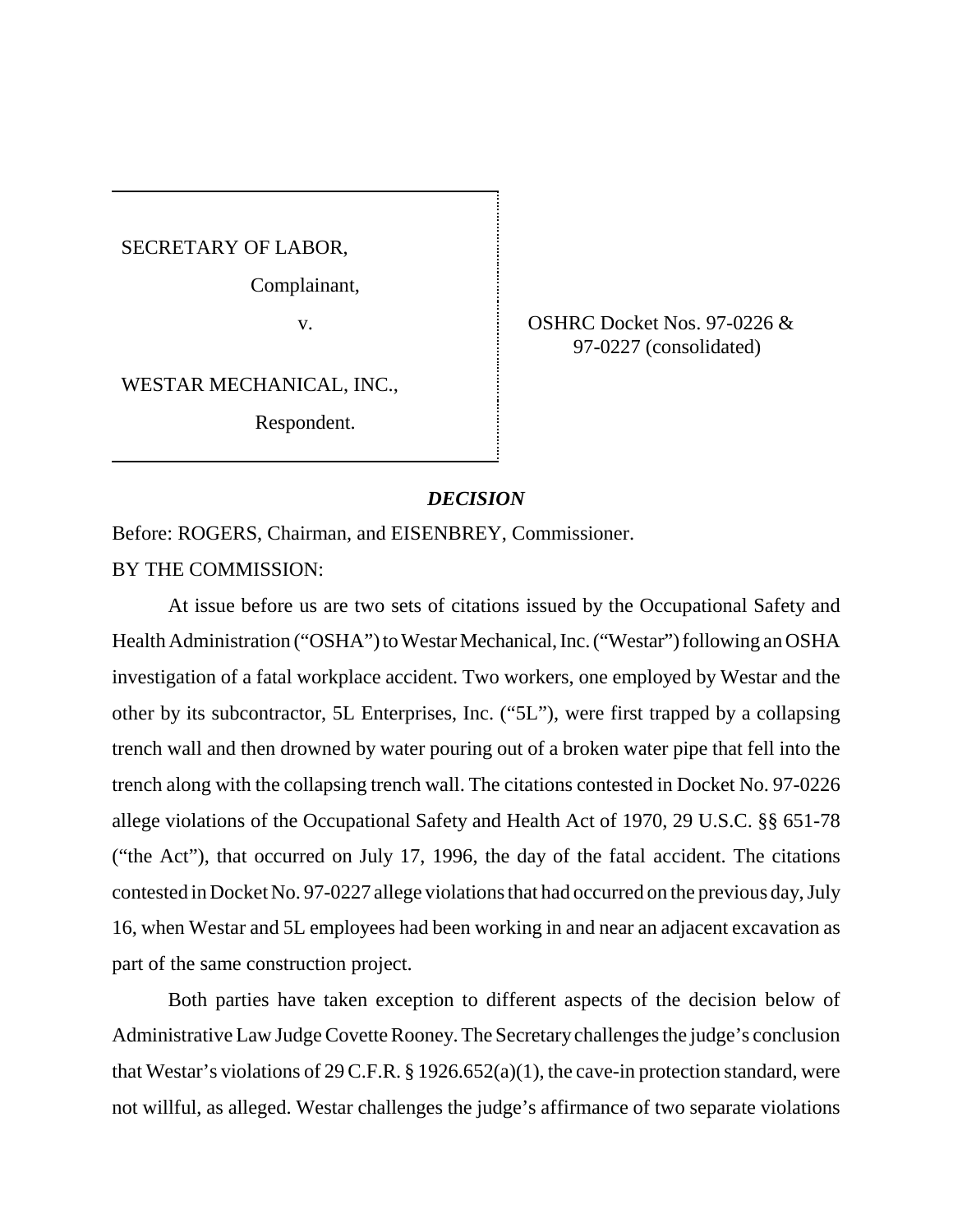of section  $1926.652(a)(1)$  and also two separate violations of  $29$  C.F.R. §  $1926.651(k)(1)$ , the "competent person" inspection standard.<sup>1</sup> Westar also challenges the "appropriateness" of penalties totaling \$31,950 that were assessed by the judge for the three serious violations of the Act affirmed in Docket No. 97-0226 and the four serious violations affirmed in Docket No. 97-0227. For the reasons that follow, we affirm the judge's resolution of each of these disputed issues.

#### **I. Background**

Westar is a small plumbing contractor with an office in Middletown, New York, apparently not far from the construction site at 307 North Street where the fatal accident occurred. Sometime in 1996, Westar contracted with Rowley Building Products, Inc. ("Rowley"), to construct a sewer line from the City of Middletown's existing sewer line beneath the surface of North Street to a building owned by Rowley at the rear of 307 North Street. Westar in turn subcontracted with 5L to perform the necessary excavation work. The entire project was expected to take only two to three days, and the total length of the new sewer line was to be approximately 400 feet.

Work on the project began on July 16, when the 5L backhoe operators, principally Chad Loiodice and, in relief, James Loiodice, dug an excavation in North Street for the purpose of installing a manhole and tying the new sewer line into the existing sewer main. The excavation was dug to a depth of approximately eight feet. Estimates of its surface dimensions varied, from 8 feet wide by 14.4 feet long to 10 feet by 10 feet. The walls of the excavation were vertical, and, as found by the judge, "no protection such as shoring was installed along the sides." Because the excavation had been dug directly above an existing sewer line in previously disturbed soil, the walls of the excavation could not have been classified as any more stable than "Type B soil," which under the terms of OSHA's cave-in

<sup>1</sup> Both sets of citations that are at issue before us (in Docket Nos. 97-0226 and 97- 0227, respectively) include an item alleging a willful serious violation of section 1926.652(a)(1) and an item alleging a serious violation of section 1926.651(k)(1).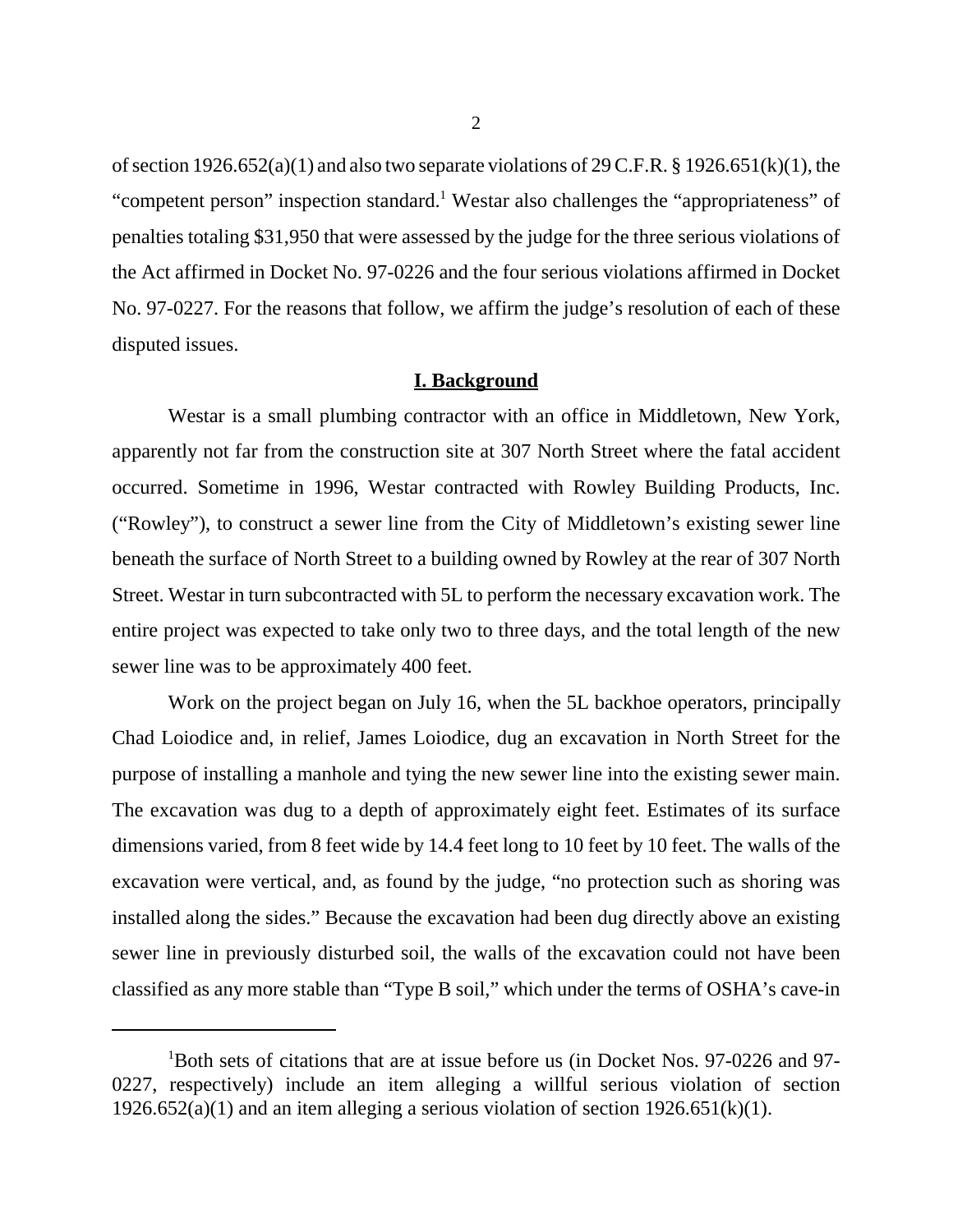protection standard, must be sloped to an angle no greater than 45 degrees or protected by other means such as shoring.<sup>2</sup>

After digging the excavation, Chad Loiodice used the backhoe to lower a manhole into it. Also on July 16, the backhoe operators began excavating the trench<sup>3</sup> where the cavein occurred the next day. They dug from the excavation in the North Street right-of-way through the adjacent sidewalk and into the Rowley parking lot, and the work crew laid either one or two sections of pipe in the trench, connecting the piping to the sewer main.<sup>4</sup> The excavation was then backfilled, and steel plates were laid over the excavation and the sidewalk area before the crew left for the night. In conjunction with this work, at least two

<sup>3</sup>For purposes of the standards cited in the items on review, OSHA defines the term "excavation" as meaning "any man-made cut, cavity, trench, or depression in an earth surface, formed by earth removal." 29 C.F.R. § 1926.650(b). A "trench" is "a narrow excavation (in relation to its length) made below the surface of the ground. In general, the depth is greater than the width, but the width of a trench (measured at the bottom) is not greater than 15 feet (4.6 m). . . ." *Id.* 

<sup>4</sup>As part of the street closing on July 16, Westar stationed an employee, Frank Malloy, at a nearby intersection (North Street and Low Avenue) to act as a traffic flagman. Malloy spent the entire day at this location, diverting oncoming traffic off of North Street, where the excavation work was taking place, and onto Low Avenue, turning in either direction. Two of the citation items at issue in Docket No. 97-0227 are based on Westar's undisputed failures to provide Malloy (a) with an orange warning garment and (b) with instructions and training in the recognition and avoidance of hazards associated with flagging vehicular traffic. On review, only the appropriateness of the assessed penalties (\$2250 for each of these two items) remains at issue.

<sup>&</sup>lt;sup>2</sup>29 C.F.R. § 1926.652(a)(1) provides that "[e]ach employee in an excavation shall be protected from cave-ins by an adequate protective system designed in accordance with paragraph (b) or (c) of this section except when: (i) Excavations are made entirely in stable rock; or (ii) Excavations are less than 5 feet (1.52 m) in depth and examination of the ground by a competent person provides no indication of a potential cave-in." Paragraph (b) of section 1926.652 is captioned "Design ofsloping and benching systems." Paragraph (c) is captioned "Design of support systems, shield systems and other [installed or constructed] protective systems." For ease of reference, we use the phrase "sloping or shoring" to refer generically to the various alternative methods of cave-in protection allowed under the standard.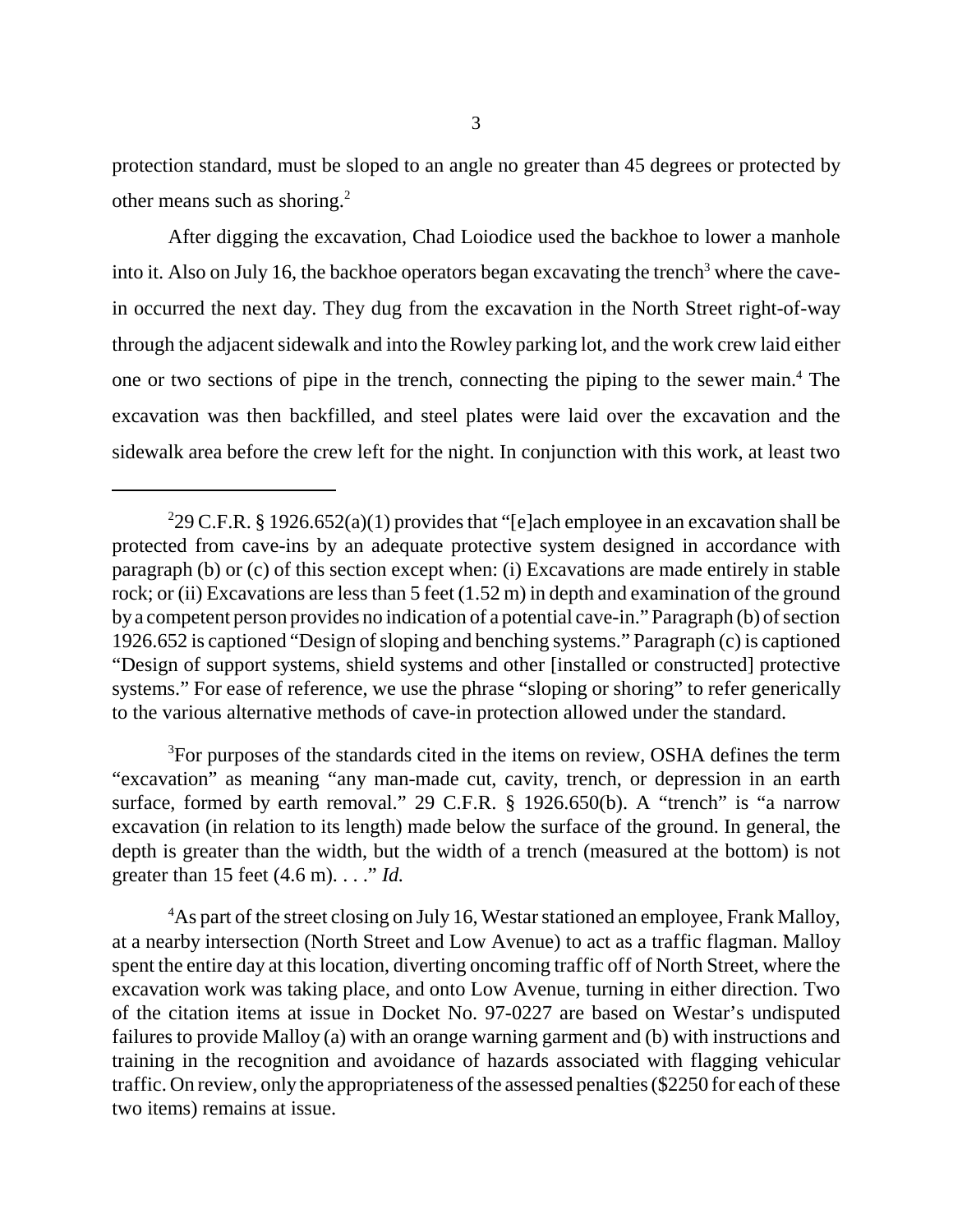laborers, Westar employee Ed Reilly and 5L employee Martin Grenzhauser, entered the excavation and trench to perform such tasks as leveling the ground prior to installing the manhole, tamping the earth that was used to backfill the excavation, and making the connections of the newly-installed piping to the previously-installed sewer main. Westar president Roger W. ("Bill") Reagan, Jr., also entered the excavation on July 16, although the record does not disclose either the reason for his entry or the length of time he remained in the excavation.

According to James Loiodice, the 5L backhoe operators, upon returning to the worksite on July 17, "continue[d] digging . . . the ditch where we were going to put the sewer line," starting "[a] few feet into the parking lot where we had left off the night before." As the backhoe proceeded, lengthening the trench, Westar's Reilly and 5L's Grenzhauser followed along behind it, working in the trench to lay and connect sewer pipes. As found by the judge, the trench in which the employees worked, like the excavation they had worked in the previous day, was "approximately 8 feet deep" with "vertical" sides, and "no other protective means was in use." The width of the trench varied from three feet to three feet six inches, *i.e.*, roughly the width of the backhoe bucket. The soil samples taken following the fatal accident showed that the trench had been dug primarily in "Type C soil," which under the cave-in protection standard must "be protected by sloping at an angle of 34 degrees or by other means such as shoring." The soil excavated from the trench was placed along the edge of the south wall of the trench, creating a soil bank that, according to OSHA compliance officer ("CO") Kay Coffey, "contained soil and rocks of considerable size."5

<sup>5</sup> One of the citation items at issue in Docket No. 97-0226 is based on Westar's undisputed failure to ensure that this soil bank was prevented from falling or rolling into the trench by keeping the excavated materials at least two feet away from the edge or by using a retaining device, as required by 29 C.F.R. § 1926.651(j)(2). Only the appropriateness of the assessed penalty for this item (\$2250) remains at issue on review.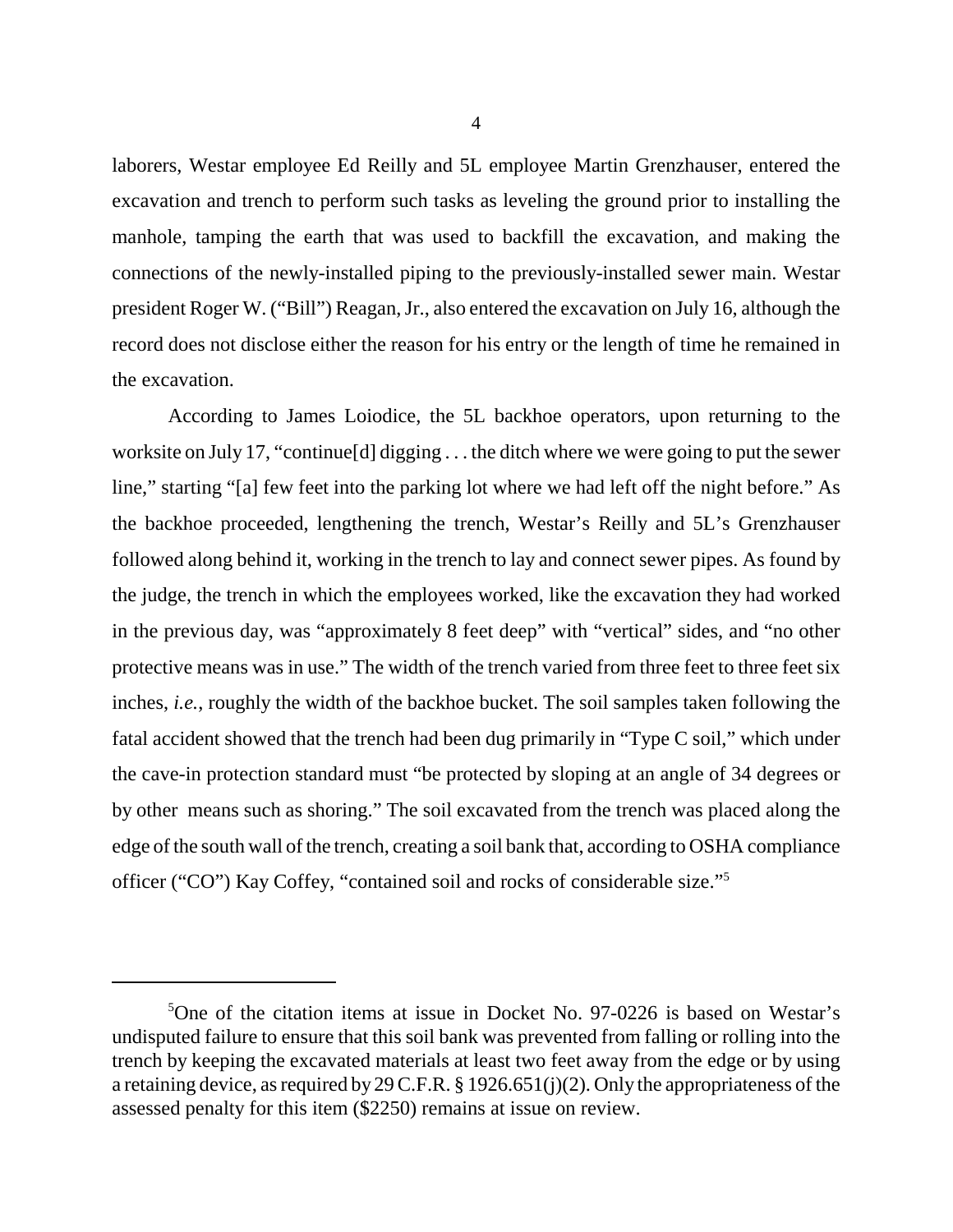During the morning of July 17, the excavating and pipe-laying work apparently continued without incident, moving along the line previously marked by Westar on the parking lot asphalt, until the backhoe came upon an unmarked water pipe that crossed over the trench's planned route.<sup>6</sup> The pipe connected the sprinkler system in the main building of the Rowley complex to an unmarked water main. That larger (4-inch) cast iron pipe ran 2-1/2 to 3 feet below the surface of the parking lot, parallel to the main building and thus parallel also to the trench that was being excavated.

Sometime later, the backhoe uncovered a section of that water main in the trench's north wall. At that point, work was stopped, and both company president Reagan and City of Middletown plumbing inspector Richard Brannan were called to the site to examine the situation.<sup>7</sup> After conferring, Brannan approved Westar's proposed alteration in the course of its trench, and Reagan issued instructions to the backhoe operator to continue digging but to move the trench further away from the water main. Plumbing inspector Brannan gave no indication whether there might be a need to shut off the water in the pipe or to take any other precautionary measures.

At approximately 2:00 p.m., a 15-foot-long segment of the north bank of the trench caved in, apparently without warning. Part of the cast iron water main also separated from the remainder of the line and fell into the trench along with the collapsing trench wall. The two events occurred so closely together that witnesses and investigators could not determine

<sup>&</sup>lt;sup>6</sup>Prior to beginning work on the project, Westar had called the Underground Facilities Protective Organization ("U.F.P.O.") and requested the marking of previously-installed underground utility lines. Both the gas company and water company had responded by marking the location of certain utility lines. The water lines discovered on July 17, however, had either been mismarked or not marked at all.

<sup>&</sup>lt;sup>7</sup>The plumbing inspector had also been to the site the previous day, although the record does not reveal the reason for his visit or how far the work had progressed before his arrival. The record does establish that, prior to beginning work on the Rowley project, Westar had submitted its excavation plans to the plumbing inspector and received his approval.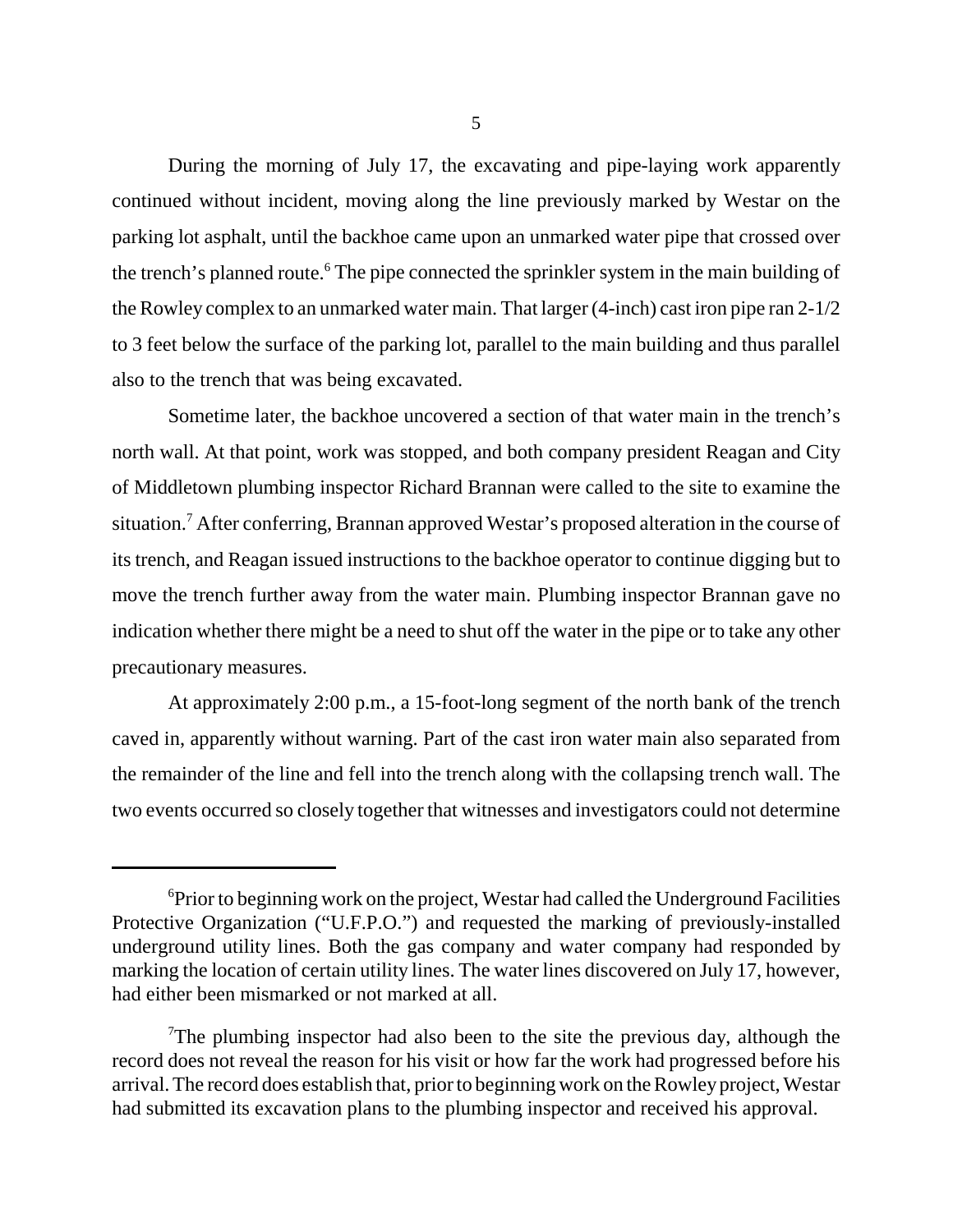which occurred first. For example, James Loiodice, who observed the collapse, told police that he didn't know "if the water main broke causing the ditch to fill in or if the ditch collapsing caused the water main to break." In either event, it is clear that the trench immediately began filling with water. Between 150,000 and 155,000 gallons of water eventually spilled out of the broken pipe before the water was finally shut off approximately an hour after the break occurred.

At the time of the cave-in, the two workers laying pipe in the trench (Reilly and Grenzhauser) were almost eleven feet apart. The cave-in covered both workers with collapsed soil to about waist level. One or both of the workers were further immobilized by being caught under the collapsed water pipe. Even though immediate rescue efforts were begun by Westar and 5L employees, the water level rose so rapidly that, by the time city police lieutenant Joseph Valentia arrived at the site about 2:15 p.m., both workers were already under water.

OSHA's investigation of the accident and inspection of the work site began the next day, July 18, and led to the simultaneous issuance of the two separate sets of citations in the cases before us. The merits of each of the items are not on review. Rather, the issues before us are the appropriateness of separate citations for violations of the same standard, the willful classifications, and penalties.

# **II. Separate Citations for Violation of the Same Standard A. The Cave-In Protection Standard**

Item 1 of citation no. 2 that was contested in Docket No. 97-0227 alleges that Westar committed a willful serious violation of 29 C.F.R. § 1926.652(a)(1) in that "[o]n or about 07/16/96, no cave-in protection system was being used in the right-of-way of North Street, near 307 North Street, Middletown, N.Y., thus exposing employees to a possible cave-in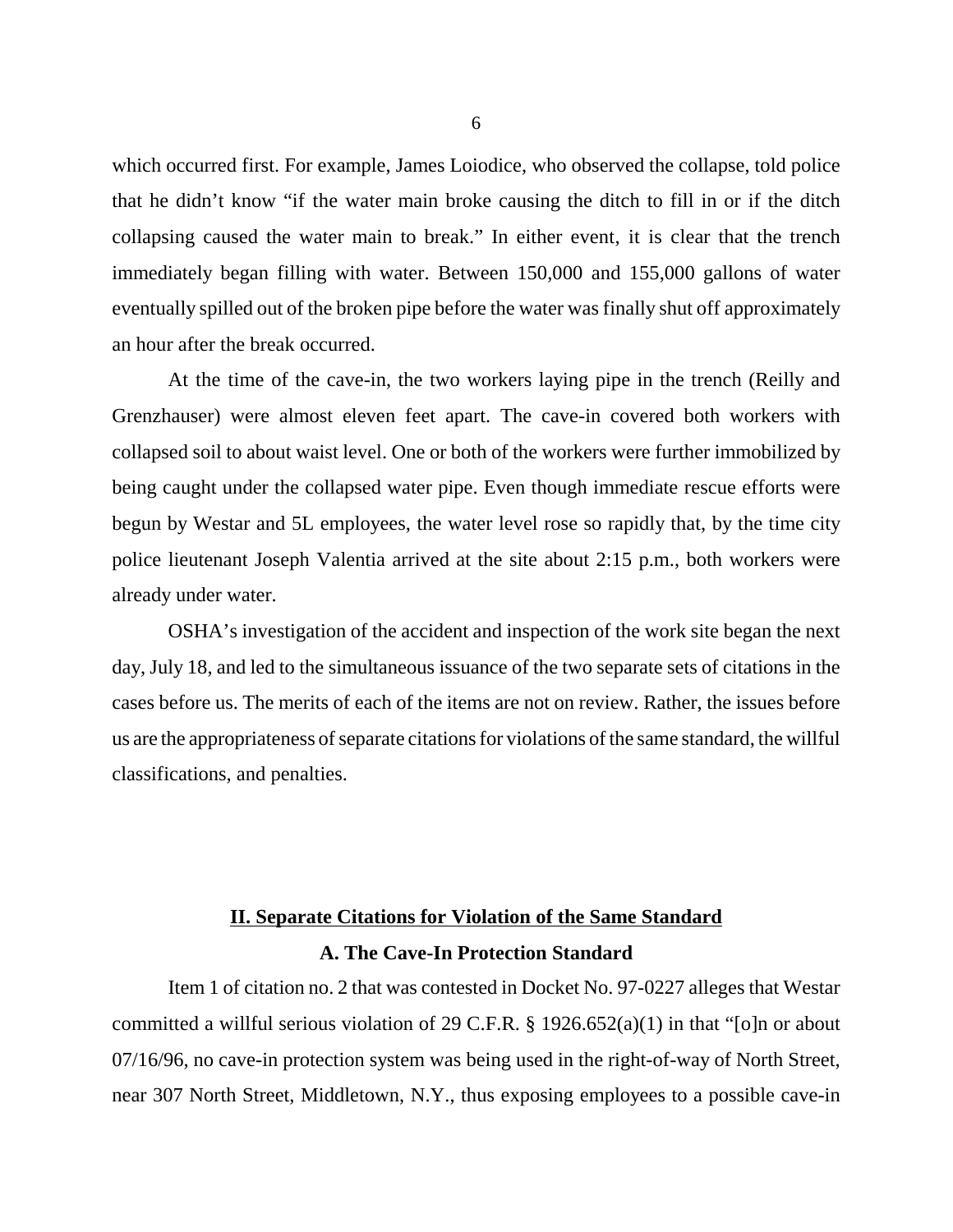while tamping backfill and inspecting work in an excavation 8 feet deep with vertical walls." Item 1 of citation no. 2 that was contested in Docket No. 97-0226 alleges that Westar committed a willful serious violation of 29 C.F.R.  $\S$  1926.652(a)(1) in that "[o]n or about 07/17/96, an employee was working laying sewer pipe in a trench that was 3.5 feet wide x 116 feet long x 7.5 feet deep which had vertical walls and no cave-in protective system had been provided." The Secretary proposed penalties of \$63,000 for each violation.

In affirming both of the contested citation items as serious and assessing separate penalties for each violation, as proposed, the judge expressly rejected Westar's contention that, "because both docket numbers involve the same work site and the same trench," the Secretary "exceeded her authority in issuing two citations alleging a violation of the same standard." Based on evidence "that the excavated area cited in No. 97-227 was backfilled at the end of the day on July 16 and that the excavated area cited in No. 97-226 was newly dug on July 17," the judge found that "the two dockets in this case involve two different excavation sites, each requiring a distinct abatement." She accordingly concluded that "the Secretary's issuance of two separate citations in this matter was not inappropriate" under *Andrew Catapano Enterps., Inc.*, 17 BNA OSHC 1776, 1995-97 CCH OSHD ¶ 31,180 (No. 90-0050, 1996)("*Catapano*").

On review, Westar challenges the judge's reliance on *Catapano*, arguing that "[t]he Commission rejected Catapano's due process claim because of the facts of that case . . . [but] the facts herein are dramatically different." In particular, Westar disputes the judge's finding that the two contested citations at issue here relate to "two different excavation sites," pointing out that "[t]he trench, at the same location [as] the excavation, was a continuation of the excavation. They were not two separate and distinct worksites." In response, the Secretary supports the judge's resolution of this issue, contending that "[t]he facts here are strongly analogous to *Catapano*."

On the record before us, we agree with Westar that the circumstances here are factually different from the circumstances that existed at the worksites in *Catapano.* The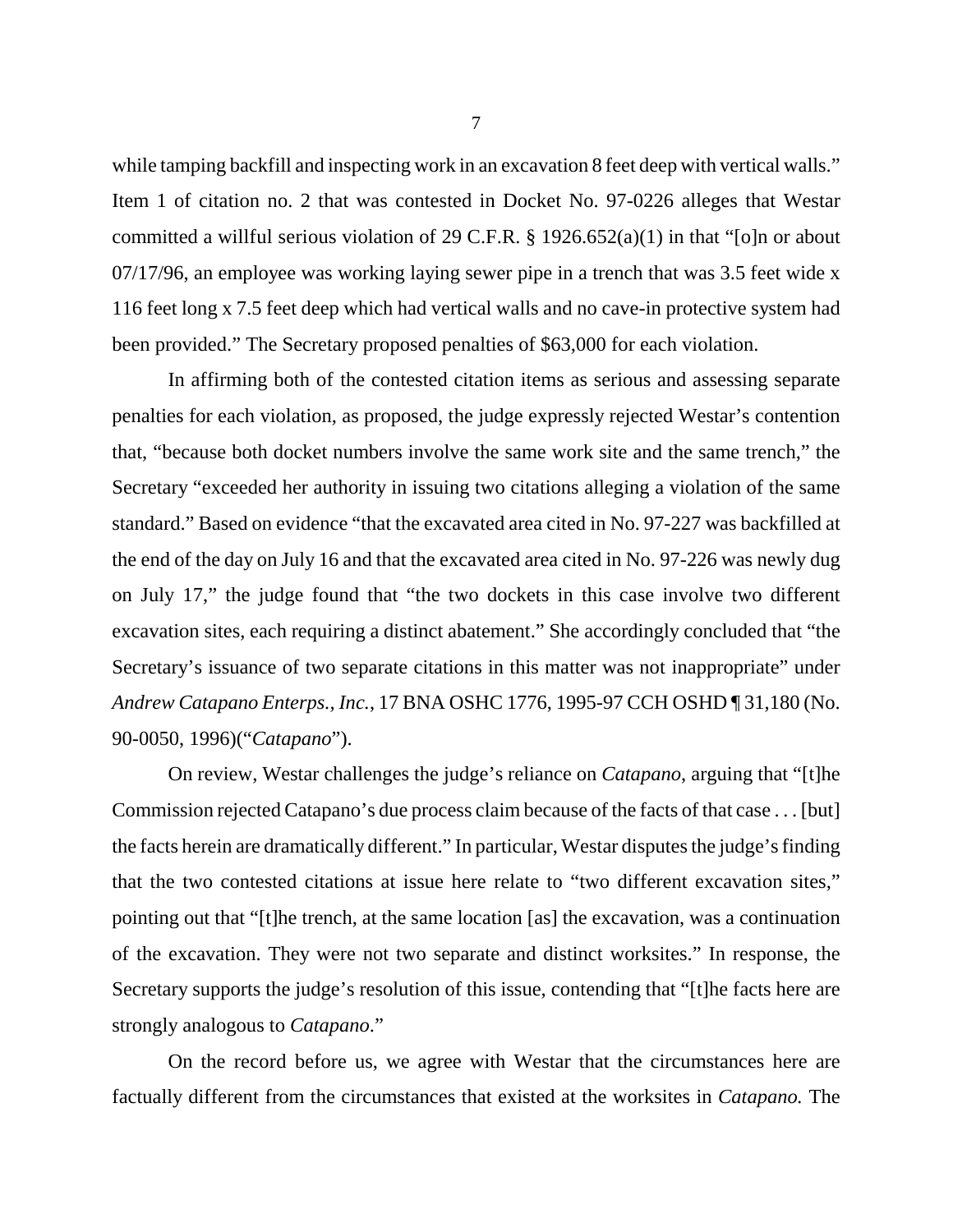multiple citations under review in *Catapano* arose from multiple inspections of multiple worksites. Here, in contrast, the two citations in question arose from what Westar contends was a single inspection of a single construction worksite. Despite these factual differences, however, we conclude that, consistent with *Catapano*, abatement of one of the violative conditions here would not have abated the other violative condition. We therefore conclude that the Secretary acted within the scope of her authority in issuing two citations of the cavein protection standard. As the Commission found in *Hoffman Constr. Co.*, 6 BNA OSHC 1274, 1275, 1977-78 CCH OSHD [22,489, p. 27,120 (No. 4182, 1978) ("*Hoffman*"), <sup>8</sup> "the Secretary was justified in issuing separate citations" because "the charges" were "not duplicative."

Although, unlike the separate scaffolds in *Hoffman*, the excavations here were not "entirely different and separate," we conclude that there were sufficient distinctions between the two alleged violations of section  $1926.652(a)(1)$  to warrant the conclusion that the Secretary acted within the scope of her discretion in treating them as separate violations of the standard and of the Act. *See id.* ("[t]he Secretary chose to cite Hoffman for separate violations of the same standard, and under these circumstances, it is within his discretion as the prosecutor under the Act to do so"). Essentially, the distinctions we rely on are the ones identified by CO Coffey as the basis of OSHA's decision to issue the two separate citations: the excavation at issue in Docket No. 97-0227 and the trench at issue in Docket No. 97-0226 had been dug on two separate days in two different locations; with some relatively minor exceptions, the excavation had been backfilled and that operation had been completed before digging of the trench began; and, again with relatively minor exceptions, the work and the

<sup>8</sup> Like the instant cases, *Hoffman* involved the issuance of two citations for violation of the same standard resulting from a single OSHA inspection of a single construction worksite. The Commission noted, however, that "[t]he citations were directed towards separate locations at the worksite and involved two different scaffolds." 6 BNA OSHC at 1275 n.2, 1977-78 CCH OSHD at p. 27,120 n.2.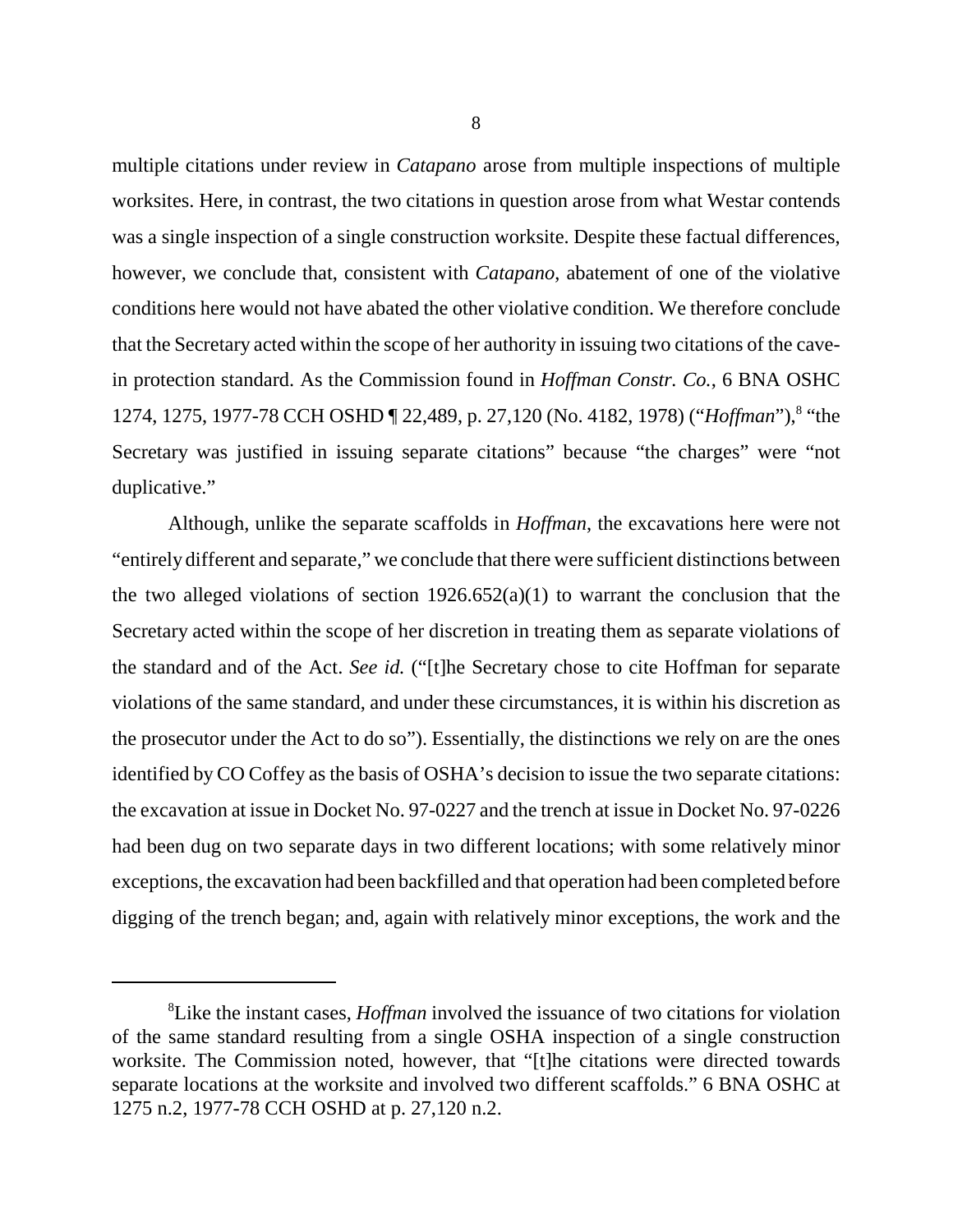work environment differed significantly on July 16 and July 17 (digging a rectangular excavation and installing a manhole in it, as compared to digging a long, narrow trench and laying and connecting piping in it). In addition, as emphasized by the Secretary in her arguments on review, abatement of the cave-in hazard that existed in the excavation on July 16 would not have abated the cave-in hazard that existed in the trench on July 17. Under these circumstances, we conclude that the two contested citations clearly "do not involve 'the same offense,' " as in *Catapano*, 17 BNA OSHC at 1779, 1995-97 CCH OSHD at p. 43,605, and that the Secretary accordingly acted within the scope of her authority in issuing them.

### **B. The "Competent Person" Inspection Standard**

Also at issue in these cases are two citation items alleging serious violations of 29 C.F.R. § 1926.651(k)(1),<sup>9</sup> each carrying a proposed penalty of \$6300. Item 3 of citation no. 1 that is at issue in Docket No. 97-0227 alleges that Westar violated the "competent person" inspection standard in that, "[a]t the jobsite on or about 07/16/96, an employee was allowed to work in an 8 feet x 13 feet x 8 feet deep excavation which had not been inspected by a competent person." Item 3 of citation no. 1 that is at issue in Docket No. 97-0226 alleges that Westar violated this same standard in that, "[a]t the jobsite on or about 07/17/96, an

<sup>&</sup>lt;sup>9</sup>The cited standard provides that:

Daily inspections of excavations, the adjacent areas, and protective systems shall be made by a competent person for evidence of a situation that could result in possible cave-ins, indications of failure of protective systems, hazardous atmospheres, or other hazardous conditions. An inspection shall be conducted by the competent person prior to the start of work and as needed throughout the shift. Inspections shall also be made after every rainstorm or other hazard increasing occurrence. These inspections are only required when employee exposure can be reasonably anticipated.

The term "competent person" as used in the cited standard is defined as meaning "one who is capable of identifying existing and predictable hazards in the surroundings or working conditions which are unsanitary, hazardous, or dangerous to employees, and who has authorization to take prompt corrective measures to eliminate them." 29 C.F.R. § 1926.650(b).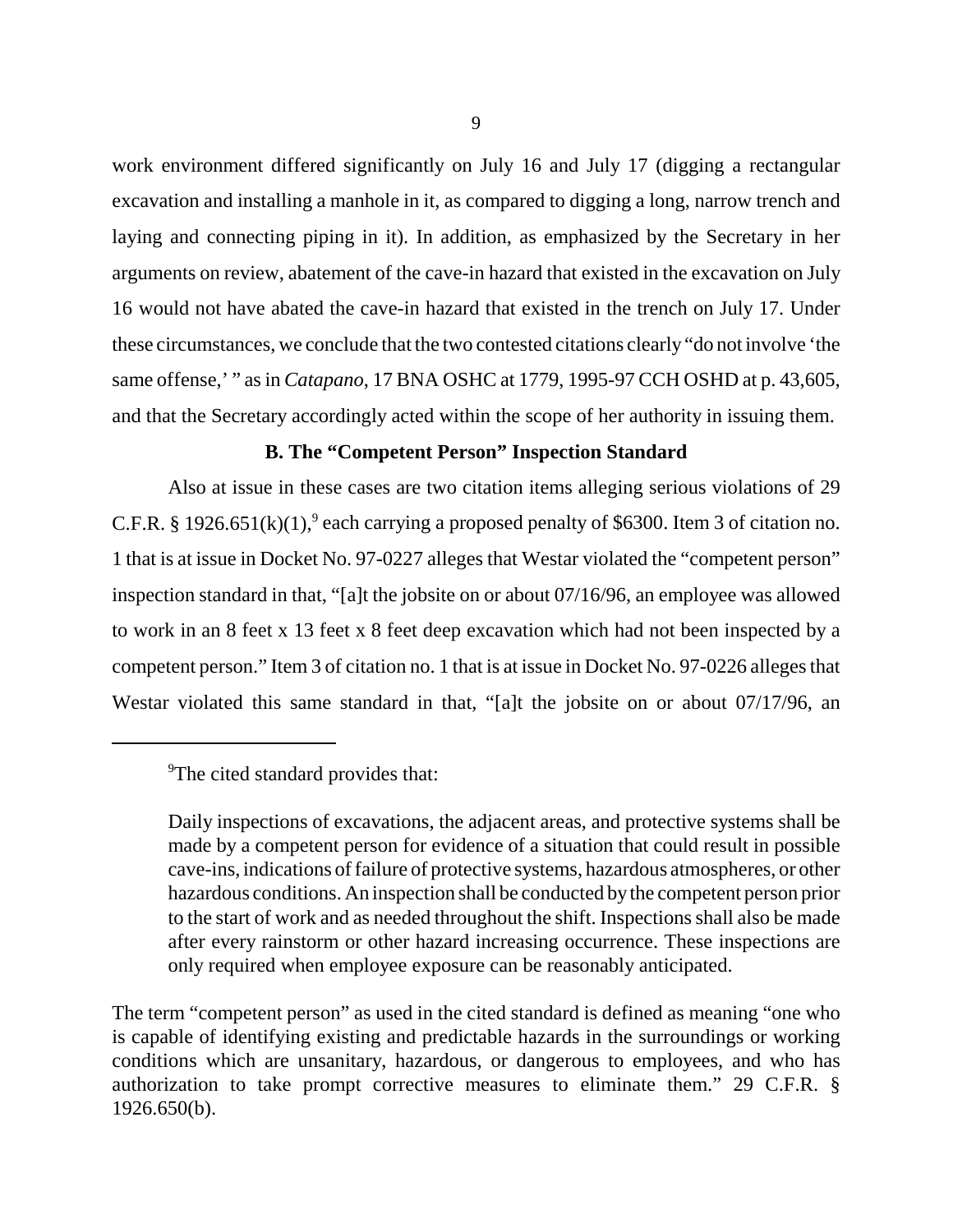employee was allowed to work in a trench 3.5 feet wide x 116 feet long x 7.5 feet deep which had not been inspected by a competent person." In her decision, the judge affirmed both citation items, assessing separate penalties for each violation, as proposed. However, even though Westar had challenged the Secretary's issuance of two citations for violation of this standard as well as for violation of section 1926.652(a)(1), the judge did not address Westar's arguments with respect to these two citation items. Westar again raises the issue before us.

Westar's challenge to the issuance of separate citations for violation of the competent person inspection standard cites that part of the Commission's decision in *Catapano* where the Commission vacated all but one of the seven citations alleging training violations of 29 C.F.R. § 1926.21(b)(2),<sup>10</sup> based on the Commission's conclusion that this was "[t]he one area where the Secretary exceeded his discretion." 17 BNA OSHC at 1780, 1995-97 CCH OSHD at p. 43,606. In essence, the Commission found, based on its review of the record evidence, that the Secretary had cited Catapano seven times for the same violation. In particular, the Commission could not perceive any difference among the seven citation items in terms of the identity of the untrained employees or the content of the training that Catapano had failed to provide. The only apparent distinction was in the respective dates of the alleged violations. In light of the record, the Commission concluded, "only a single citation and penalty assessment" was permissible "under the language of section 1926.21(b)(2)." 17 BNA OSHC at 1780, 1995-97 CCH OSHD at p. 43,607.

Based on the facts of the cases before us, we conclude that the Secretary acted within her authority when she issued two citations for Westar's failure to have a competent person inspect its worksite on July 16 and July 17. We find that the basis of the violations at issue here is not just Westar's failure to have an adequately-trained competent person present at the Rowley construction site but also its failure to have its excavation inspected by a

<sup>&</sup>lt;sup>10</sup>That standard provides that "[t]he employer shall instruct each employee in the recognition and avoidance of unsafe conditions and the regulations applicable to his work environment to control or eliminate any hazards or other exposure to illness or injury."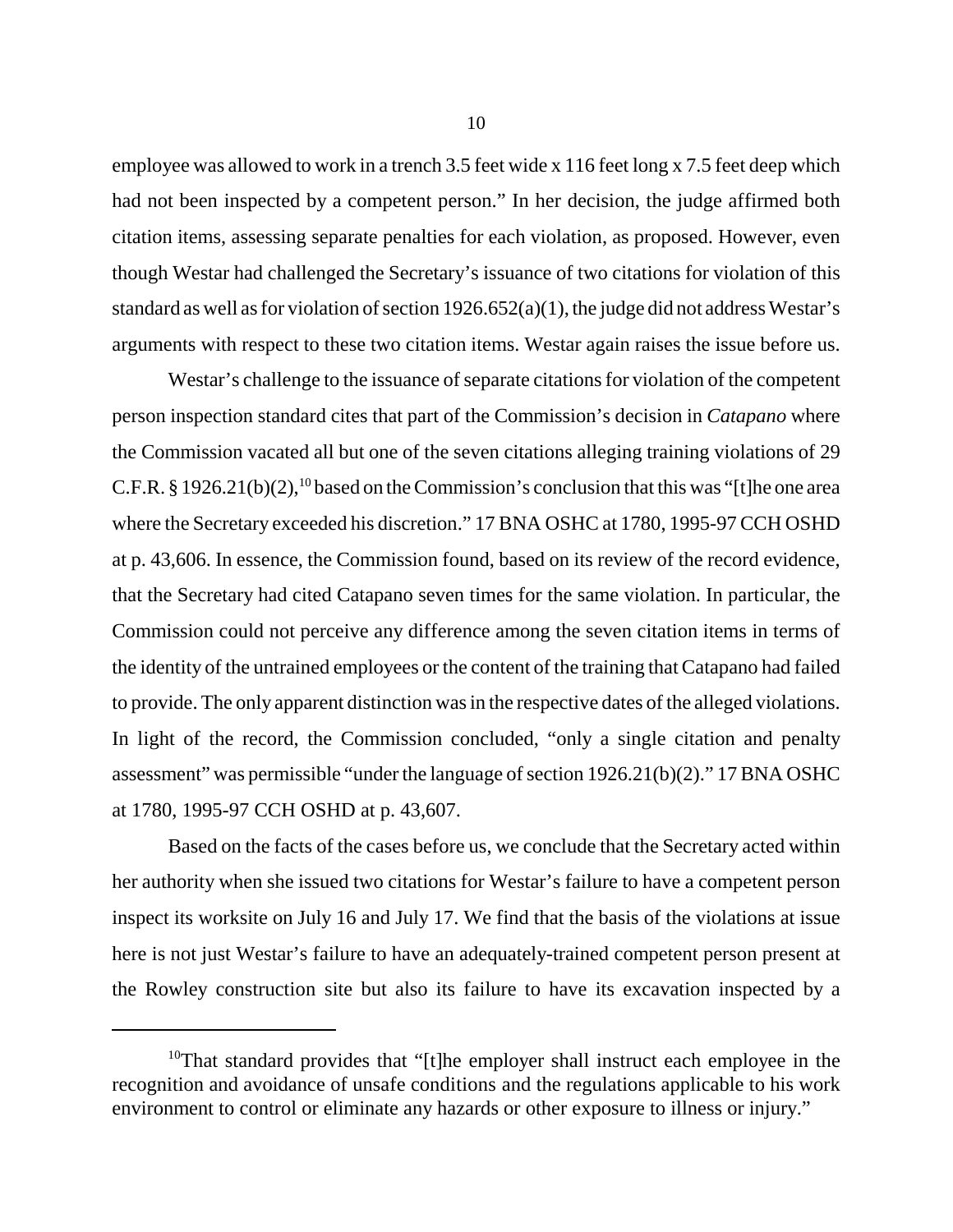competent person on July 16 and its trench inspected by a competent person on July 17 prior to allowing employees to enter into them. While Westar's failure to provide competent person training to its own employees, or alternatively to obtain the services of a competent person from outside of the company, was clearly an element of these alleged violations, it was not the only element. An equally important element was Westar's failure to comply with the inspection requirements of the cited standard, *see supra* note 9, including in particular the requirement that "[d]aily inspections of excavations . . . be made . . . prior to the start of work ... when[ever] employee exposure can be reasonably anticipated."<sup>11</sup>

Our conclusion regarding the bases of the instant violations turns on the language of the contested citations, which described the alleged violations as Westar's "allow[ing]" its employee "to work in" an excavation (on July 16) and a trench (on July 17) "which had not been inspected by a competent person." Consistent with this description, CO Coffey testified that the basis of the alleged violation at issue in Docket No. 97-0226 was Westar president Reagan's statements to him "that neither he [n]or anyone in his employ could make the qualifications of a competent person for excavation and [that] Westar Mechanical and Mr. Reagan did not employ any other outside competent person *to inspect that trench before employees entered it*" (emphasis added). Similarly, CO Coffey testified that the alleged violation at issue in Docket No. 97-0227 had been classified as a serious violation:

<sup>&</sup>lt;sup>11</sup>Because the cited standard at issue here contains both of these requirements, we conclude that, contrary to Westar's argument, it is easily distinguishable from the training standard that was at issue in *Catapano*. Thus, if Catapano had provided its employees the training that is specified in 29 C.F.R. § 1926.21(b)(2), it would have *fully* complied with its obligation under that standard. In contrast, if Westar had provided one or more of its employees with the training necessary to make them "competent person[s]" within the meaning of section 1926.651(k)(1), it would *not* have *fully* complied with its obligations under the cited standard because it still would have been required to ensure that a competent person was present at the Rowley worksite to inspect the excavation prior to allowing employee entry on July 16 and again present to inspect the trench prior to allowing employee entry on July 17.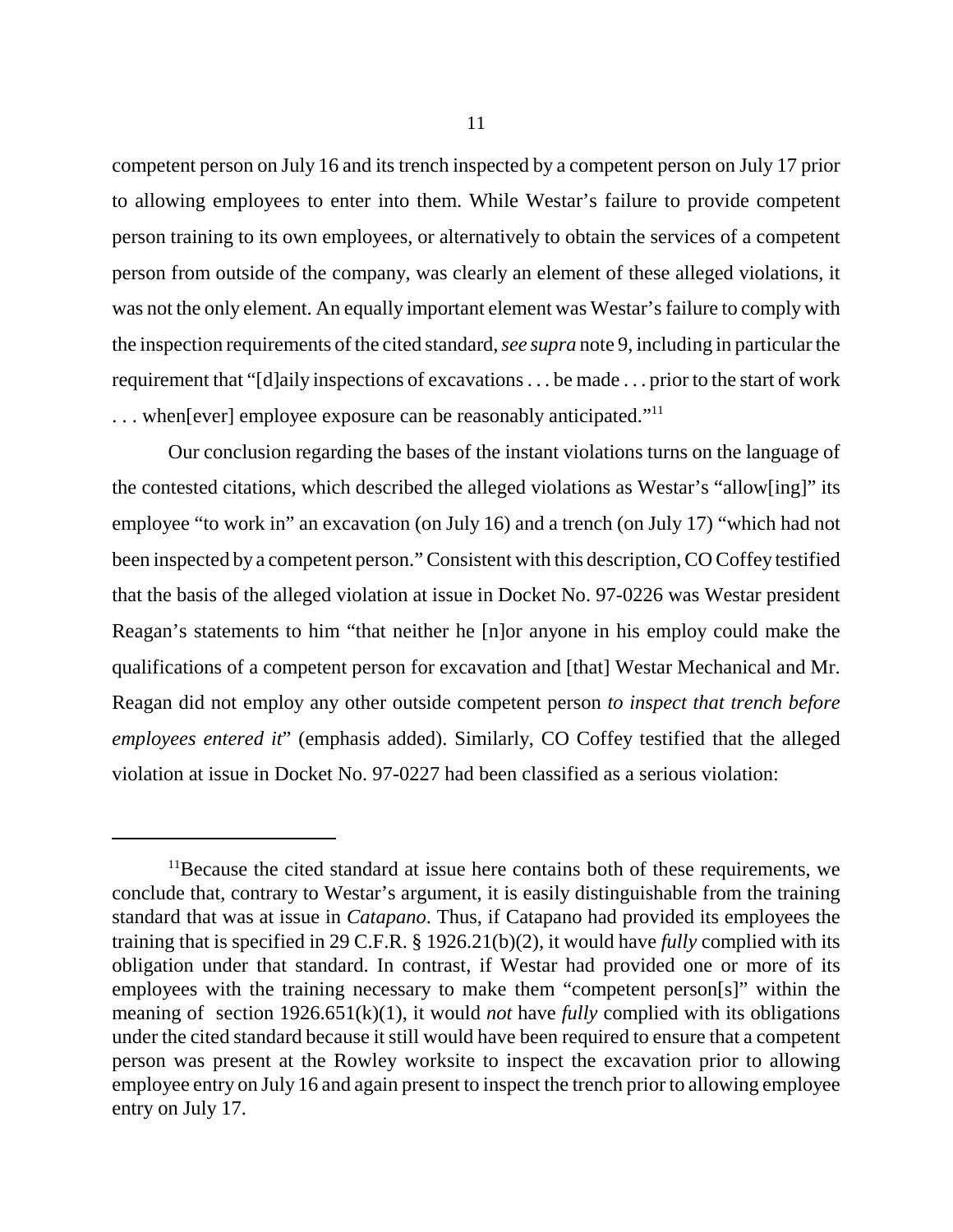[b]ecause the excavation . . . was eight feet [deep], there was no competent person in the employ of Westar Mechanical . . . [and] no outside person that they employed to be a competent person at the excavation site and employees were exposed to a possible cave-in while working in the excavation. *They were allowed to enter the excavation prior to any inspection being made by a competent person*.

(Emphasis added).

In sum, we conclude that the two citation items that are before us in Docket Nos. 97- 0226 and 97-0227 do not allege "the same offense" and that they are not "duplicative." Accordingly, the Secretary did not exceed her authority in separately citing Westar's two separate violations of the competent person inspection standard.<sup>12</sup>

#### **III. The Allegation of Willfulness**

A violation is willful if committed with intentional, knowing, or voluntary disregard for the requirements of the Act, *or* with plain indifference to employee safety. *E.g.*, *A. Schonbek & Co. v. Donovan*, 646 F.2d 799, 800 (2d Cir. 1981); *Tampa Shipyards, Inc.*, 15 BNA OSHC 1533, 1539, 1991-93 CCH OSHD ¶ 29,617, p. 40,101 (No. 86-0360, 1992) (consolidated). "A willful violation is differentiated by a heightened awareness -- of the illegality of the conduct or conditions -- and by a state of mind -- conscious disregard or plain indifference." *E.g.*, *Williams Enterps., Inc.*, 13 BNA OSHC 1249, 1256-57, 1986-87 CCH OSHD ¶ 27,893, p. 36,589 (No. 85-0355, 1987). Item 1 of Citation 2 in each docket number alleged that the violations of section  $1926.652(a)(1)$  were willful. At issue on review is the judge's reclassification of these two cave-in protection items as serious.

<sup>&</sup>lt;sup>12</sup>Chairman Rogers notes that, while the Commission upheld the Secretary's issuance of two separate citations for violation of the same standard in *Hoffman*, it also upheld in that same case the judge's assessment of a single, combined penalty for the two separately-cited violations. Similarly, in the instant cases, to the extent Westar raises legitimate concerns about the overlapping of the Secretary's citations, Chairman Rogers would address them by assessing combined penalties, where appropriate. Accordingly, Chairman Rogers would uphold the judge's assessment of two separate penalties for Westar's two violations of section  $1926.652(a)(1)$ , but assess only a single, combined penalty for Westar's two violations of section  $1926.651(k)(1)$ .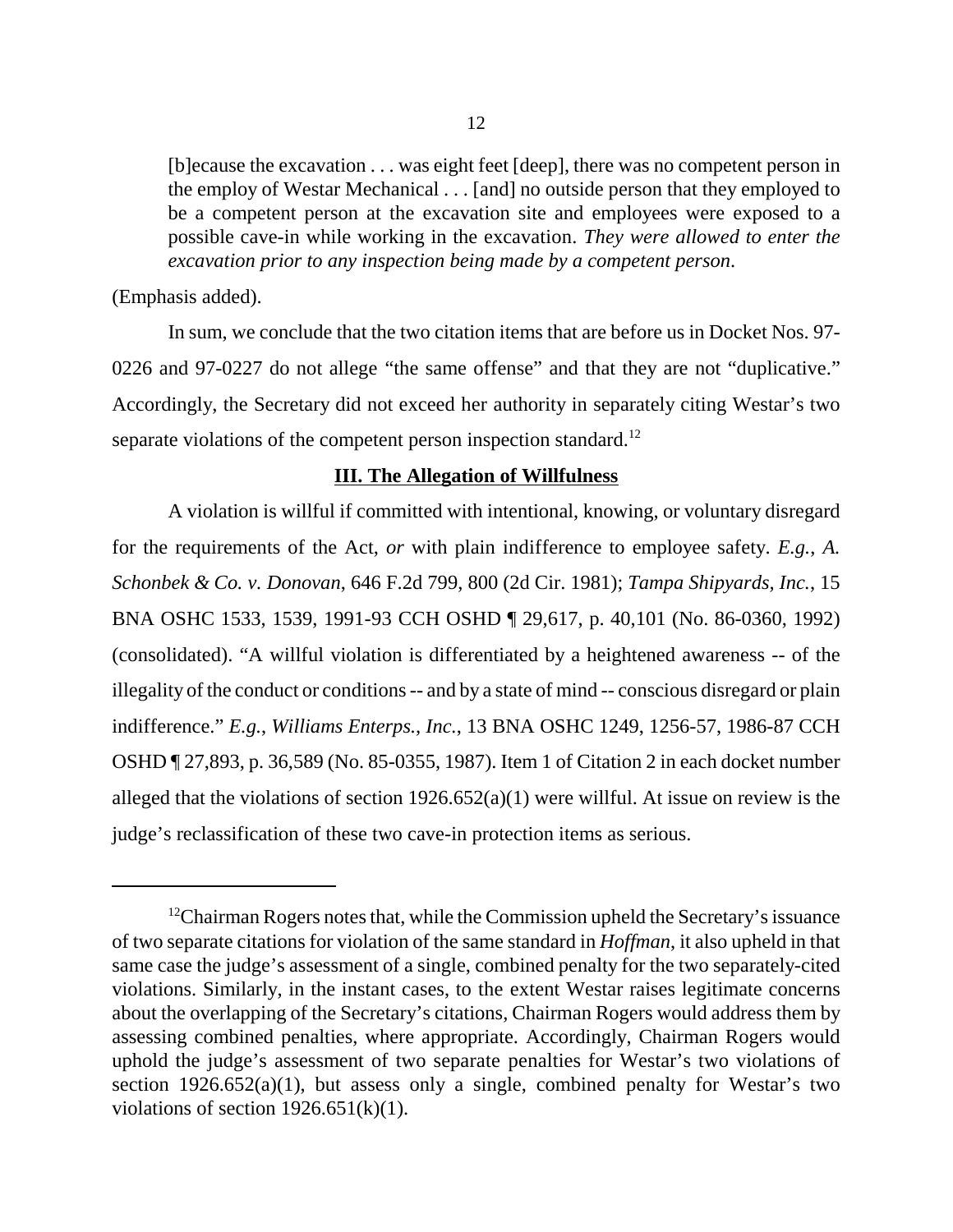In her decision, the judge expressly noted the Secretary's contention that the section 1926.652(a)(1) violations were willful "because Respondent demonstrated a careless disregard of and plain indifference to employee safety." She concluded that the Secretary's argument was based on the following evidence: (a) testimony and exhibits that assertedly established Westar president Reagan's presence at an all-day "excavation safety seminar" that had included a brief presentation (20 minutes or less) on federal and state cave-in protection requirements; (b) the testimony of a former Westar employee, Christopher Michaels, that Reagan had subsequently described the seminar to him as "just a bunch of bullshit"; and (c) statements made by Reagan to CO Coffey during a recorded opening conference interview.

The judge concluded that neither the specific evidence relied upon by the Secretary, nor the record as a whole, "demonstrated that the violations at issue were willful." In particular, she found that the Secretary had failed to establish by a preponderance of the evidence that Reagan had "actually attended the excavation seminar" where the presentation on cave-in protection requirements had been made. Alternatively, she found that, even if Reagan had attended, the presentation would not have given him "knowledge of OSHA's excavation standards." As for Reagan's "alleged statement" to the former employee following the seminar, the judge concluded that the Secretary's reliance on that statement as "support[ing] a finding of an attitude toward employee safety that would rise to willful under the Act" was "[e]qually unpersuasive." The judge also disagreed with the Secretary's reliance on Reagan's recorded interview by the CO. Based on her own review of the recording and transcript of the interview, she concluded that the interview "indicates [Reagan's] ignorance of the [OSH] Act and the excavations standard." She further found that the interview "indicates . . . that [Reagan] did not fail to act in the face of a known duty and that he did not have a heightened awareness the cited conduct was illegal."

### **A. Scope of Review**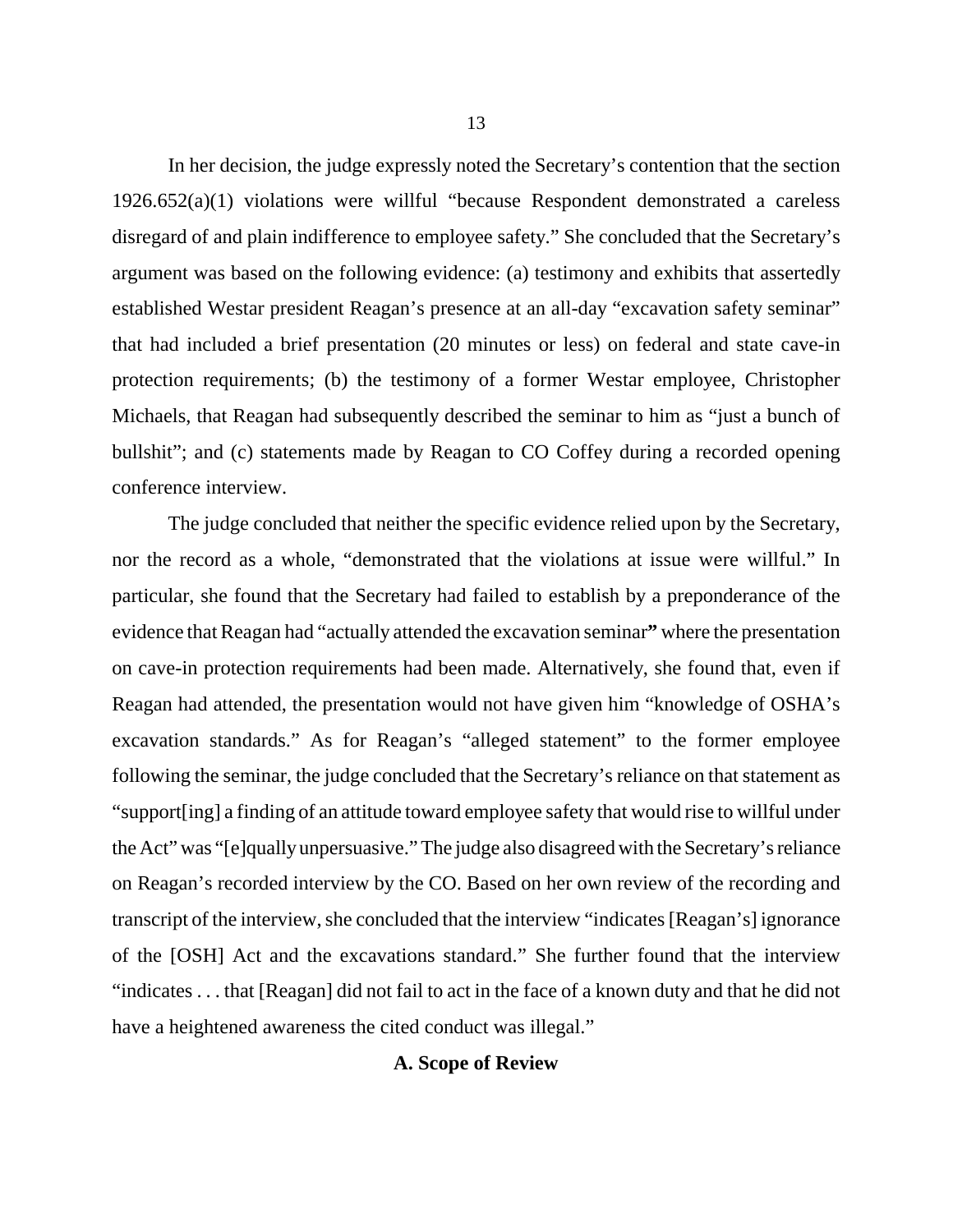In challenging the judge's conclusion that Westar's violations of the cave-in protection standard were not willful, the Secretary argues before us that she met her burden of proving willfulness under either or both prongs of the Commission's test, as set forth above, by establishing both Westar's conscious disregard of a known safety requirement and its plain indifference to employee safety. In response, Westar correctly points out that, in the post-hearing brief she filed with the judge, the Secretary argued *only* that she had established willfulness under the plain indifference prong of the Commission's test. Citing Commission Rule 92(c), 29 C.F.R. § 2200.92(c), Westar contends that the Secretary is therefore precluded from arguing willfulness on review under the intentional disregard prong because she failed to first present that argument before the judge.

We disagree. Commission Rule 92(c), which is captioned "Issues not raised before Judge," provides, in pertinent part, that "[t]he Commission will ordinarily not review issues that the Judge did not have the opportunity to pass upon." Here, there can be no doubt that the judge had "the opportunity to pass upon" the issue of whether Westar intentionally, knowingly, or voluntarily disregarded the requirements of the cave-in protection standard since that issue was repeatedly raised before her (both directly and indirectly, *i.e.*, through the testimony and exhibits). For example, in their Joint Prehearing Statement, the parties described the willfulness issue that was to be tried in Docket No. 97-0227 as follows: "Whether the Respondent demonstrated intentional, knowing or voluntary disregard for the requirements of the Act or plain indifference to employee safety on July 16, 1996, in failing to protect its employees working in the excavation in the right of way of North Street from cave-ins by the use of any protective system. . . ." The parties used this same alternative test language in describing the willfulness issue that was to be tried in Docket No. 97-0226.

Not only did the judge have the *opportunity* to pass on the intentional disregard issue; she, in fact, *did* pass on it, implicitly holding (in her findings concerning Reagan's knowledge and state of mind) that the Secretary had failed to prove willfulness under the intentional disregard prong of the Commission's test. As the Secretary correctly points out,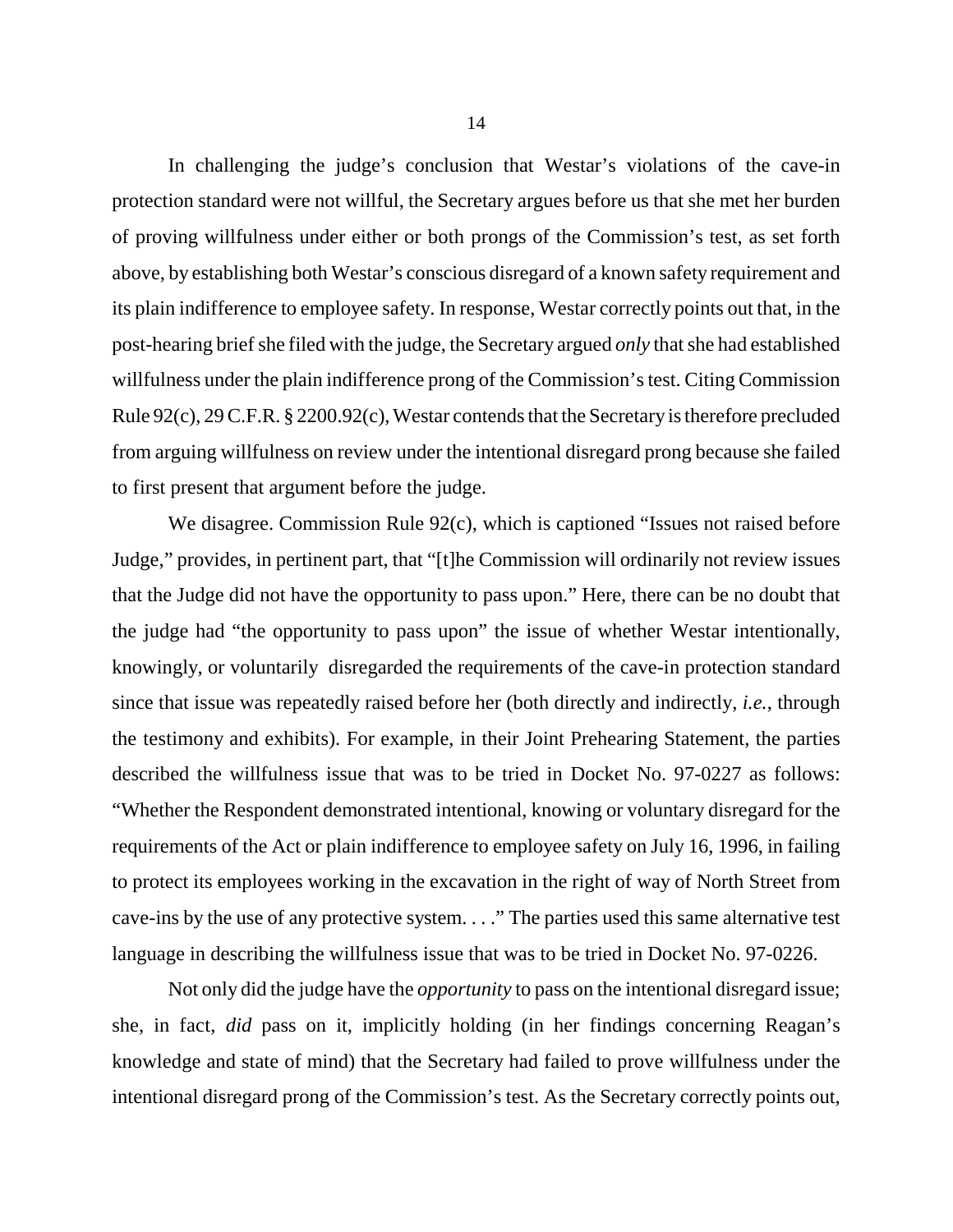Rule 92(c) cannot be invoked to prevent her from challenging the judge's findings and conclusions on the willfulness issue. *See Peavey Grain Co.*, 15 BNA OSHC 1354, 1358 n.8, 1991-93 CCH OSHD ¶ 29,533, p. 39,872 n.8 (No. 89-3046, 1991) ("[r]eview necessarily includes any matter essential to accepting or rejecting a judge's resolution of a citation item"), and cases there cited. We accordingly conclude that both of the Secretary's alternative theories of willfulness are properly before us on review.

While we agree with the Secretary that the scope of our review encompasses both of her alternative arguments on the willfulness issue, the Commission is unable to reach agreement on the merits of those arguments.13 For the reasons stated in Part III.B, *infra*, Chairman Rogers agrees with the judge that the Secretary failed to prove willfulness under either the "intentional disregard for the requirements of the Act" or the "plain indifference to employee safety" prong of the Commission's willfulness test. For the reasons stated in Part III.C, *infra*, Commissioner Eisenbrey agrees with the Secretary that she met her burden of proving willfulness under either or both prongs of the Commission's test. Under section 12(f) of the Act, 29 U.S.C. § 661(f), official action can be taken by the Commission with the affirmative vote of at least two members. To resolve their impasse over this classification issue, and permit a more speedy resolution of these cases, Chairman Rogers and Commissioner Eisenbrey have agreed to affirm the judge's decision to classify Westar's serious violations of 29 C.F.R. § 1926.652(a)(1) as nonwillful, but to accord the nonwillful classification of the judge's decision the precedential value of an unreviewed judge's decision. *See Life Science Products Co.*, 6 BNA OSHC 1053, 1977-78 CCH OSHD ¶ 22,313 (No. 14910, 1977), *aff'd sub nom. Moore v. OSHRC*, 591 F.2d 991 (4th Cir. 1979). *See also St. Regis Paper Co.*, 11 BNA OSHC 2208, 2210, 1984-85 CCH OSHD ¶ 27,032, p. 34,805 (No. 77-1385, 1984).

<sup>&</sup>lt;sup>13</sup>We agree that the violations were "serious" within the meaning of section  $17(k)$  of the Act, 29 U.S.C. § 666(k), as found by the judge. *See infra* note 24.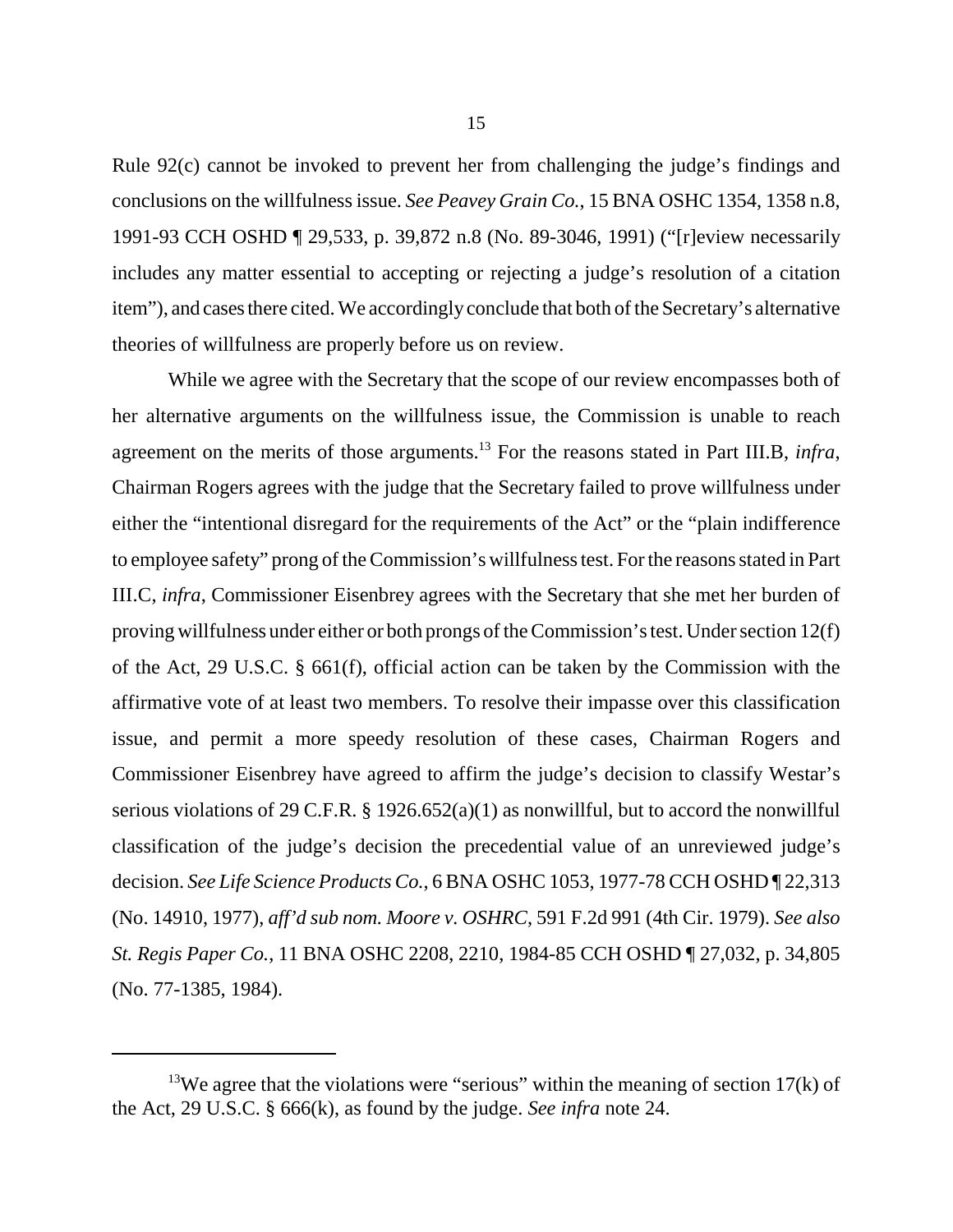#### **B. Chairman Rogers' Views**

Under Commission precedent and applicable appellate court case law, a violation is willful within the meaning of section 17(a) of the Act, 29 U.S.C. § 666(a), if committed with intentional, knowing or voluntary disregard for the requirements of the Act, *or* with plain indifference to employee safety. *E.g.*, *A. Schonbek & Co.*, 646 F.2d at 800. Chairman Rogers agrees with the judge that, based on the record, the Secretary failed to meet her burden of proving that Westar's violations of section  $1926.652(a)(1)$  were willful under either prong.<sup>14</sup>

#### **1. Intentional Disregard for the Requirements of the Act Not Proven**

To prove that a violation was willful under the intentional disregard prong, the Secretary must establish that the employer knew of the applicable standard prohibiting the condition and that it consciously disregarded it. *E.g.*, *Williams Enterps.*, 13 BNA OSHC at 1257, 1986-87 CCH OSHD at p. 36,589; *see Branham Sign Co.*, 18 BNA OSHC 2132, 2134, 2000 CCH OSHD ¶ 32,106, p. 48,263 (No. 98-0752, 2000). At the hearing, the Secretary sought to establish Westar president Reagan's (and thus Westar's) actual knowledge of the OSHA cave-in protection standard by introducing evidence of an "excavation safety seminar" that Reagan had assertedly attended almost two and one-half years before the cited violations. During this all-day seminar, which was co-sponsored by the Underground Facilities Protective Organization and devoted primarily to presentations on the importance of having underground utility lines identified and marked prior to beginning excavation projects, *see supra* note 6, New York State safety and health inspector Thomas Shiel gave a 16- or 20-minute presentation on federal and state cave-in protection requirements. In her decision, the judge concluded that the Secretary had failed to establish by a preponderance

<sup>&</sup>lt;sup>14</sup>Insofar as courts have recognized that the requisite knowledge for purposes of willfulness can be established by showing the deliberate avoidance of such knowledge, the Chairman would find that the Secretary likewise fails to meet her burden on the record here. *See U.S. v. Ladish Malting Co.*, 135 F.3d 484 (7th Cir. 1998) (construing "willful" under section 17(e) of the Act, 29 U.S.C. § 666(e)).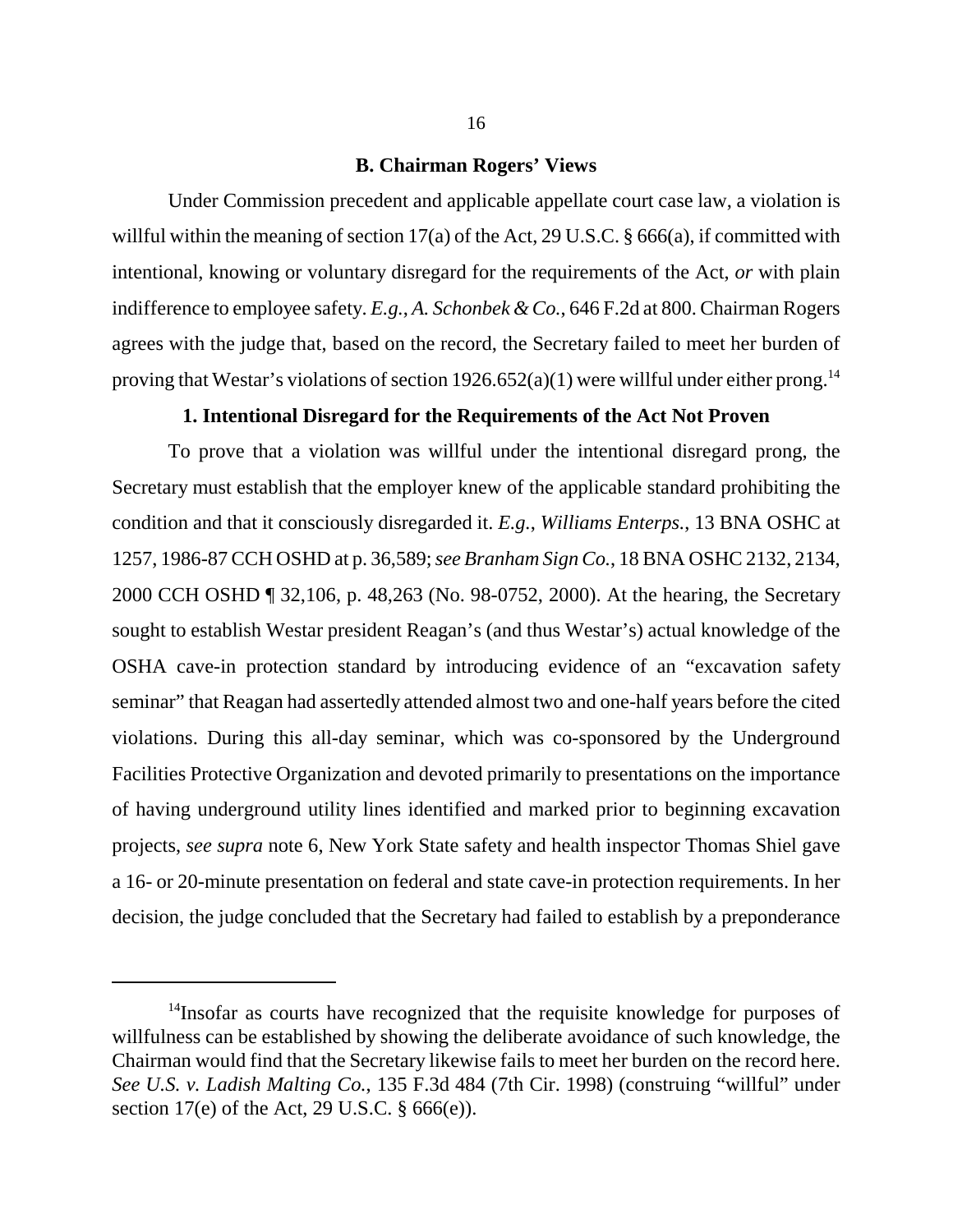of the evidence that Reagan had actually attended the U.F.P.O. seminar. Alternatively, she concluded, even if she could find that Reagan had attended the seminar, she was not "persuade[d]" by her review of Shiel's videotaped presentation that that presentation would have given Reagan "knowledge of OSHA's excavations standard."

On review, the Secretary vigorously challenges both of these findings. However, having examined the record, Chairman Rogers concludes that, at best, the Secretary established Reagan's presence at the U.F.P.O. program during the presentations by the utility companies on underground markings.15 The record is devoid of any evidence linking Reagan to attendance at Shiel's presentation on protection against cave-ins.16

<sup>&</sup>lt;sup>15</sup>Reagan's statements to former employee Christopher Michaels and to CO Coffey about the "excavation safety seminar" focused on the utility company presentations concerning the marking of underground facilities. Thus, for example, Michaels testified that, after Reagan described the seminar to him as "just a bunch of bullshit," he (Michaels) asked Reagan to explain his comment. Reagan responded that the seminar "was just Orange and Rockland, which, again, is our utility company, their regulations about how they wanted the contractor to work around their gas lines, electric lines buried in the ground; those types of regulations. How far you're supposed to be with a backhoe from these electric lines and gas; things of that nature." Reagan's focus on that part of the program is hardly surprising since the U.F.P.O. representative (Robert Foster) called by the Secretary to testify about the seminar described U.F.P.O.'s entire "education component," including its co-sponsorship of this particular event, as an effort to "get[] people to use the service and call before they excavate" so that damage to underground facilities could be minimized. Although the program was titled "excavation safety seminar," it seems clear from the evidence presented that any discussion of either employee safety or cave-in hazards during the course of the presentations was merely peripheral to the program's primary agenda.

<sup>&</sup>lt;sup>16</sup>The Chairman notes that CO Coffey expressly acknowledged on cross-examination that he had *not* based his claim of Westar's "knowledge" of the OSHA standard on the U.F.P.O. safety seminar because he had had no proof that Reagan had actually seen Shiel's presentation.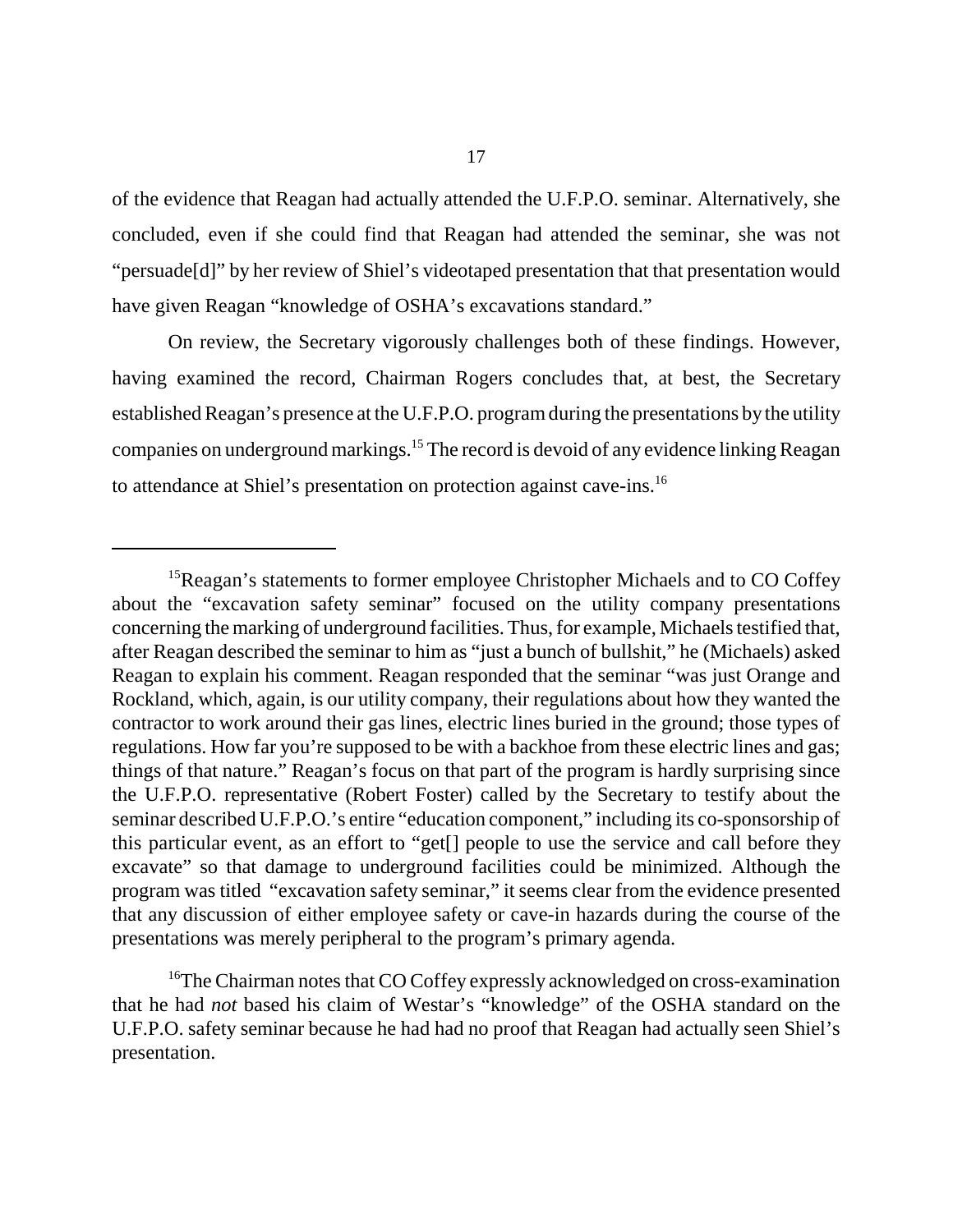Alternatively, the Secretary argues, she established Reagan's (and thus Westar's) actual knowledge of the cited standard by introducing into evidence (in both recorded and transcripted forms) the opening conference interview between Reagan and CO Coffey. In particular, the Secretary emphasizes Reagan's response to two questions, as follows:

- Q. . . . At about what depth did you think that you should have some sort of shoring or sloping or some sort of protective system?
- A. [W]e always considered 5 to 6 feet \* \* \* And then . . . we try to keep it wider at the top.
- Q. [Y]ou stated earlier that you needed . . . something at 5 or 6 feet . . . [so] at 7 and 8 feet why weren't you providing some sort of protection? For your employees?

 $*$   $*$ 

A. . . . I don't have a reason for that.

According to the Secretary, "[e]ven if no reference is made to the information communicated during the disputed safety seminar attendance," Reagan's knowledge of the conditions at the time of the alleged violations (based on his presence at the worksite on both July 16 and 17), combined with his above-quoted responses to CO Coffey's questions, are "enough" to establish Westar's conscious disregard of a known safety requirement.

Considering this same argument in her decision, the judge disagreed. Based on her review of company president Reagan's interview in its entirety, she concluded that the interview "indicates [that] he was not knowledgeable in the OSHA excavations standard, that he did not fail to act in the face of a known duty, and that he did not have a heightened awareness the cited conduct was illegal"; that it "reveals no evidence that Mr. Reagan or anyone who worked for him was aware of what the excavations standard required"; that it "also reveals he had never had an OSHA inspection before"; and ultimately that it "indicates his ignorance of the Act and the excavations standard."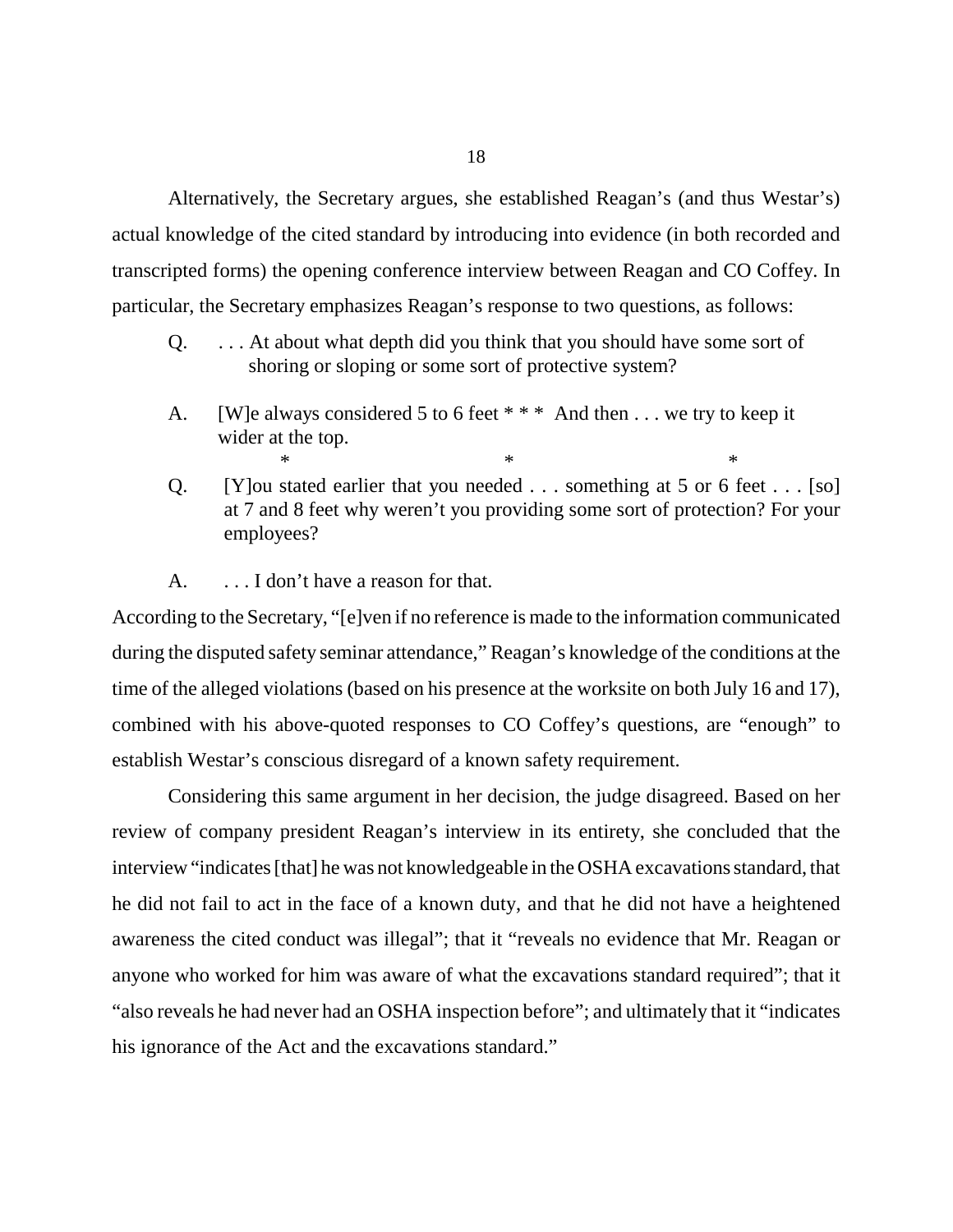Having reviewed the evidence in question, Chairman Rogers again is unable to find any error in the judge's evaluation of it. In particular, given the ambiguity of both the question and the answer quoted above, she cannot agree with the Secretary that Reagan's statement that "we always considered 5 to 6 feet \* \* \* And then . . . we try to keep it wider at the top" constitutes an admission that he (Reagan) knew that cave-in protection was required at those depths under the cited OSHA standard.17 Instead, she views that exchange in the context of Reagan's prior statements to CO Coffey (during the same interview) that he had "[n]ot really" heard anything about the "new" OSHA excavation standard (that went into effect in 1990) and that he didn't know any OSHA excavation requirement well enough "to quote you a rule or a chapter or verse." *Cf. C.E.M. Plumbing, Inc.*, 17 BNA OSHC 2080, 2081, 1995-97 CCH OSHD ¶ 31,242, p. 43,820 (No. 95-0676, 1997) (Commission concluded it had "no basis for reversing" a judge who "relied primarily" on the company president's "lack of specific familiarity with OSHA regulations"18 and on his statement "that he would

 $17$ Reagan seems to have construed the question as a request for information about Westar's general practice or policy with regard to shoring or sloping. The phrasing of the question is such that he could reasonably have interpreted it in that manner, and his answer to the question certainly appears to be an assertion that Westar generally considered whether sloping was needed once an excavation reached a depth of five to six feet. The Chairman further notes that, while the Secretary emphasizes Reagan's statement that he didn't "have a reason" for not "providing some sort of protection" to the employees in the excavation and trench at issue, Reagan did indicate at another point in the interview that the trench had not been sloped because of the space constraints created, for example, by a guard house and a pre-existing gas line in the center of the Rowley parking lot, as well as the water main once it was discovered ("everything was tight and . . . we were working around a lot of utilities"). The interview gives no indication that Reagan was familiar with any form of cave-in protection other than sloping.

<sup>&</sup>lt;sup>18</sup>The judge in that case found, for example, that the company president, "although" (continued...)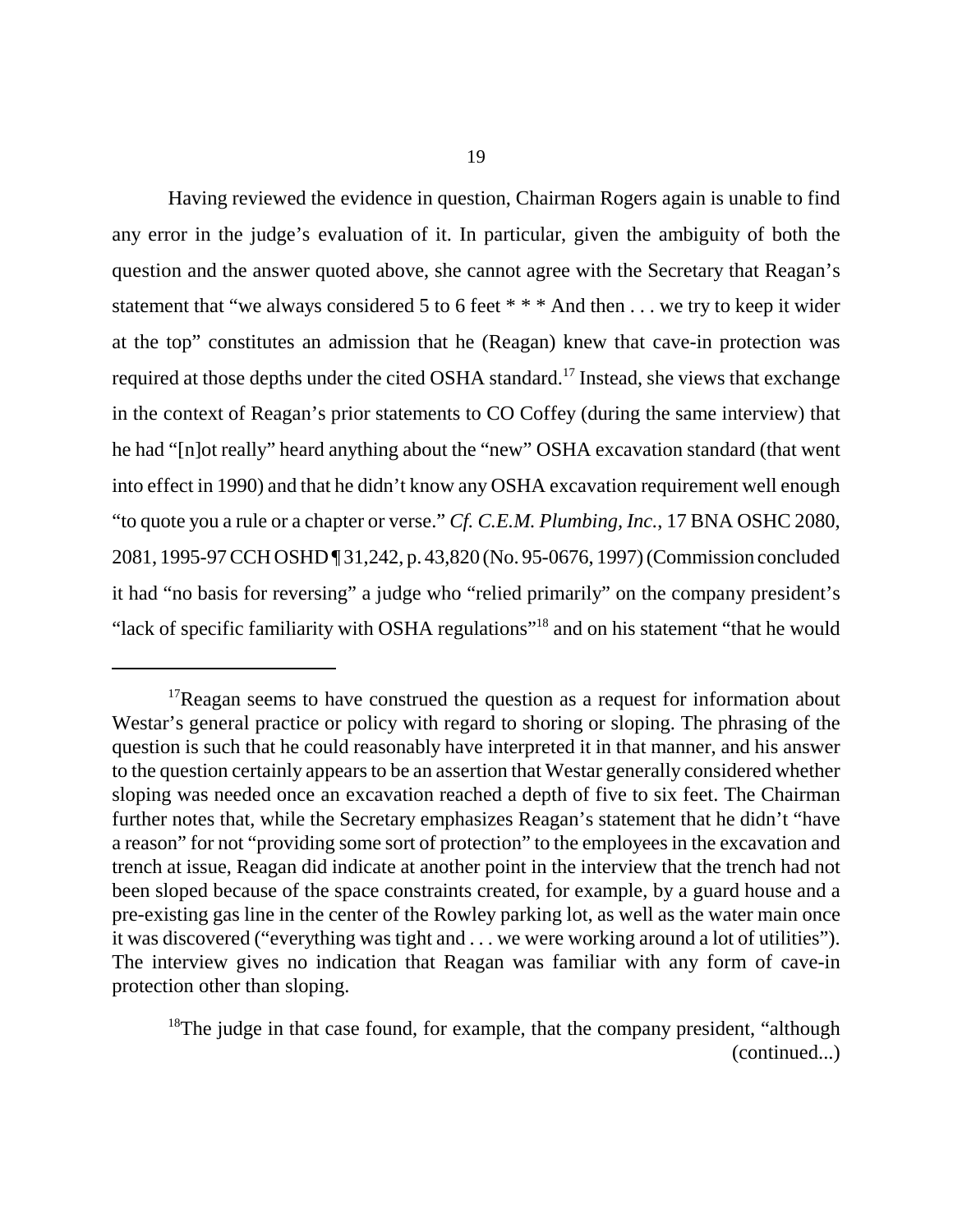have complied with the regulation had he been aware of it" in finding that a plumbing contractor's violation of the cave-in protection standard was not willful).

Under the Commission's precedent, "[a] willful violation is differentiated by a heightened awareness -- of the illegality of the conduct or conditions -- and by a state of mind -- conscious disregard or plain indifference." *E.g.*, *Williams Enterps., Inc.*, 13 BNA OSHC at 1256-57, 1986-87 CCH OSHD at p. 36,589. On the record now before the Commission, the Chairman concludes that the evidence relied on by the Secretary to show willfulness was simply insufficient to establish company president Reagan's actual knowledge of the cited

 $18$ (...continued)

generally familiar with soil types and available safety measures, was not familiar with specific OSHA regulations, was unaware of OSHA soil classifications and completely misunderstood OSHA sloping and trenching requirements." *Id.* The judge also found that C.E.M Plumbing "had no history of prior OSHA citations" and that C.E.M.'s president erroneously "believed that the trench cited in [that] matter did not require shoring" and that "there was no danger of cave-in." *Id.* Having reviewed the record in the instant cases, the Chairman concludes that there are strong parallels between *C.E.M. Plumbing* and these cases, both in terms of their respective evidentiary records and the common rationale of the judges' decisions at issue before the Commission.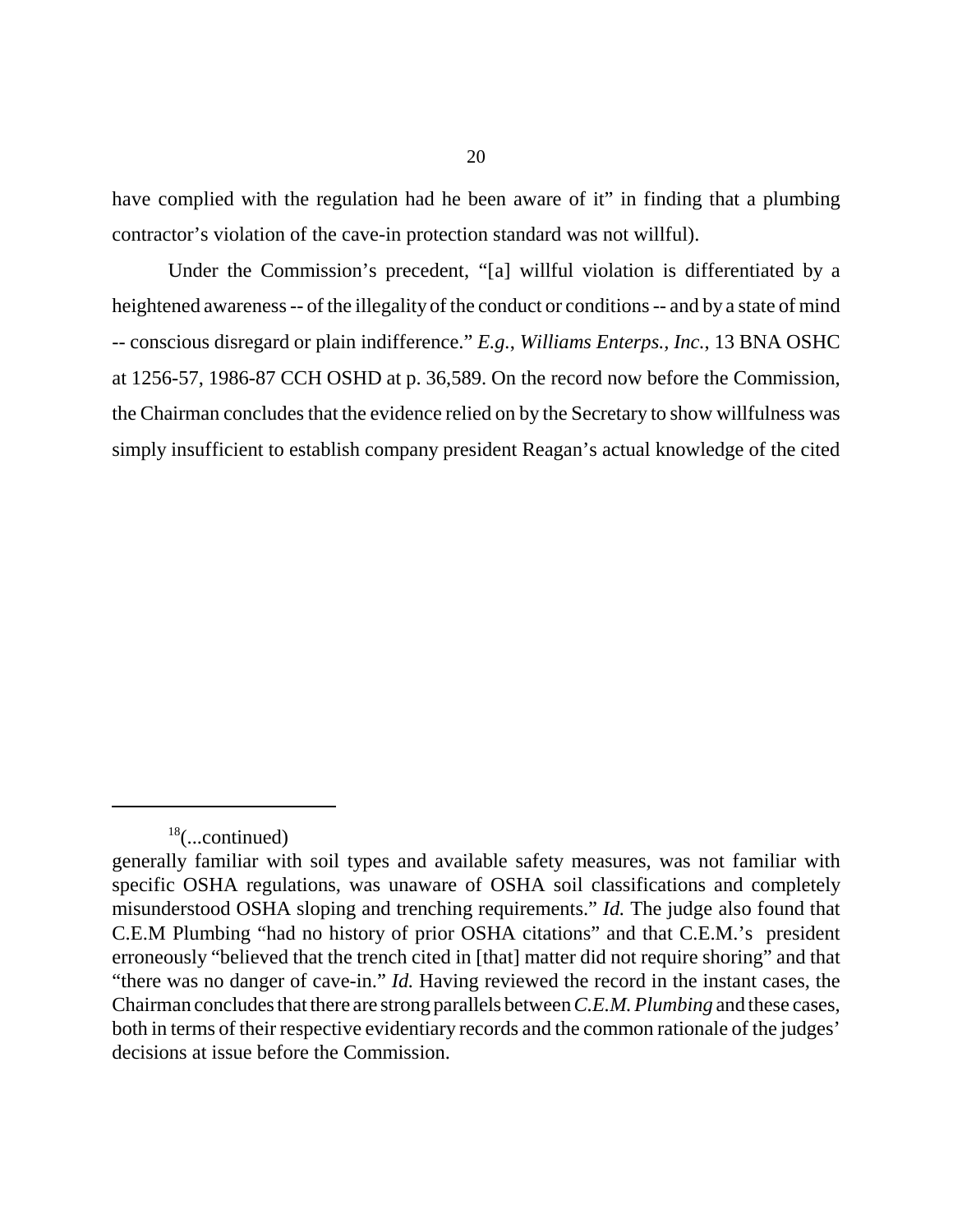OSHA standard. *A fortiori*, she would be unable to find that Reagan (and thus Westar) had a heightened awareness of the illegality of the cited conditions and the requisite intentional disregard.

#### **2. Plain Indifference to Employee Safety Not Proven**

The Secretary argues that Westar's violations of the cave-in protection standard demonstrated its plain indifference to employee safety. On the record before the Commission, however, Chairman Rogers is unable to conclude that the Secretary has met her burden to show plain indifference.

At the outset, the Chairman notes the following exchange between Westar president Reagan and CO Coffey during the opening conference interview:

- Q. [Y]ou are the . . . president of a company and you are looking at a trench that has your people working in it that has vertical sides -- 8 to 7 to 6 feet deep and you didn't do anything at all, nothing registered as to, that we need protection, that this is a life threatening situation [?]
- A. I didn't see it as a life threatening situation at the time.
- Q. You didn't see it as a hazardous situation?
- A. No, if I did I would have done something. I was there [in the excavation] working myself, the day before [the cave-in].

The Secretary asserts that these above-quoted statements are a clear indication of Reagan's "cavalier attitude to employee safety." Chairman Rogers concludes, however, that another inference is equally plausible, if not more so, on the record in this case, *i.e.*, that Reagan's statements are evidence that he failed to appreciate the hazard presented to him and his employee (Reilly) by the violative conditions.

Thus, the Chairman construes Reagan's statements in the context of the evidence introduced by the Secretary in support of the two alleged violations of 29 C.F.R. § 1926.651(k)(1). *See supra* Part II.B. In affirming those citation items, the judge relied primarily on Reagan's admission to CO Coffey that "neither he nor his foreman, Mr.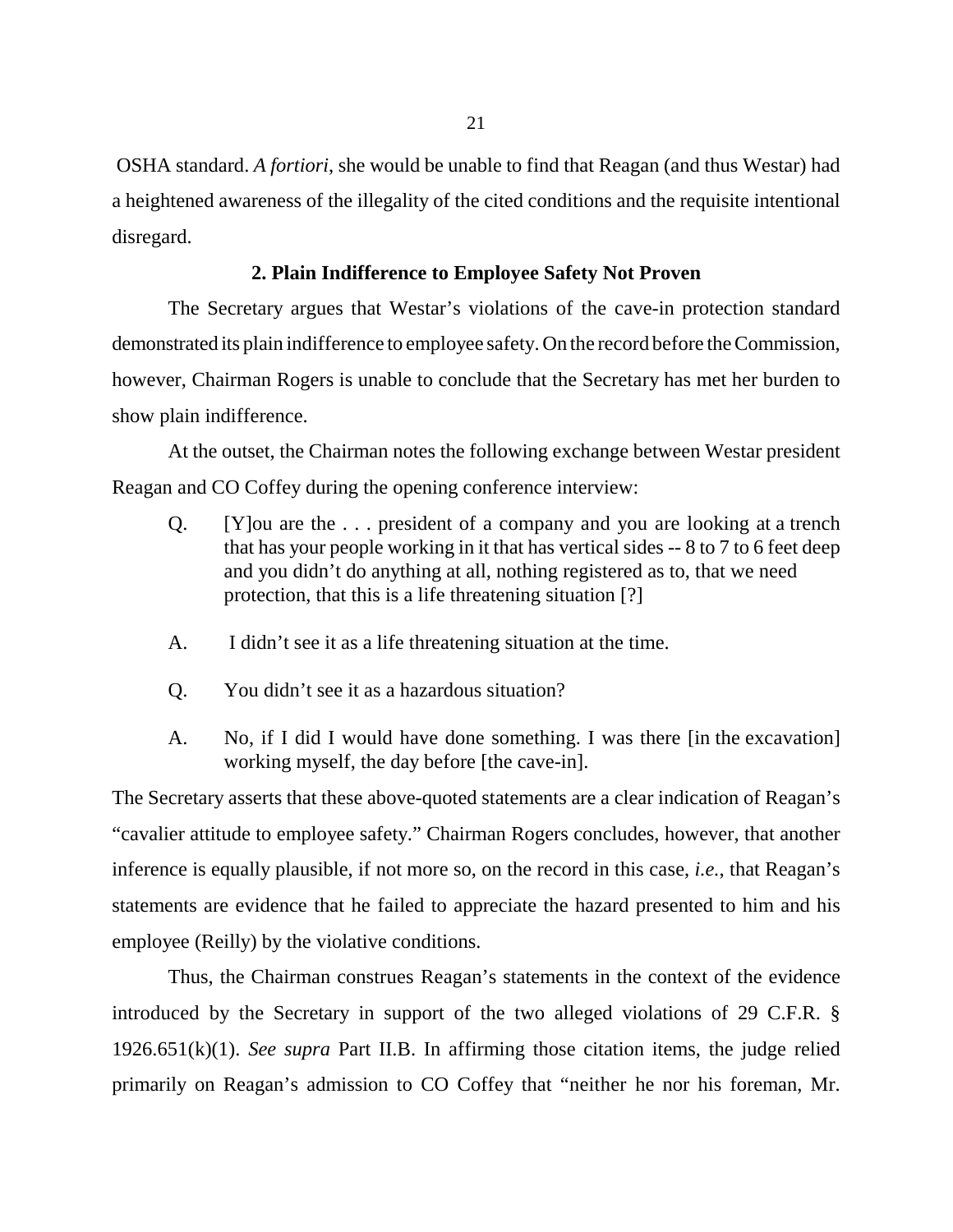Countryman, had the training or knowledge necessary to be a competent person."19 When the CO asked Reagan why his foreman wasn't qualified as a "competent person," Westar's president answered that "[w]e're basically not in the excavating business. . . . [W]e use subcontractors to excavate." He further claimed that only a small part of Westar's business ("10% maybe") involved working in excavations.

Chairman Rogers also views Reagan's statement that he "didn't see [the cited conditions] as a life threatening situation at the time" in the context of a record that contains no evidence that anyone who observed the unshored and unsloped excavation and trench at issue in these cases recognized the hazard they presented to the employees working within them. In particular, she notes that neither the testimony nor the written statements (given to the police) of the two backhoe operators, Chad and James Loiodice, provide any indication that either backhoe operator foresaw the possibility of a cave-in prior to its occurrence. On the contrary, both witnesses indicated that the collapse of the trench wall had occurred without any prior warning and had taken them entirely by surprise.<sup>20</sup> Nor is there any indication in the record that the city plumbing inspector, who observed the violative

<sup>&</sup>lt;sup>19</sup>The judge correctly pointed out that, in order to be a "competent person" within the meaning of the OSHA excavation standard, "one must . . . be knowledgeable about[] soils analysis, the use of protective systems, and the requirements of this standard." Yet, during his interview, Reagan stated that he had no idea what type of soil was in the excavation and trench at issue, suggested that the only form of cave-in protection he had had any experience with was sloping, and further indicated that he did not know any of the specific requirements of the OSHA excavation standard.

<sup>&</sup>lt;sup>20</sup>Westar president Reagan suggested during his interview that, because Westar itself did not dig excavations or trenches, he relied heavily on Westar's subcontractors to dig excavations and trenches that were safe. In this instance, however, it appears that reliance was misplaced. Thus, CO Coffey testified that OSHA had not only cited Westar but also 5L "for their failure to have a competent person" at the worksite. *See supra* note 9. Coffey further testified that he had "no knowledge of any competent person looking at the excavation or inspecting the excavation at all."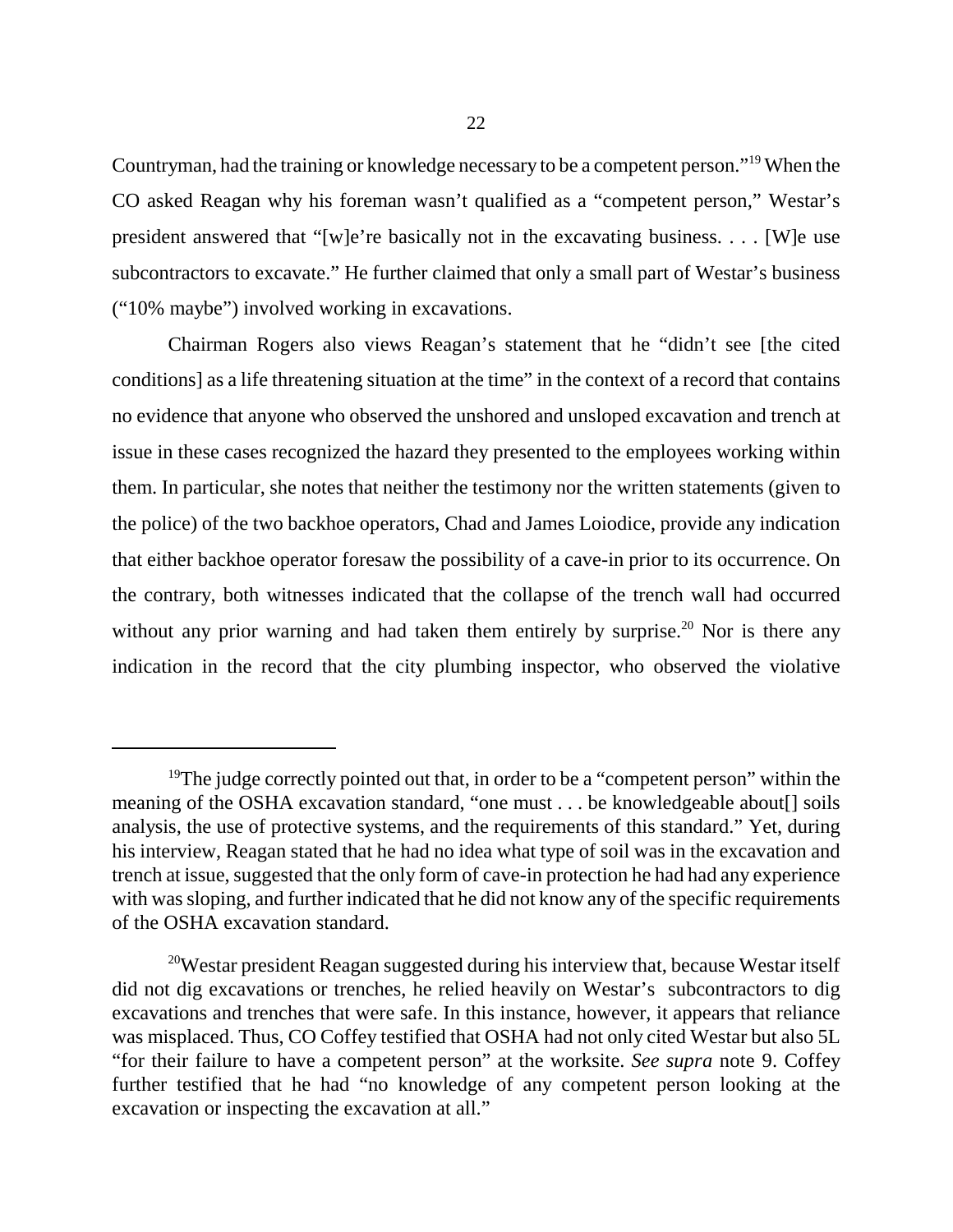conditions on July 17 and possibly on July 16 as well, gave any warning to Westar (or indeed recognized himself) that the unshored and unsloped trench might collapse.<sup>21</sup>

In *Propellex Corp.*, 18 BNA OSHC 1677, 1684, 1999 CCH OSHD ¶ 31,792, p. 46,592 (No. 96-0265, 1999) ("*Propellex*"), the Commission held "that the Secretary [had] failed to establish that the violations [at issue on review] were willful [because the] evidence [did] not show that Propellex had a heightened awareness of the violations." With respect to one of the two supervisory employees whose knowledge and state of mind were at issue, the Commission concluded that the record did not establish that he "had the requisite heightened awareness for a willful violation" because the evidence was "insufficient to show that . . . he [had] appreciated the hazards those conditions presented." *Id.* With respect to the other supervisor, who had believed the violative conditions to be "safe" and either authorized or permitted by higher-level management, the Commission held that, even though she had "exercised poor judgment in permitting the hazardous conditions to exist," it could not "conclude that she [had] acted willfully." *Id.* For essentially these same reasons, Chairman Rogers concludes that Westar president Reagan lacked the "heightened awareness of the violations" that would have supported a finding of "plain indifference to employee safety."

<sup>&</sup>lt;sup>21</sup>In the parallel state court criminal proceedings that arose out of the same incident that led to the instant OSH Act proceedings, a New York State appellate court emphasized the role of the city plumbing inspector with respect to the incident in affirming a lower court's decision to dismiss several of the charges brought against Westar's president Reagan, Westar, and 5L. *People v. Reagan et al.*, 1998 WL 885020 (N.Y.A.D. 2 Dept. Dec. 17, 1998). That decision is part of the record in these cases. More generally, the court noted that:

<sup>[</sup>t]here was no evidence presented that anyone at the scene, including the participants, contractors, plumbers, laborers, excavators, or the City, objected to the procedure [agreed upon during the conference between Reagan and Brannan], or went ahead recklessly (i.e., with heightened awareness of a substantial and unjustifiable risk of collapse, let alone a risk of drowning). They all continued, believing the prescribed approach to be both appropriate and officially approved. All of this not only fails to support, but negates the element of recklessness that the defendants were aware of and "consciously disregard[ed]" a "substantial and unjustified risk."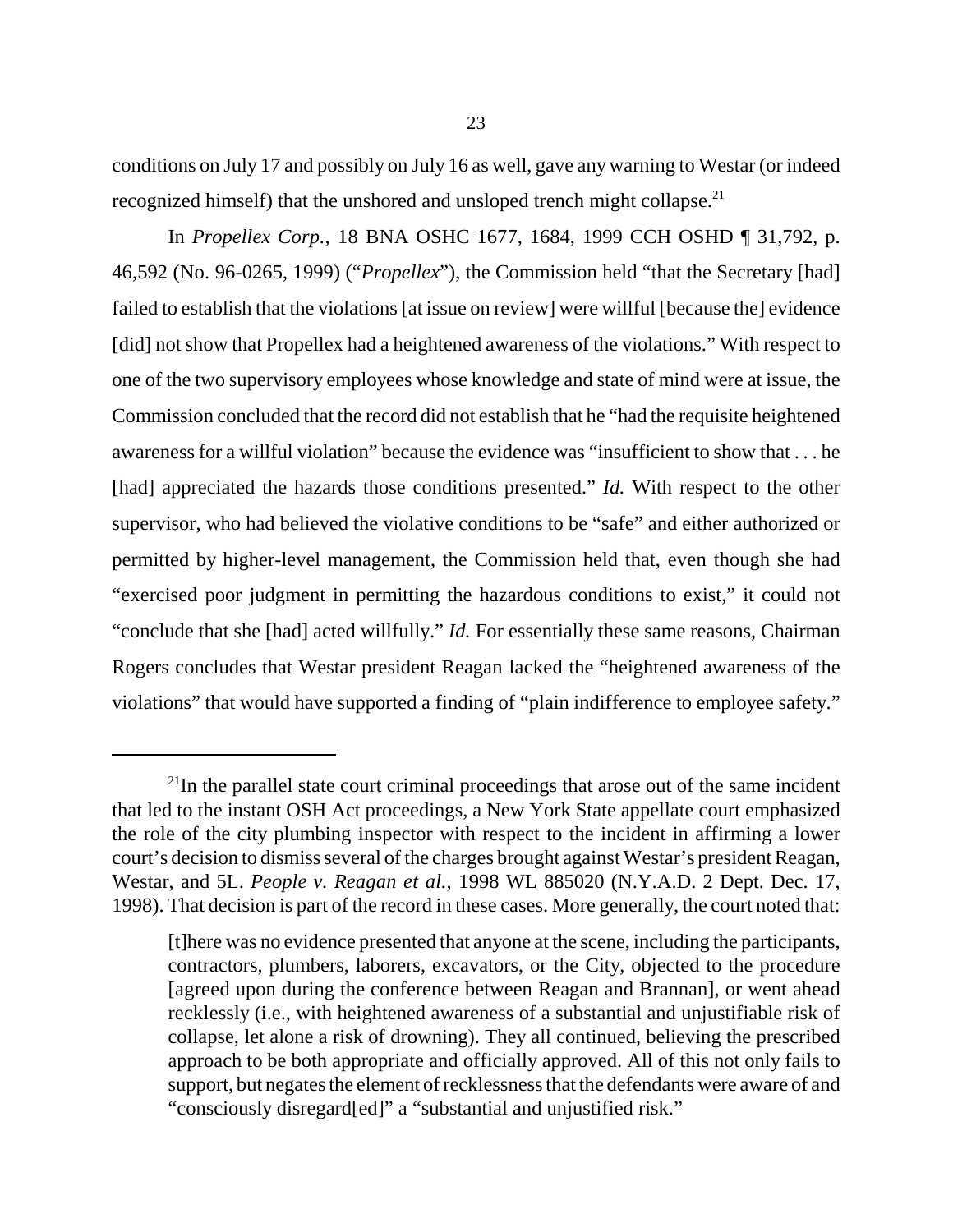Chairman Rogers would therefore affirm the judge's conclusion that Westar's violations of the cave-in protection standard were not willful.

#### C. Commissioner Eisenbrey's Views

In order to avoid an impasse and resolve these cases, Commissioner Eisenbrey joins in the decision to affirm the judge, though he believes Westar's violations of section 1926.652(a)(1) were willful. In Commissioner Eisenbrey's view, the record displays an attitude of obstinate, studied indifference to employee safety on the part of Westar and its president, Roger Reagan. Although in the business of laying pipe and underground lines for many years, Westar provided no training in excavation safety to its employees, had no safety program, and rarely, if ever, used any protective measures in deep trenches. A former supervisor testified that all of the excavations deeper than five feet in which he worked during the two and a half years immediately prior to the accident, including one that was fourteen feet deep, had vertical walls and were unshored. Westar routinely sent its employees into excavations that had not been inspected by a competent person for soil composition, hazards, or the need for protective measures.

There should be no dispute that Westar's violations in the instant cases were knowing and intentional: both Westar's foreman, Ray Countryman, and Reagan were at the site and observed the employees in the unshored excavations. They had the opportunity to remove the employees and provide protections but chose not to. When asked why, Reagan did not claim that he did not know that the narrow, 8-foot deep trench needed shoring or a protective system. Rather, while admitting that he knew protective measures were required at five to six feet in depth, he stated that he didn't use any such measures here because he "just didn't feel the safety, uh, we had a wide ditch and, we were, you know, everything was tight and it went in and out quick, we were working around a lot of utilities and we just didn't." When asked specifically what was "going through [his] mind" when he chose not to provide protection in the cited trench despite knowing that protection was needed at five to six feet, all Reagan could say was "I don't have a, I mean, I don't have a reason for that." On this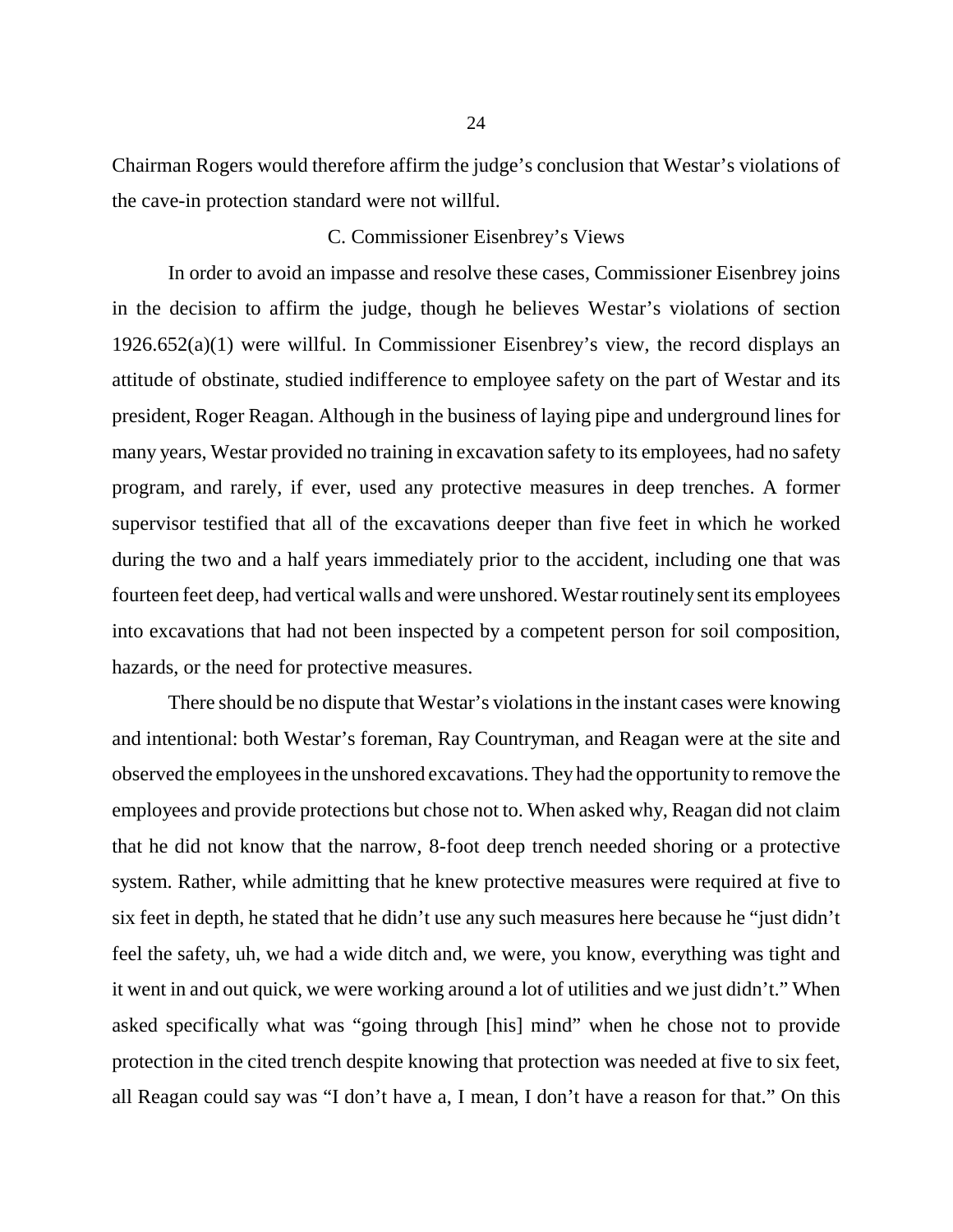record, Commissioner Eisenbrey would find that the Secretary has proved by a preponderance of the evidence that Reagan was aware of his obligation to protect his employees and knowingly chose not to do so.<sup>22</sup>

Despite Reagan's admissions in his tape-recorded interview with the compliance officers, Westar now argues that its managers and supervisors were so ignorant of OSHA and its requirements that they did not know that the unshored excavation and trench were unsafe. Commissioner Eisenbrey disagrees and would find that the COs' interview shows that Reagan did know there were hazards in trenches like the one that collapsed and killed Martin Grenzhauser and Edward Reilly. Reagan admitted that he knew from newspaper reports that unsafe trenches can cause serious injuries. Without knowing "chapter or verse," he nevertheless knew that OSHA has excavation safety requirements and believed there was a set of OSHA's regulations on site -- he just never cared enough about his employees' safety to learn the standards in detail or call OSHA. The Secretary has proved that Reagan knew enough to know he should have protected his employees once the trench was dug deeper than six feet. "In evaluating willfulness, a primary consideration is the employer's attitude toward the Act and the standards adopted under it." *Williams Enterps., Inc.*, 13 BNA OSHC at 1257,

<sup>22</sup>Commissioner Eisenbrey finds these cases distinguishable from *C.E.M. Plumbing, Inc.*, 17 BNA OSHC at 2081, 1995-97 CCH OSHD at p. 43,820, where the Commission found that the employer's violation for failure to shore a six-foot deep trench was not willful. In *C.E.M.*, the employer had previously used shoring for "deeper jobs" than the cited trench -- those "*over* six or seven feet." *Id.* (emphasis added). Moreover, the judge found, and the Commission apparently agreed, that the company president "believed that the trench . . . did not require shoring, that there was no danger of cave-in because of the cohesive clay soil, and an extensive root system supporting the soil." *Id.* Here, in contrast, Reagan admitted knowing that shoring was required in *shallower* excavations than those for which Westar was cited. Reagan never claimed that he believed that shoring was unnecessary. Although Reagan denied that he thought the trench was life-threatening or hazardous, unlike the company president in *C.E.M.* he provided no objective basis for his erroneous belief. Accordingly, in Commissioner Eisenbrey's view, *C.E.M.* provides no support for finding that Westar's violations were not willful.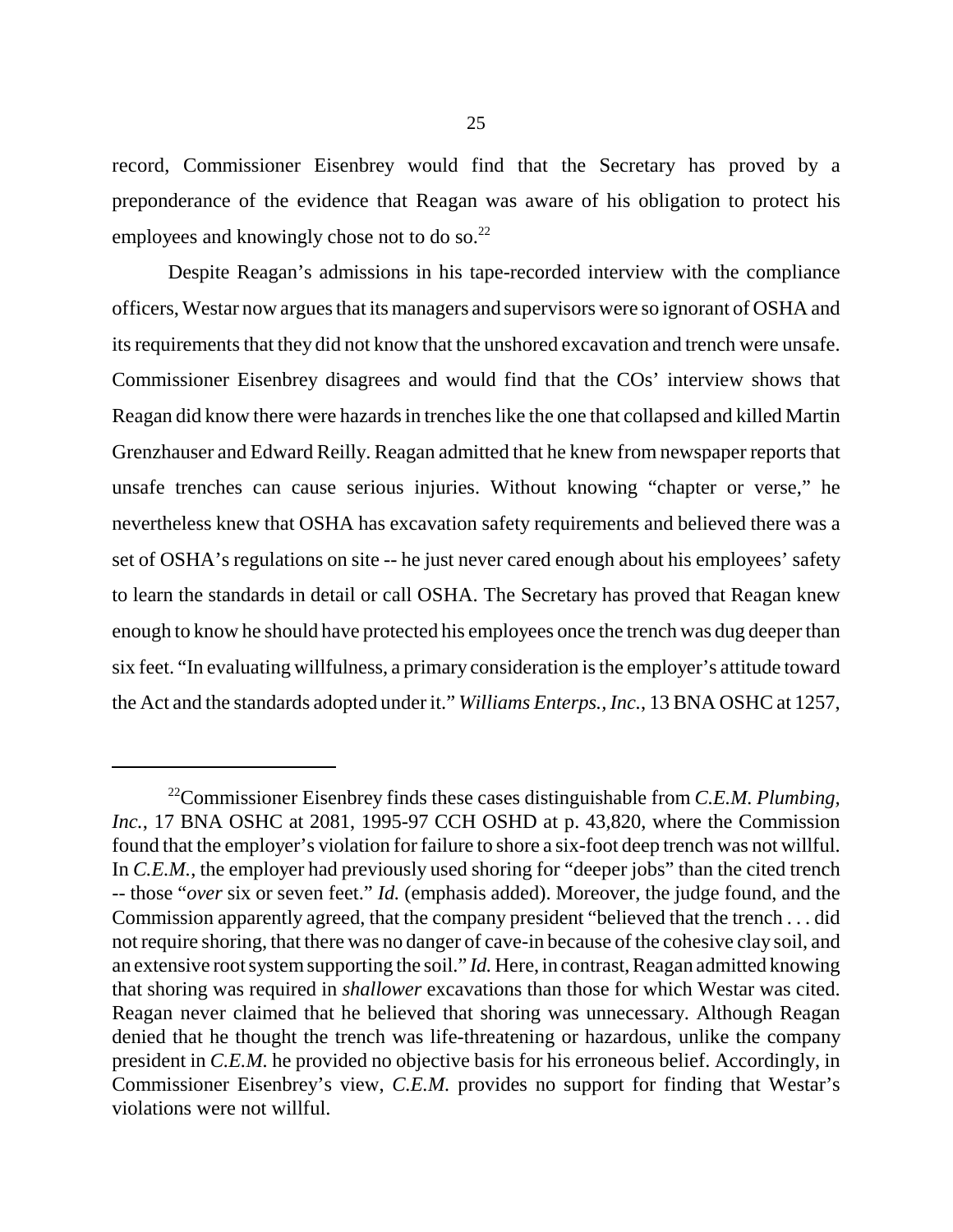1986-87 CCH OSHD at p. 36,589. Reagan's attitude has been to pretend the law does not apply to him, and is exemplified by his comment to Michaels that the excavation safety seminar was "a bunch of bullshit."<sup>23</sup>

The Commission has always distinguished between the kind of merely careless, accidental, or negligent conduct that characterizes serious violations, and willful conduct that should be more harshly punished. Commissioner Eisenbrey finds that Reagan's utter and deliberate indifference to employee safety is more than merely negligent. It constitutes the kind of reckless disregard for the law and his employees' safety that makes the violations in these cases willful. In *U.S. v. Ladish Malting Co.,* 135 F.3d 484 (7th Cir. 1998), in discussing criminal willfulness under section 17(e) of the Act, the court explained that employers may not shield themselves from liability by hiding their heads in the sand. "Knowledge may be proved by showing deliberate indifference to the facts or the law . . . , or by showing awareness of a significant risk coupled with steps to avoid additional information . . . , but in either event what must be proved beyond a reasonable doubt is actual rather than constructive knowledge." *Ladish Malting,* 135 F.3d at 490*.* It makes no sense here to search for Westar's "heightened awareness" of the hazardousness of the situation since Westar has made a deliberate effort to know and be aware of as little as possible. Reagan is not *less*  culpable for having cared so little that he did nothing to learn more about excavation safety or his legal duty than he would have been if he had cared enough to learn precisely what the standards require.

-- to encompass not just knowledge of a legal duty, but an attitude of indifference to the duty In accord with *Ladish Malting*, the Supreme Court has construed the word "willful" for purposes of the Age Discrimination in Employment Act and the Fair Labor Standards Act

 $^{23}$ In Commissioner Eisenbrey's view, the judge was plainly wrong in finding that the Secretary failed to prove that Reagan attended the seminar. Reagan, himself, admitted to the compliance officers that he did attend the seminar, and foreman Michaels testified without rebuttal that Reagan told him that he attended the seminar.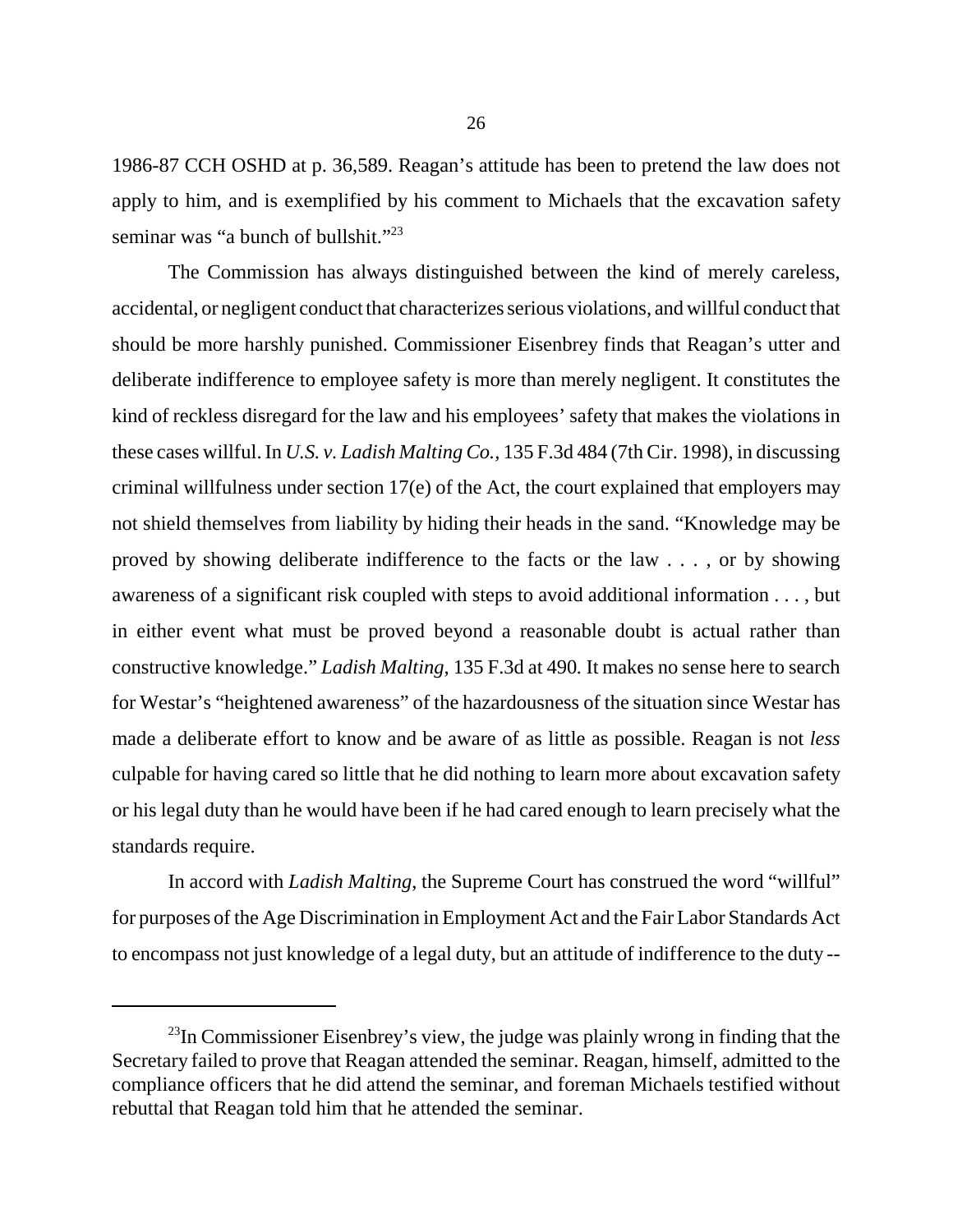an avoidance of knowledge. The Court has held that an employer acts willfully if "the employer either knew or showed reckless disregard for the matter of whether its conduct was prohibited by the statute . . . ." *McLaughlin v. Richland Shoe Co.*, 486 U.S. 128, 133 (1988), citing *TWA, Inc. v. Thurston*, 469 U.S. 111 (1985). In *Thurston*, the Court said its definition of "willful" is consistent with its prior cases, such as *U.S. v. Murdock*, 290 U.S. 384 (1933), where the Court held that willful conduct is "marked by careless disregard [for] whether or not one has the right so to act." *Thurston,* 469 U.S. at 127. In Commissioner Eisenbrey's view, Westar's and Reagan's conduct shows precisely this reckless disregard for whether it was meeting its legal duty to protect its employees.

Finally, there is no evidence that the City plumbing inspector's approval of the change in course of the trench had anything to do with Reagan's decision to send employees into the unsafe trench on July 17. The trench walls were not vertical and unshored because the City inspector somehow lulled Reagan into thinking they were safe. The walls were vertical and unshored because that was how Westar *always* worked, even when a trench was 14 feet deep. Even Westar does not suggest that Reagan or his foreman intended to shore this trench, slope its walls, or install a trench box, but for the actions of the City plumbing inspector. Commissioner Eisenbrey concludes that Westar had already willfully violated the Act by intentionally exposing its employees to the hazards of the unprotected trench before the inspector was even called to the site to examine the water line. Accordingly, he would find that Westar's violations of section 1926.652(a)(1) were willful, as alleged.

#### **IV. Penalties**

Under section 17(j) of the Act, 29 U.S.C. § 666(j), the Commission has the authority to assess penalties based on due consideration of the employer's size, the gravity of the violation, the employer's good faith, and the employer's history of previous violations. In her decision, the judge assessed penalties of \$6300 per citation item for Westar's two serious violations of the cave-in protection standard and its two serious violations of the competent person inspection standard. She assessed penalties of \$2250 per citation item for Westar's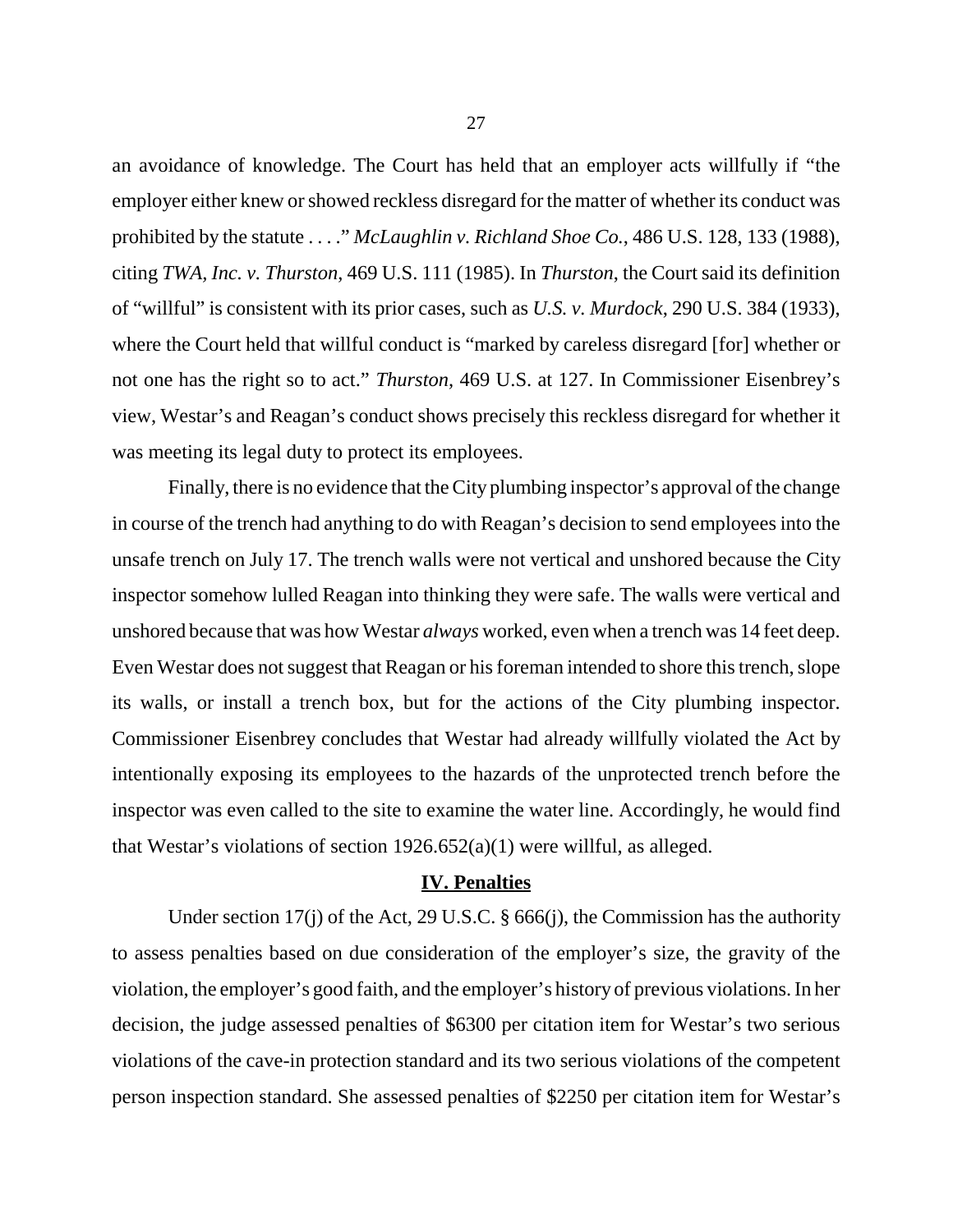two serious violations of two different vehicular traffic flagging standards and its serious violation of the spoil piles placement standard.<sup>24</sup> *See supra* notes 4  $\&$  5 and accompanying text. The penalties assessed by the judge for the two cave-in protection standard violations were reduced to reflect the judge's rejection of the Secretary's allegation that the violations were willful. Otherwise, the judge's penalty assessments were identical to the Secretary's penalty proposals.

On review, Westar generally challenges all of the assessed penalties as being punitive rather than remedial. In addition, it raises two specific challenges to the judge's decision to assess the proposed penalties, arguing that "[t]he compliance officer and his area director abused their discretion [1] by applying the maximum GBP<sup>25</sup> and  $[(2)$  by] refusing to give the respondent an adjustment for size of his business." In response, the Secretary argues that any errors OSHA may have made in calculating its proposed penalties are irrelevant "at this stage of the proceeding" since it is the judge's penalty assessments and not the Secretary's penalty proposals that are before us on review. We agree. OSHA's procedures for determining a

<sup>25</sup>The "GBP" or "Gravity-Based Penalty" is the starting point in OSHA's penalty computations, a figure (based on the gravity of the alleged violation) that is then adjusted downward (where appropriate) to reflect credits for the other three statutory penalty criteria. CO Coffey testified that OSHA used the statutory maximum of \$7000 (for a serious violation) as its GBP in computing the proposed penalties for four of the alleged violations at issue on review (the two cave-in protection violations and the two competent person inspection violations). Westar argues that OSHA thereby violated a provision of its Field Inspection Reference Manual ("FIRM") requiring that such decisions be made by the Area Director, with the reasons for the decision "documented in the case file."

<sup>&</sup>lt;sup>24</sup>There is no dispute over the judge's classification of any of the seven violations at issue on review as serious. Under section  $17(k)$  of the Act, 29 U.S.C. § 666(k):

a serious violation shall be deemed to exist in a place of employment if there is a substantial probability that death or serious physical harm could result from a condition which exists, or from one or more practices, means, methods, operations, or processes which have been adopted or are in use, in such place of employment unless the employer did not, and could not with the exercise of reasonable diligence, know of the presence of the violation.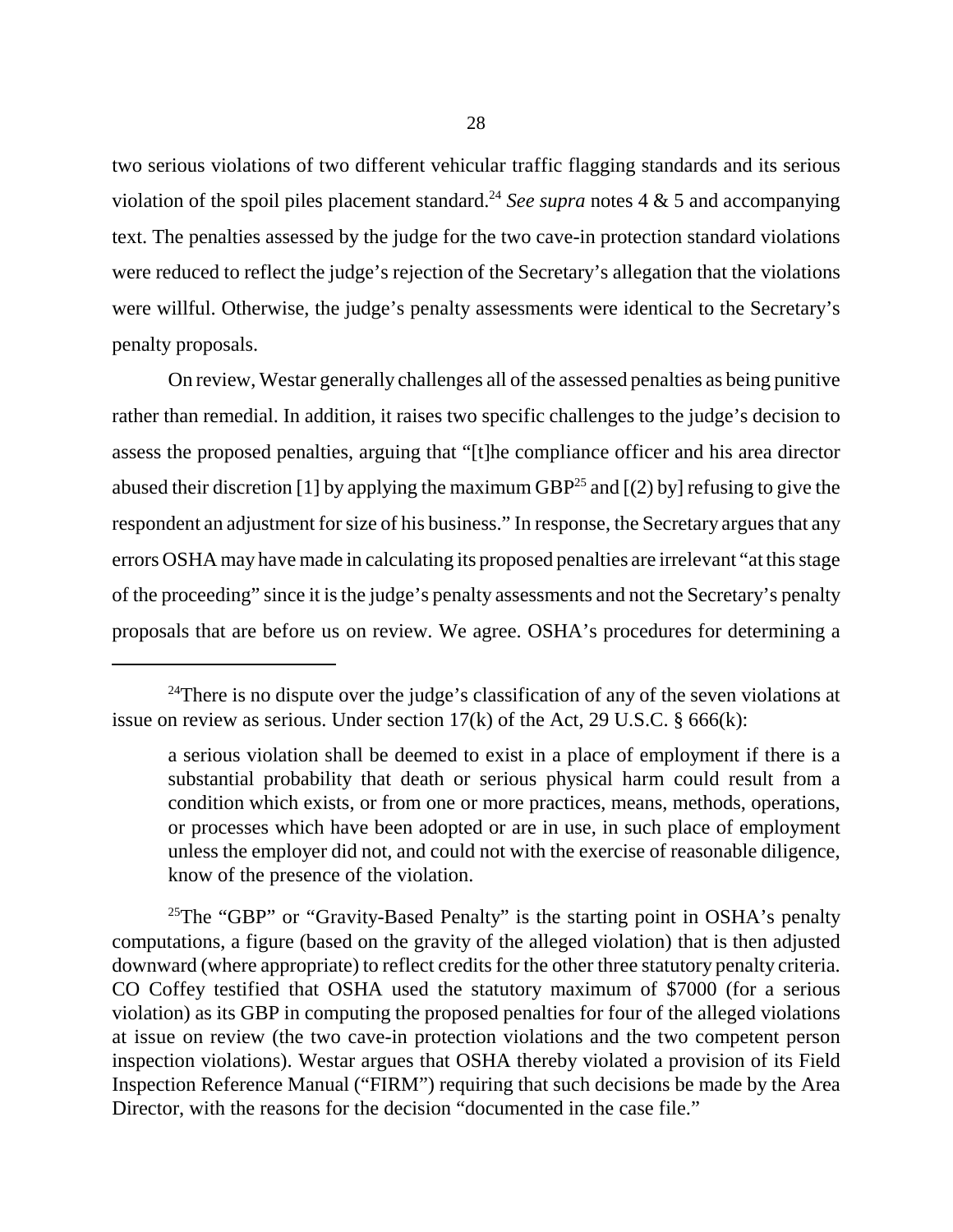Gravity-Based Penalty and the amounts it selects have no bearing on the Commission's penalty assessments.

However, we agree with Westar that the judge erred in failing to give due consideration to the size of Westar's business in determining appropriate penalties for the seven violations at issue on review. Section 17(j) provides that:

The Commission shall have authority to assess all civil penalties provided in this section, giving due consideration to the appropriateness of the penalty with respect to the size of the business of the employer being charged, the gravity of the violation, the good faith of the employer, and the history of previous violations.

Citing that provision, the Commission concluded in *J.A. Jones Constr. Co.*, 15 BNA OSHC 2201, 2212-14, 1991-93 CCH OSHD ¶ 29,964, pp. 41,031-33 (No. 87-2059, 1993), that the judge in that case had erred in not calculating penalty amounts based on the four statutory factors. The Commission accordingly remanded the case with instructions to the judge to reconsider the penalty amounts "based on specific factual findings relating to the penalty assessment criteria for each individual instance . . . ." 15 BNA OSHC at 2214, 1991-93 CCH OSHD at p. 41,033.

Here, as in *J.A. Jones*, we conclude that "the judge has failed to state an adequate factual basis" for her decision not to consider two of the four statutory penalty assessment criteria. 15 BNA OSHC at 2213-14, 1991-93 CCH OSHD at p. 41,033. Thus, in reference to Westar's two violations of the cave-in protection standard, the judge concluded that "no credit for size or good faith is due in light of the high gravity of the violations and in order to achieve a deterrent effect." With respect to each of the other five violations at issue on review, she concluded that "no credit for size or good faith is due because of the high gravity of the violation." However, based on our review of the record, we are not persuaded that either rationale stated by the judge justifies her failure to give "due consideration" to two of the four statutory penalty criteria. Here, as in *J.A. Jones*, the judge's own findings, which "indicate[d] that there [was] a wide variation in the magnitude of the gravity factor among the various . . . citation items," contradict her conclusion that an across-the-board refusal to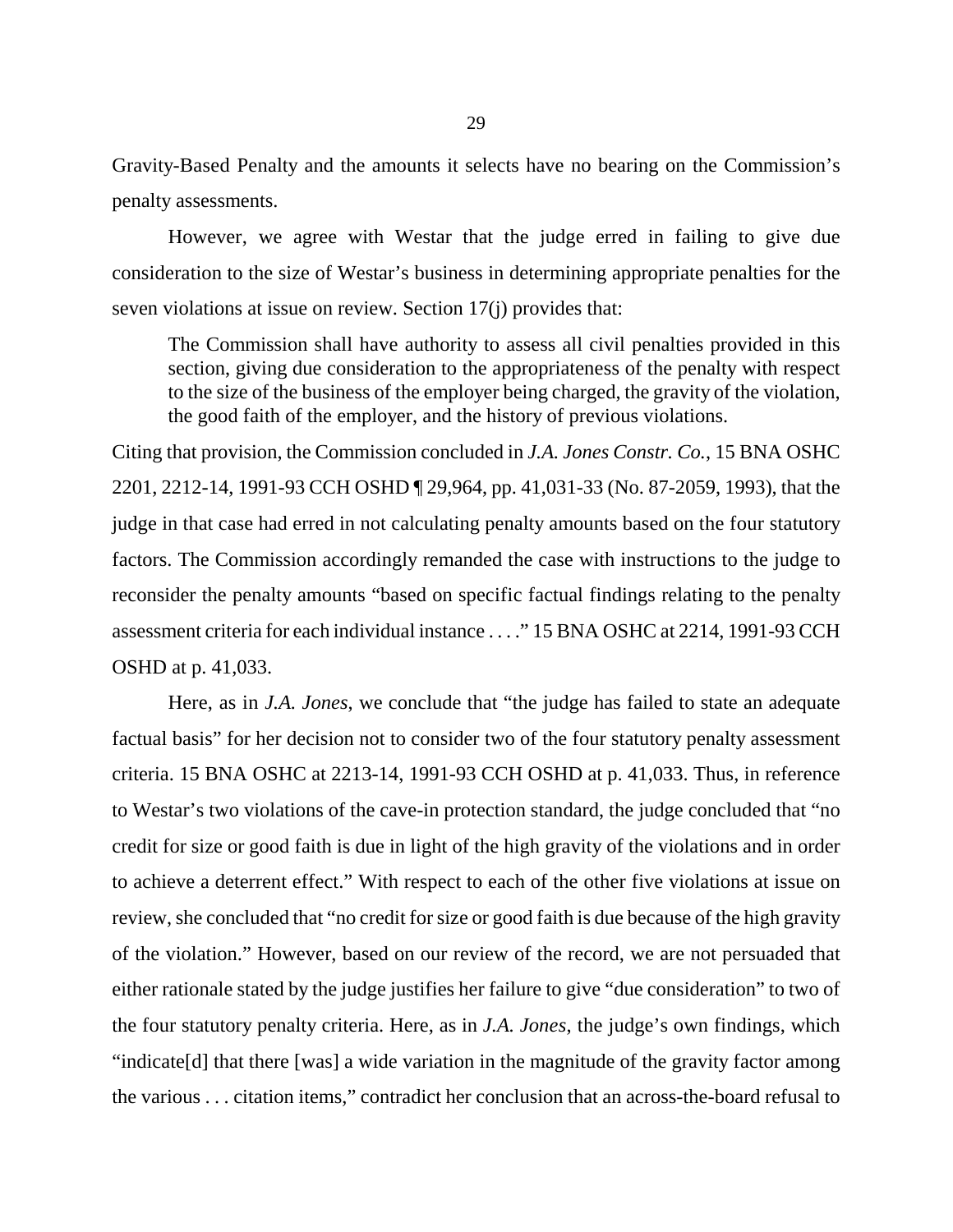consider Westar's size and good faith is warranted due to the "high gravity of the violations." 15 BNA OSHC at 2214, 1991-93 CCH OSHD at p. 41,033.

We have accordingly reconsidered each of the seven assessed penalties at issue in light of the record evidence relating to all four of the statutory penalty assessment criteria. Insofar as the gravity of the violations is concerned, we conclude that the judge's findings are fully supported by the record. With respect to all seven of the citation items at issue, the judge found that, in the event the violation led to an accident, the severity of the resulting injuries would be high (death or serious physical harm). However, she distinguished among the seven items in terms of the probability of an accident occurring as a result of the violation. Thus, she found that there was a high probability of a cave-in as a result of Westar's two violations of the cave-in protection standard and/or its two violations of the competent person inspection standard. There was a much lesser probability that Westar employee Malloy would be struck by a motor vehicle as a result of either or both of Westar's violations of the two vehicular traffic standards. Similarly, there was only a lesser probability that Westar's violation of the spoil piles placement standard would lead to employee injury from rocks or soil falling or rolling from the spoil pile into the trench. Accordingly, we agree with the judge that the high gravity of Westar's violations of the cave-in protection standard and the competent person inspection standard calls for penalties at or near the statutory maximum for those violations, while the lower gravity of the other three violations calls for the assessment of substantially lower penalties for those violations. *See J.A. Jones Constr. Co.*, *id.* ("generally speaking, the gravity of a violation is the primary element in the penalty assessment").

We agree with the judge's decision to give Westar no credit for good faith. Indeed, we conclude that the record is devoid of any evidence of good faith efforts by Westar to comply with the requirements of the Act and/or to protect the safety and health of its employees. Concerning history of previous violations, Westar had never previously been inspected by OSHA. With respect to size, the judge found that "Westar is a small company,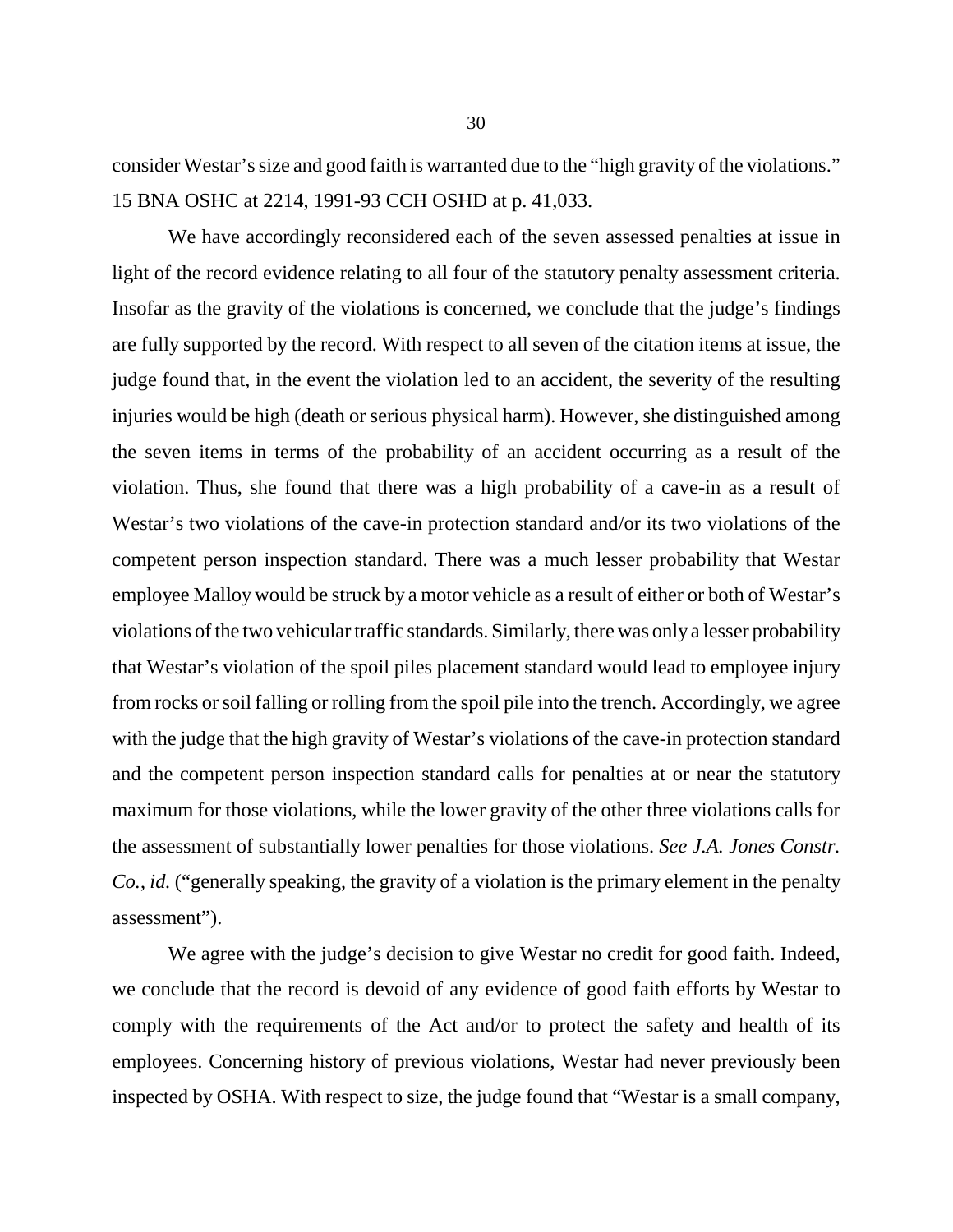with eight to ten employees." We conclude that Westar's very small size is a factor that warrants consideration of a reduction in the amounts of the assessed penalties.

Even considering these other factors, however, we view gravity as far outweighing the other factors under the circumstances here. Accordingly, considering all of these factors, we assess, as the judge did, the following penalties: \$6300 for each of Westar's two cave-in protection standard violations, \$2250 for each of its violations of the two vehicular traffic flagging standards, and \$2250 for its violation of the spoil piles placement standard.

With respect to Westar's violations of the competent person inspection standard, we agree with the judge that \$6300 is an appropriate amount within the meaning of section 17(j). The Commission, however, is unable to reach agreement on whether that amount should be assessed as the penalty for both violations combined or as the penalty for each violation.

Commissioner Eisenbrey concludes that the record in these cases provides no justification for the Commission to exercise its discretionary authority to assess a single, combined penalty for violations involving similar conduct. Westar failed to make any appreciable effort to comply with its obligations under the cited standards and the Act generally. It has a history of exposing its employees to life-threatening hazards on what appears to have been a regular and recurring basis. And the consequences of its failures to take even rudimentary precautions to protect the workers at the Rowley construction project were the death of two employees. In view of the pivotal role of the competent person inspection requirement in relation to OSHA's overall program for protecting employees from trenching and excavation hazards, Commissioner Eisenbrey would affirm the judge's assessment of separate penalties of \$6300 each for Westar's two distinct violations of section 1926.651(k)(1), on July 16 and again on July 17, 1996.

Chairman Rogers agrees that the Secretary acted within the scope of her prosecutorial discretion in issuing two separate citations alleging violations of the competent person inspection standard. But, nevertheless, she believes that a combined penalty of \$6300 should be assessed for the two competent person items in light of the Commission's wide discretion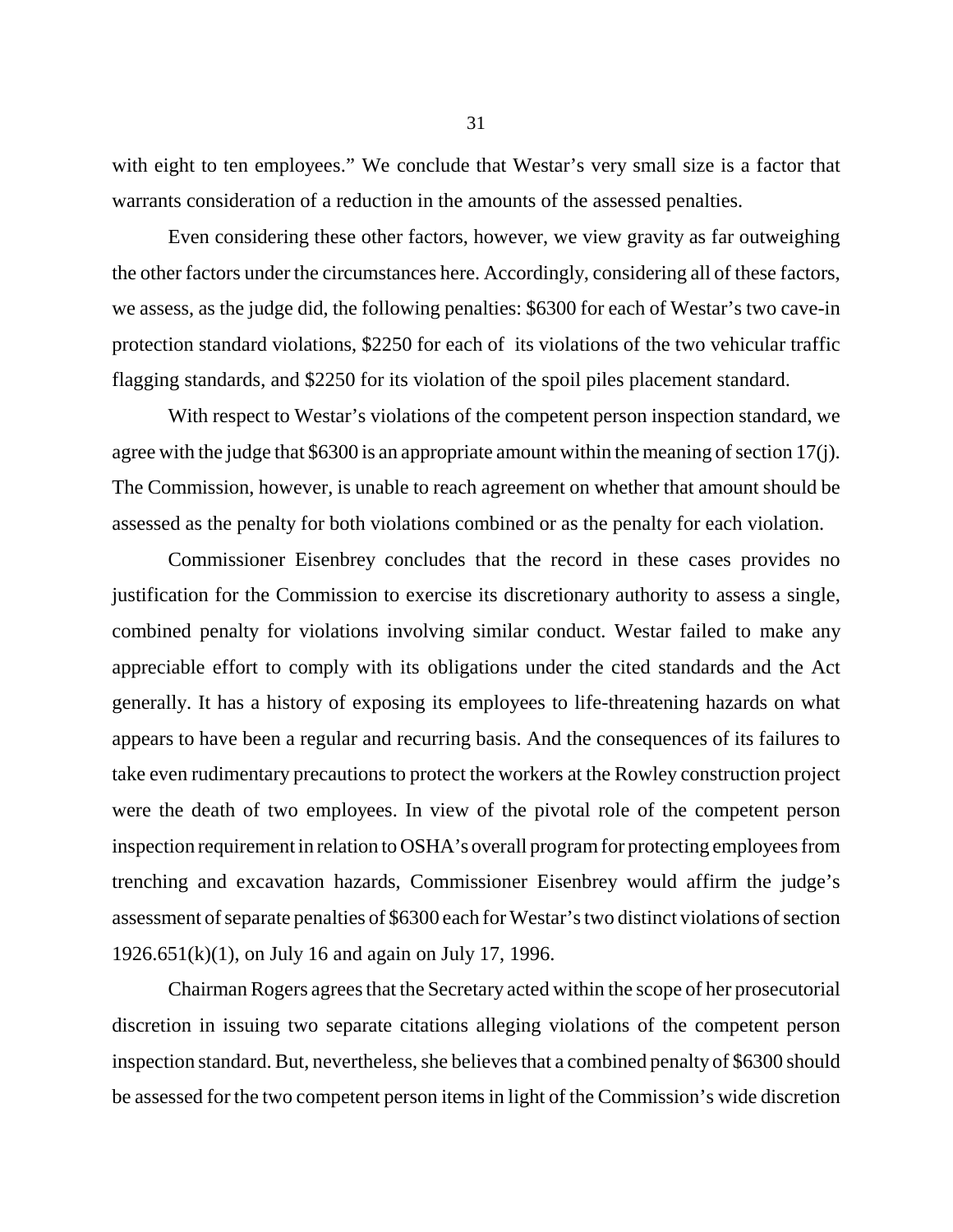to assess a single, combined penalty for interrelated or overlapping violations involving similar conduct. *See*, *e.g.*, *A.P. O'Horo Co.*, 14 BNA OSHC 2004, 2013, 1991-93 CCH OSHD ¶ 29,223, pp. 39,134-35 (No. 85-0369, 1991); *H.H. Hall Constr. Co.*, 10 BNA OSHC 1042, 1046, 1049, 1981 CCH OSHD ¶ 25,712, pp. 32,056, 32,059 (No. 76-4765, 1981).

Under section 12(f) of the Act, 29 U.S.C. § 661(f), official action can be taken by the Commission with the affirmative vote of at least two members. To resolve their impasse over this penalty assessment issue, and permit a more speedy resolution of these cases, Chairman Rogers and Commissioner Eisenbrey agree to affirm the judge's decision to assess penalties of \$6300 each for Westar's two cited violations of 29 C.F.R. § 1926.651(k)(1) but to accord that portion of the judge's decision the precedential value of an unreviewed judge's decision. *See Life Science Products Co.*, 6 BNA OSHC at 1053, 1977-78 CCH OSHD at pp. 26,870- 71. *See also St. Regis Paper Co.*, 11 BNA OSHC at 2210, 1984-85 CCH OSHD at p. 34,805.

#### **Order**

We affirm as serious the violations of section  $1926.652(a)(1)$  alleged in item 1 of citation no. 2, in both Docket No. 97-0226 and Docket No. 97-0227, and we assess penalties of \$6300 for each violation. We affirm item 3 of citation no. 1 in both Docket No. 97-0226 and Docket No. 97-0227, each alleging a serious violation of section  $1926.651(k)(1)$ , and we assess penalties of \$6300 for each violation. In Docket No. 97-0226, we assess a penalty of \$2250 for the serious violation of section 1926.651(j)(2) alleged in item 2 of citation no. 1. In Docket No. 97-0227, we assess penalties of \$2250 each for the serious violation of section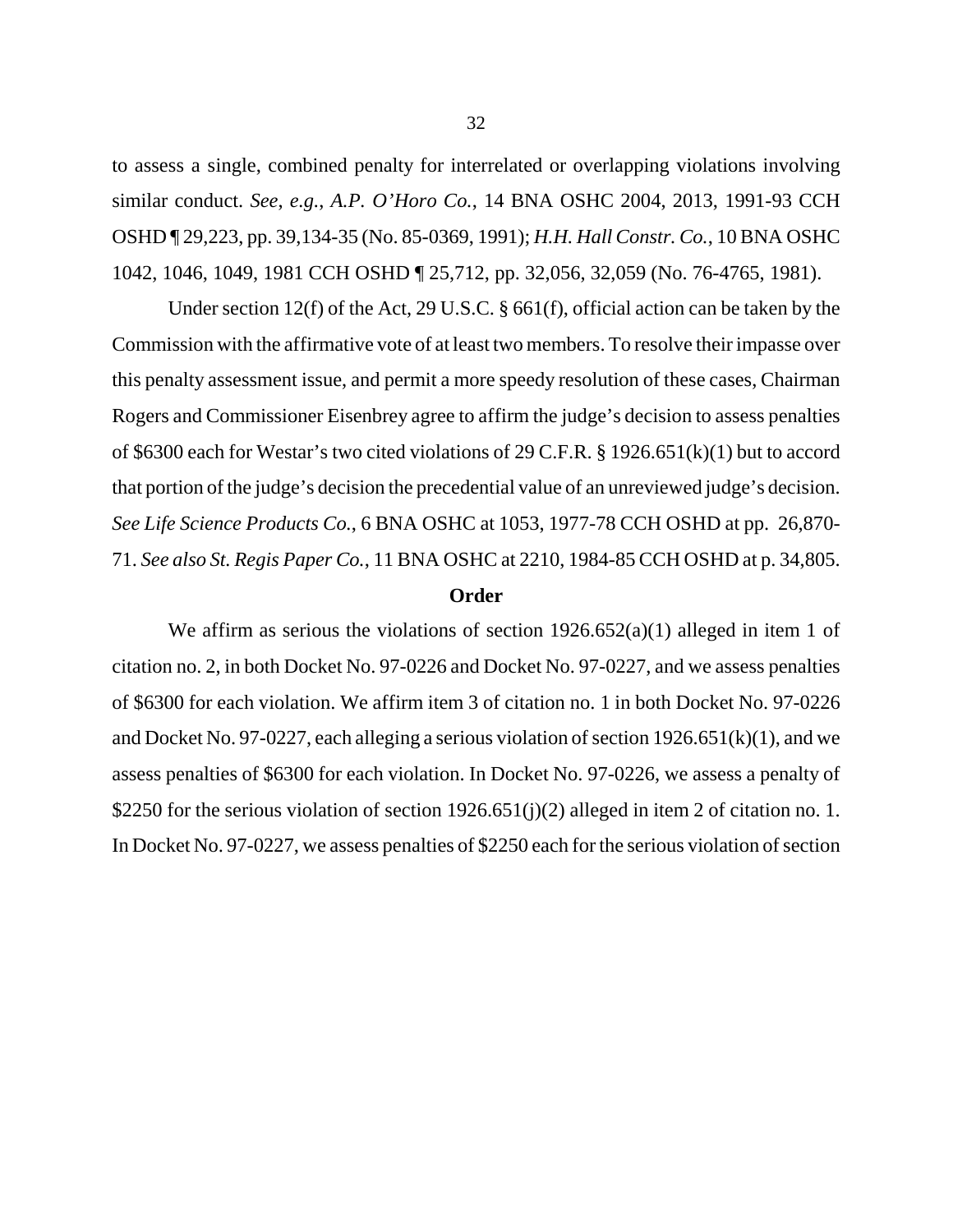1926.21(b)(2) alleged in item 1 of citation no. 1 and the serious violation of section 1926.201(a)(4) alleged in item 2 of citation no. 1.

SO ORDERED.

/s/ Thomasina V. Rogers Chairman

Dated: November 8, 2001

/s/<br>Ross Eisenbrey Commissioner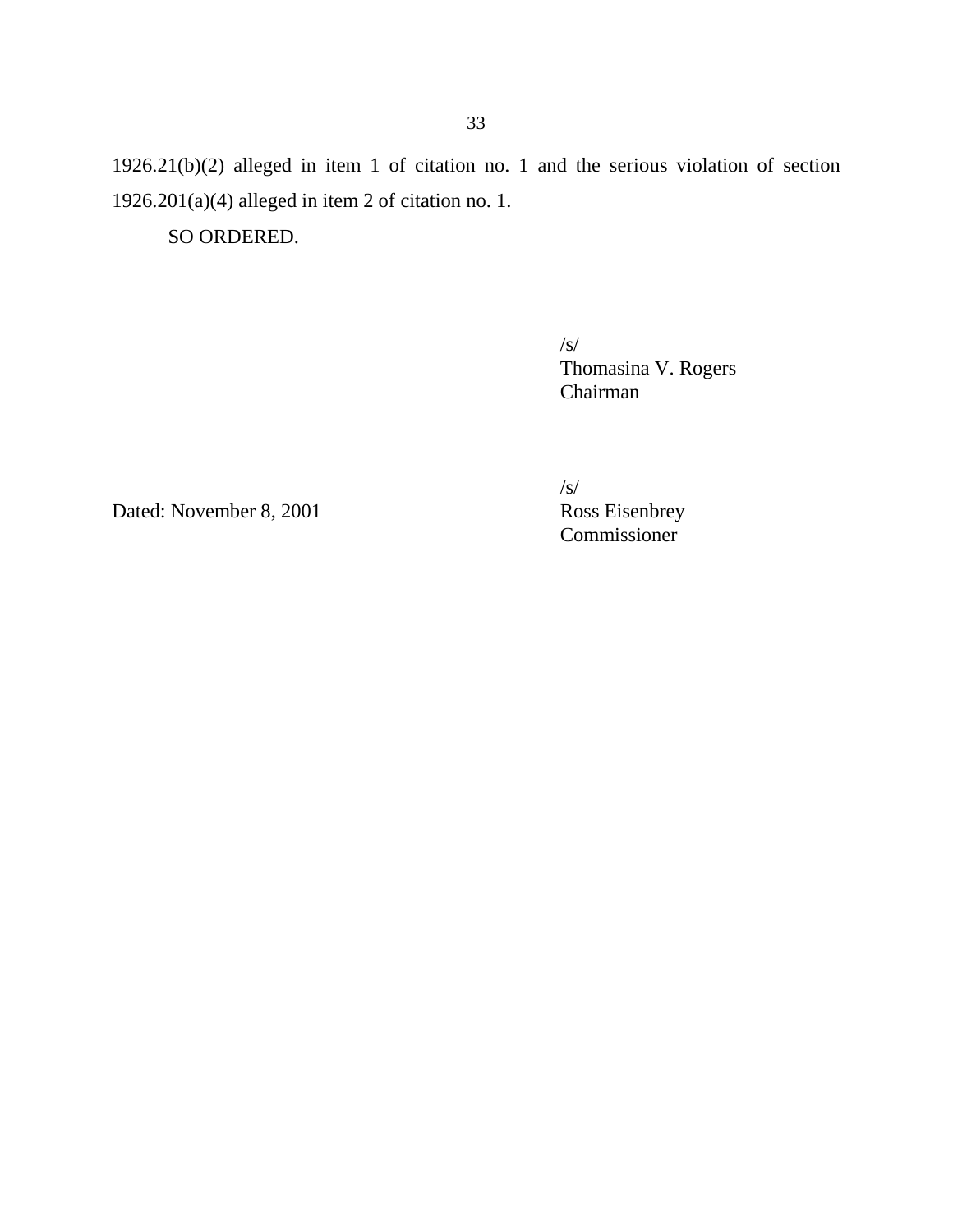#### United States of America **OCCUPATIONAL SAFETY AND HEALTH REVIEW COMMISSION** 1120 20th Street, N.W., Ninth Floor

Washington, D.C. 20036-3419

SECRETARY OF LABOR,

Complainant,

v.

WESTAR MECHANICAL, INC.,

Respondent.

DOCKET NOS. 97-0226 and 97-0227

Appearances: Steven Riskin, Esquire Office of the Solicitor U.S. Department of Labor New York, New York For Complainant

Risa Sugarman, Esquire 446 North Street Middletown, New York For Respondent

Before: Administrative Law Judge Covette Rooney

## *DECISION AND ORDER*

This proceeding is before the Occupational Safety and Health Review Commission ("the Commission") pursuant to section  $10(c)$  of the Occupational Safety and Health Act of 1970, 29 U.S.C. § 651 *et seq.* ("the Act"). Respondent, Westar Mechanical, Inc. ("Westar"), at all times relevant to this action maintained a job site at 307 North Street, Middletown, New York, where it was engaged in performing plumbing work, construction and maintenance activities. Respondent admits that it is an employer engaged in a business affecting commerce within the meaning of section 3(5) of the Act and that it is subject to the requirements of the Act. Roger W. Reagan, Jr., is the president and sole owner of the Respondent corporation.

*Procedural History*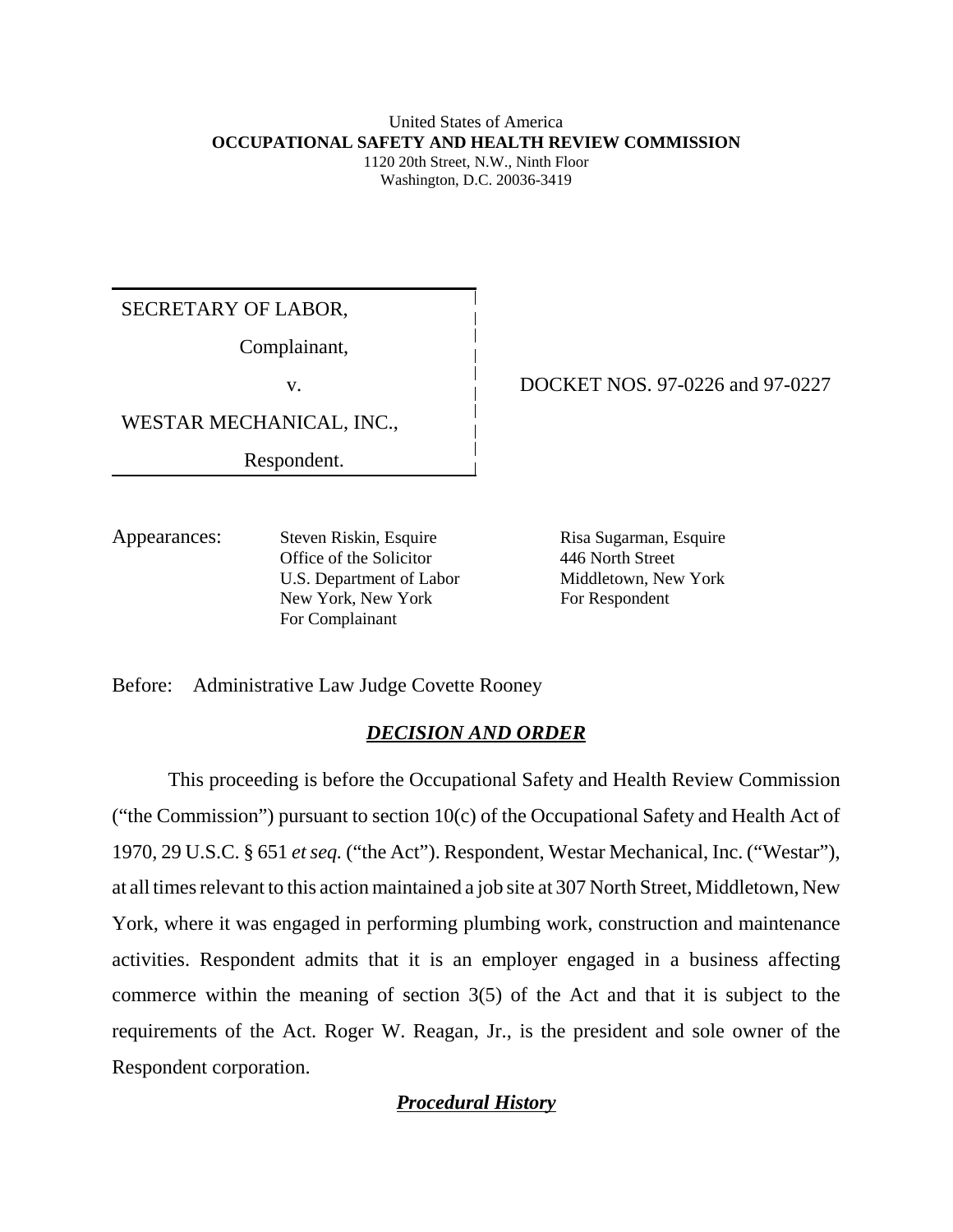On July 18, 1997, the Occupational Safety and Health Administration ("OSHA") conducted two separate inspections of a construction site at 307 North Street in Middletown, New York, pursuant to a report of two employee fatalities in an excavation at the site. As a result of the inspections, on January 6, 1997, OSHA issued Respondent two sets of citations alleging willful, serious and "other" violations and proposing penalties totaling \$148,500.00. Respondent timely contested both sets of citations, bringing these matters before the Commission. The Secretary filed her Complaints on April 17, 1997, Respondent filed its Answers on November 17, 1998, and the cases were subsequently consolidated. Upon motion of Respondent, a stay of the proceedings was entered on January 7, 1998; the stay was in effect until May 12, 1999, when it was lifted. The hearing in this matter was held in New York City on January 4-6 and February 17-18, 2000. At the beginning of the hearing, the Secretary's motion to withdraw Citation 3, Items 1 and 2, in No. 97-227, and Citation 1, Item 1, and Citation 3, Items 1 and 2, in No. 97-226, was granted. (Tr. 7-8). Remaining in issue are Citation 1, Items 1 through 3, and Citation 2, Item 1, in No. 97-227, and Citation 1, Items 2 and 3, and Citation 2, Item 1, in No. 97-226, with proposed penalties totaling \$145,350.00. Counsel for the parties have submitted post-hearing briefs, and this matter is ready for disposition.<sup>26</sup>

<sup>&</sup>lt;sup>26</sup>The parties stipulated to the following in Section IV of their Joint Prehearing Statement:

<sup>1.</sup> Respondent, Westar Mechanical, Inc., is a New York corporation. At the time of the subject inspections, the Respondent maintained an office at 446 North Street, Middletown, New York.

<sup>2.</sup> During the one-year period preceding July17, 1996, the Respondent employed a maximum number of 14 employees, including Respondent's president, Roger W. Reagan, Jr.

<sup>3.</sup> On July 16, 1996, and all times hereinafter mentioned, the Respondent was engaged in performing plumbing work and related activities.

<sup>4.</sup> On July 16, 1996, and all times hereinafter mentioned, the Respondent was engaged in construction and maintenance work.

<sup>5.</sup> During 1996, the Respondent contracted with Rowley Building Products, Inc., to construct a sewer line from the City of Middletown's existing sewer line beneath the right-of-way of North Street to a building owned by Rowley at the rear of 307 North Street, Middletown, New York.

<sup>6.</sup> Respondent subcontracted with 5L Enterprises, Inc., to perform the excavation work in (continued...)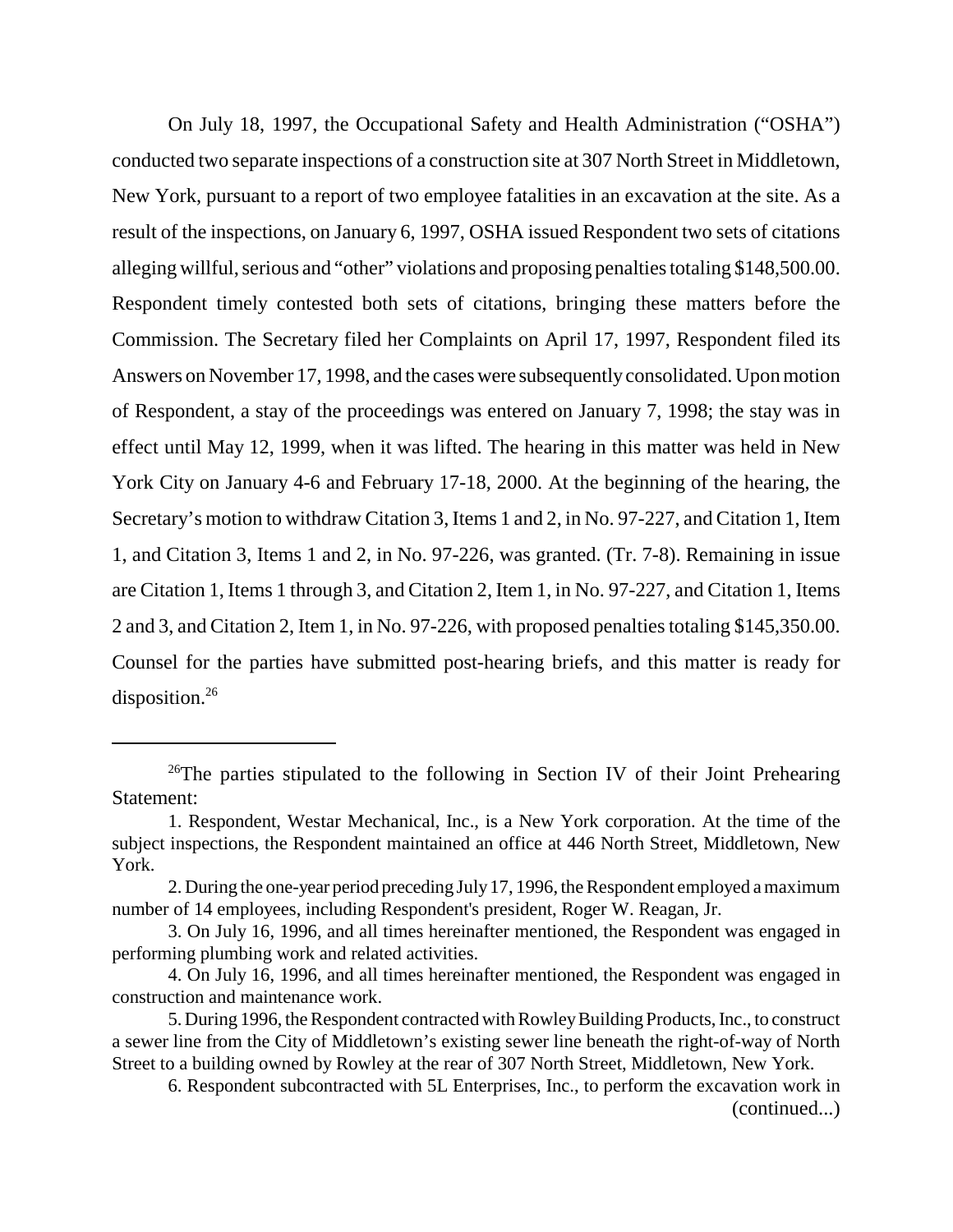#### *Facts*

Rowley Building Products ("Rowley") contracted with Westar to install a sewer line on the Rowley property located at 307 North Street, Middletown, New York. Westar subcontracted 5L Enterprises, Inc. ("5L"), to perform the excavation necessary for the sewer line installation. Rowley retained Clark Patterson Associates ("CPA"), a professional architectural, engineering and surveyance design firm, to prepare a plan for the proposed sewer line and manhole installation. The plan for the project was provided to Mr. Reagan, Westar's president, and the plan included a plan sheet indicating the part of the property on which the proposed sewer line was to be located. (Tr. 104; Ex. C-5).

According to the plan, the proposed sewer line was to begin at the North Street right of way at a point northeast of the northeast corner of the main Rowley building, where the first proposed manhole was to be installed and the new line connected to an existing sewer line. The proposed line would then extend southeast through the Rowley property for about 170 feet, parallel with the side of the main building, to the second proposed manhole at the back of the property, at which point the line would branch off in two directions. The existing sewer line at the North Street right of way was at a depth of 8 feet, which was determined by the depth of the invert immediately north and south of the first proposed manhole site.<sup>27</sup> The second proposed manhole was to be at a depth of about 5.2 feet, based on a projected 1.25 foot rise every 100 feet because of the slope of the ground; in addition, a minimum slope was required to facilitate liquid flow and a minimum depth of 4 to 5 feet was necessary to prevent frost penetration and damage by heavy traffic. (Tr. 106, 116-21, 124, 132).

Work on the project, which was to take two to three days, began on July 16, 1996, with the excavation of the North Street right of way and the insertion of a manhole. Chad

 $26$ (...continued)

connection with the construction of the sewer line.

<sup>7.</sup> The sewer line was to be constructed in accordance with a plan prepared by Clark Patterson Associates dated July 9, 1996.

<sup>&</sup>lt;sup>27"</sup>Invert" refers to the elevation of the bottom of the inside of the sewer pipe. (Tr. 112).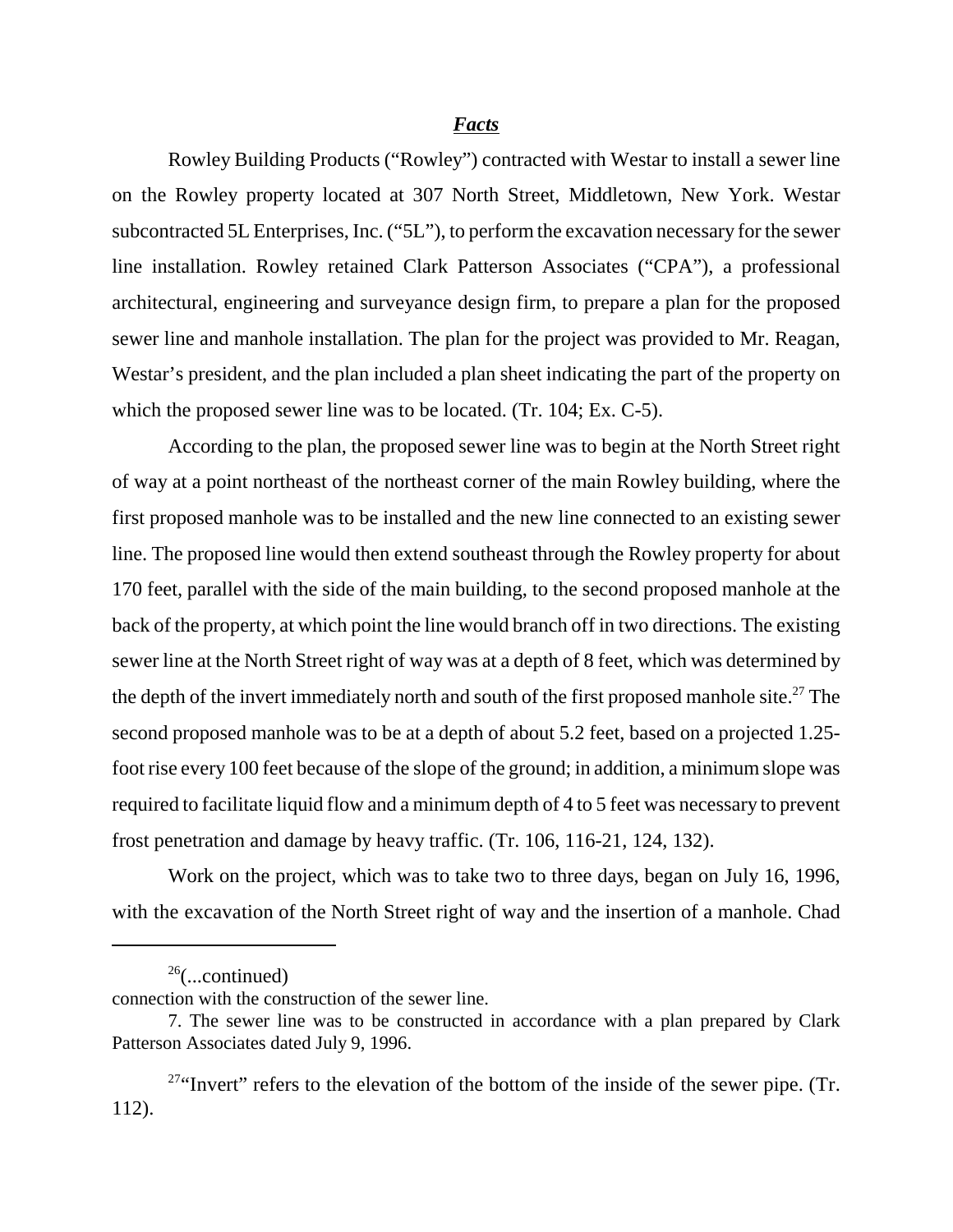Loiodice, an employee of 5L, dug the excavation with a backhoe. James Loiodice, another 5L employee, operated the backhoe for short periods on July 16, 1996, when it was necessary to relieve Chad Loiodice, his brother. Edward Reilly, a Westar employee, leveled the surface for the installation of the manhole, after which the backhoe was used to place the manhole into the trench. The backhoe was then used to dig from the right of way onto the sidewalk adjacent to the parking lot of the Rowley property so that the road did not have to be closed down the next day. The right of way of was then backfilled and metal plates were placed over the trench covering the sidewalk adjacent to the Rowley parking lot. (Tr. 138-41, 150, 161, 178-79, 182-86, 287; Ex. C-1, R-F1, R-F3).

On July 17, the excavation resumed where it had left off the day before, which was a few feet into the parking lot, with Chad Loiodice digging with the backhoe. That morning a pipe was discovered running perpendicular to the trench, and sometime later a pipe was discovered in the north wall of the trench. Mr. Reagan was called to the site, as was the Middletown plumbing inspector. The pipe was 3.5 to 4 feet below grade, and, after the inspector assessed the situation, Chad Loiodice was told to alter the line of the excavation to move it away from the pipe in the wall. Edward Reilly and Martin Grenzhauser, a 5L employee, were installing pipe in the excavated area when, at about 2:05 p.m., part of the north wall of the trench collapsed, burying Mr. Grenzhauser up to his waist and one of Mr. Reilly's legs. The Loiodice brothers tried to get them out, but water began to fill the trench, covering Mr. Grenzhauser and Mr. Reilly and then overflowing onto the parking  $\text{lot.}^{28}$  Police and fire personnel carried out an extensive rescue and recovery operation, and shoring material was put in the excavation to facilitate the emergency personnel's recovery of the bodies.29 Mr. Reilly's body was recovered at about 5:40 p.m., and Mr. Grenzhauser's body was recovered at about 6:20 p.m. (Tr. 41-47, 52, 154-60, 165, 185-94, Ex. C-10, R-A-D).

<sup>&</sup>lt;sup>28</sup>Water flowed into the trench for over an hour, totaling  $150,000$  to  $155,000$  gallons before it was shut off. (Tr. 41-42, 46, 488).

 $29$ The emergency personnel worked in teams, with as many as eight persons in the trench at one time. (Tr. 46-47).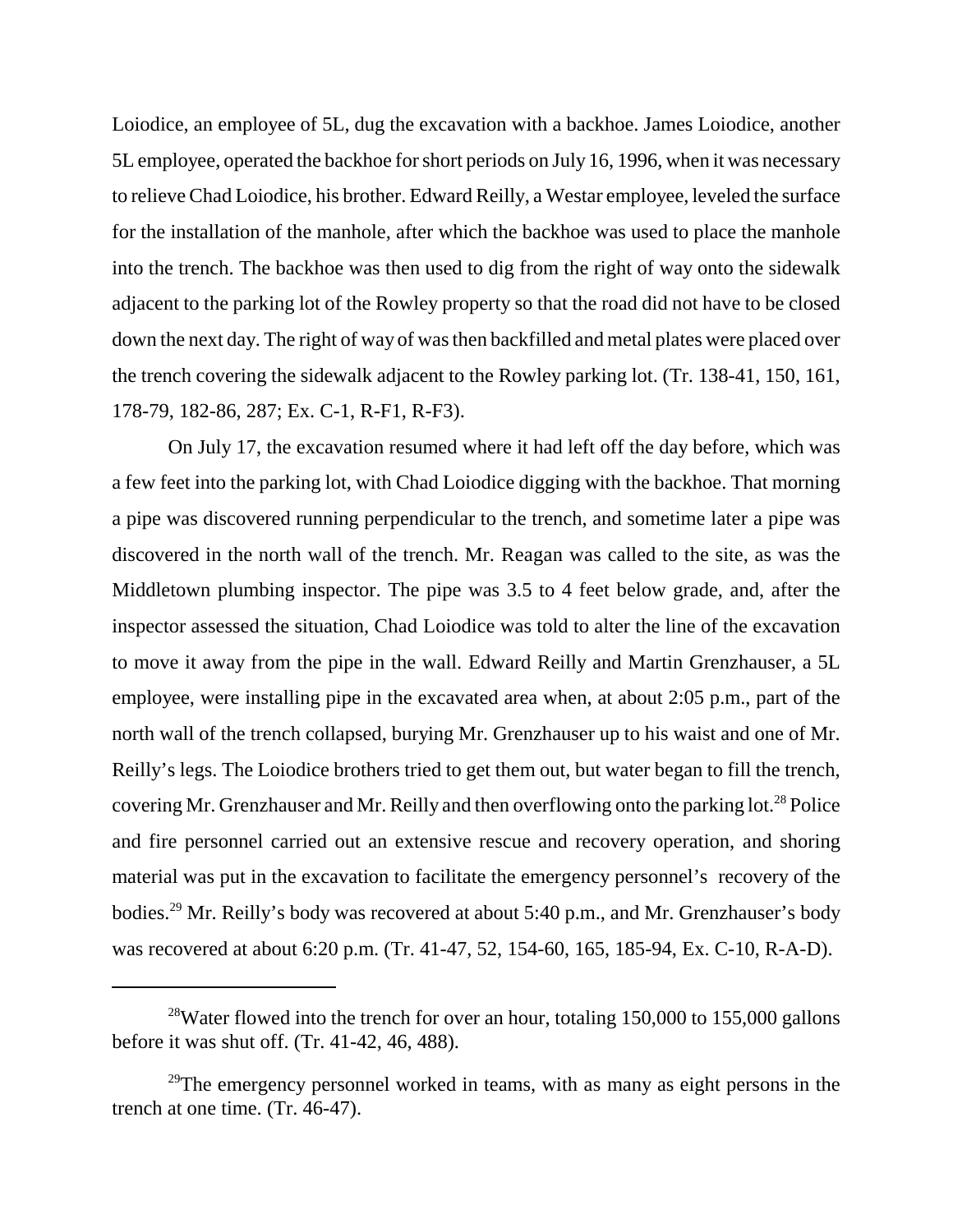Detective Warren Wagner, a member of the forensic unit of the Middletown Police Department ("MPD") arrived at the scene at about 3:05 p.m. He took various photos of the site, and, after the bodies had been recovered, took measurements of the trench and prepared a diagram. Detective Wagner measured the total length of the trench to be 135.5 feet. He also measured the width of the trench in the areas where Mr. Reilly and Mr. Grenzhauser had been at the time of the accident; those widths were 4 feet and 6 feet, 7 inches, respectively. Detective Wagner additionally measured the depth of the trench on the north side where Mr. Reilly's body had been recovered. That measurement, which he made to the top of the boots Mr. Reilly had worn, was 69 inches. Sergeant Nicholas DeRosa of the MPD interviewed Chad and James Loiodice and wrote out their statements at the police station on the afternoon of July 17, 1996. Chad and James Loiodice signed their respective statements, which described the work that was done on the excavation that day. (Tr. 27-30, 34, 58, 63; Ex. C-1).

The Albany OSHA Area Office learned of the accident the afternoon of July 17, 1996. Compliance Officer ("CO") Kay Coffey went to Middletown the next day. He first obtained the information the MPD had gathered the day before and then went to the site, arriving at about 10:30 a.m. and accompanied by CO Teri Wigger. During the inspection, CO Coffey videoed the accident site, and he measured the trench at the same locations Detective Wagner had taken his measurements. CO Coffey's depth measurement at the location of Mr. Reilly's boots was 70 inches, while his width measurements of the locations of Mr. Reilly and Mr. Grenzhauser were 4 feet, 6 inches and 6 feet, 7 inches, respectively. CO Coffey asked the MPD to take soil samples from the trench's north and south sides, near the top and bottom, where Mr. Reilly and Mr. Grenzhauser had been at the time of the accident. The samples were collected under the supervision of MPD's Lieutenant Joseph Valencia, who marked the samples, indicating that they were taken from the following locations of the excavation: top north, top south, south side and north side. (Tr. 301-13, 336-44, 405-07, 411, 418, 422).

That same day, and after their inspection, CO's Coffey and Wigger went to Westar's office to hold an opening conference. CO Coffey interviewed Mr. Reagan, who gave him permission to record the interview; Debra Reagan, Mr. Reagan's wife, was also present at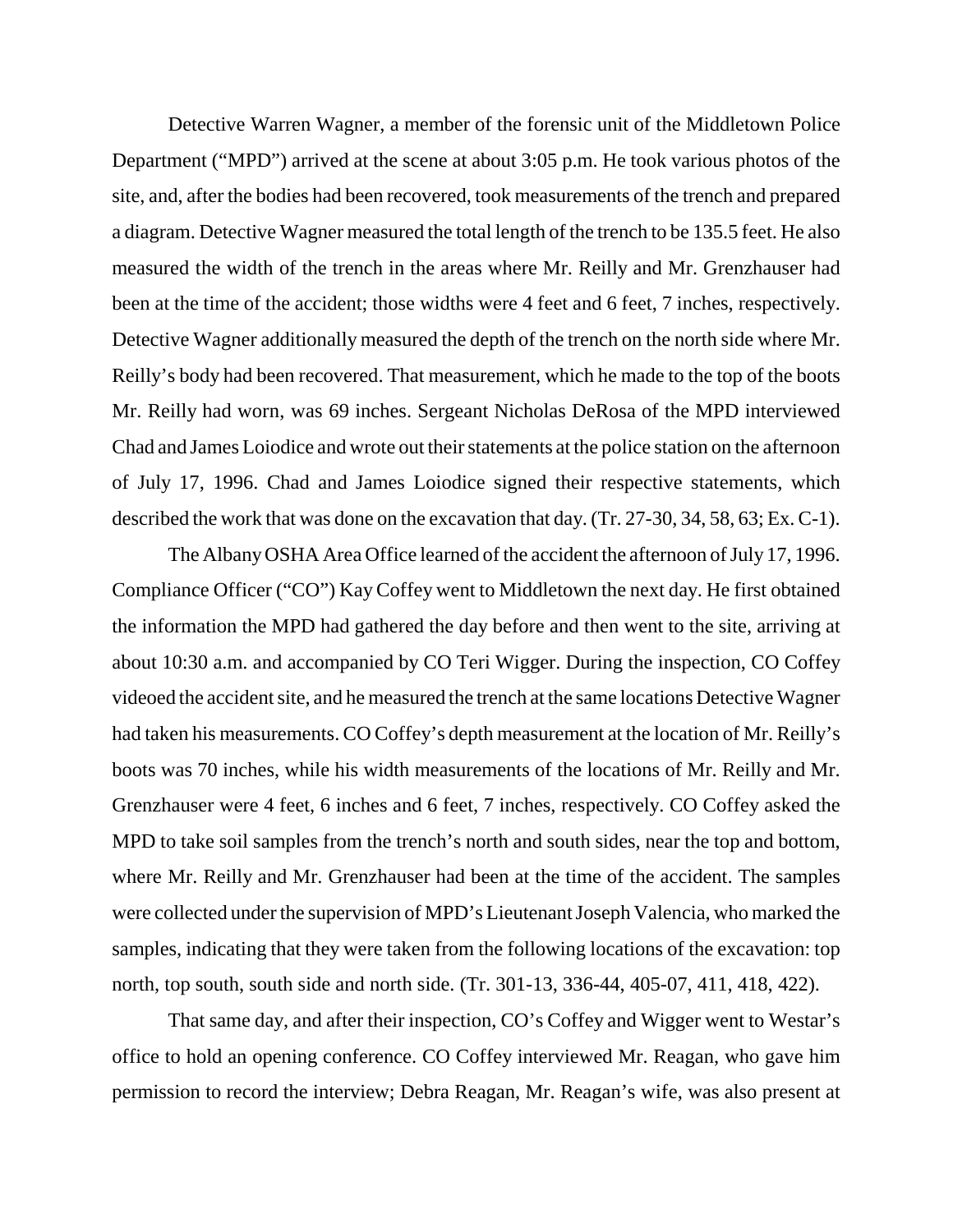the interview.30 During a break in the interview, Mrs. Reagan told CO Coffey they had tried to contact their attorney but he was out of town. CO Coffey said it was his opinion they did not needed an attorney but that if they wanted one he would stop the interview. The interview then proceeded without objection.<sup>31</sup> (Tr. 322-24, 435-39, 447-48, Ex. C-10).

### *The Secretary's Burden of Proof*

In order to establish a violation of an OSHA standard, the Secretary must show (a) the applicability of the cited standard, (b) the employer's noncompliance with the standard's terms, (c) employee access to the violative conditions, and (d) the employer's actual or constructive knowledge of the violation (*i.e.*, the employer either knew, or with the exercise of reasonable diligence could have known, of the violative condition). *Atlantic Battery Co.*, 16 BNA OSHA 2131, 2138 (No. 90-1747, 1994). The Secretary bears the burden of proof on each of these elements by a preponderance of the evidence. *See Olin Constr. Co. v. OSHRC*, 525 F.2d 464 (2d Cir. 1975); *Astra Pharmaceutical Prod.,* 9 BNA OSHC 2126, 2131 (No. 78-6247, 1981).<sup>32</sup>

### *The Willful Citations*

Willful Citation 2 in No. 97-227 alleges a violation of 29 C.F.R. 1926.652(a)(1) for the condition of the area excavated on July 16, 1996, while Willful Citation 2 in Docket No.

 $32A$  preponderance of evidence is that quantum of evidence which is sufficient to convince the trier of fact that the facts asserted by a proponent are more probably true than false. *Ultimate Distribution Sys., Inc.*10 BNA OSHC 1568 (No. 79-1269, 1982).

<sup>&</sup>lt;sup>30</sup>CO Coffey used the audio function of his video camera to record the interview, and he pointed the video camera at a window during the interview. (Tr. 323, 438-40).

<sup>&</sup>lt;sup>31</sup> Respondent's counsel raised Fifth and Sixth Amendment objections as to this interview taking place without the presence of counsel. (Tr. 332-33). Although Respondent did not address this issue in its post-hearing briefs, I note the Commission lacks authority to rule on questions of the constitutionality of provisions of the Act on which no court has yet ruled; the Commission can do no more than apply judicial precedent regarding the Act's constitutionality. *See McGowen v. Marshall,* 604 F.2d 885, 892 (6th Cir. 1979); *Daniel Int'l Corp*., 9 BNA OSHC 1980, 1985 (No. 15690, 1981), *order set aside on other grounds*, 683 F.2d 361 (11th Cir. 1982); *Bomac Drilling*, 9 BNA OSHC 1681, 1699 (No. 76-2131, 1981).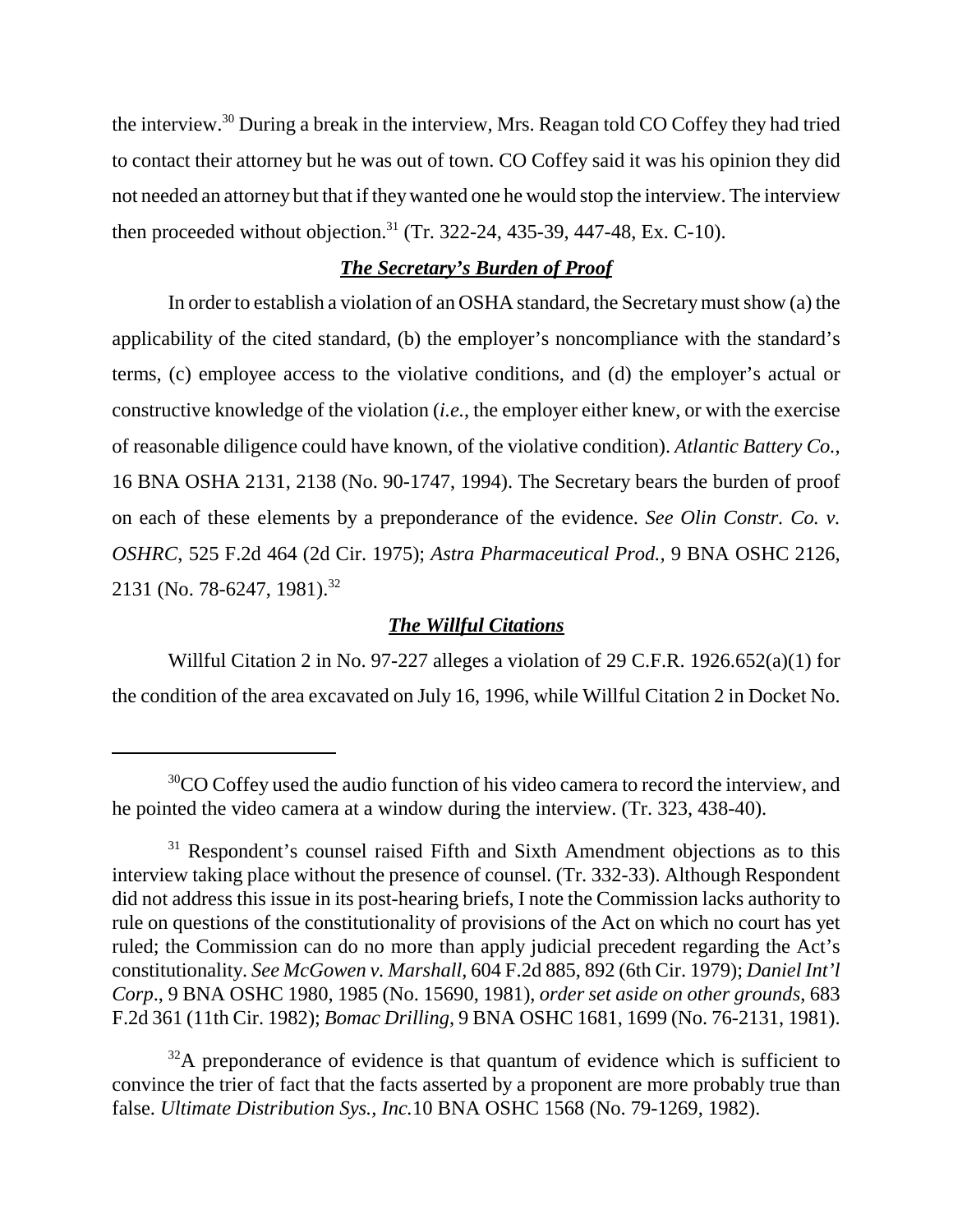97-226 alleges a violation of 29 C.F.R.  $1926.652(a)(1)$  for the condition of the area excavated on July 17, 1997. Westar contends that the Secretary exceeded her authority in issuing two citations alleging a violation of the same standard because both docket numbers involve the same work site and the same trench. (R.Brief, p. 13). However, Commission precedent recognizes the Secretary's authority under the Act to issue separate citations to an employer for violations of the same standard in appropriate circumstances. *Andrew Catapano Enter., Inc.,* 17 BNA OSHC 1776 (No. 90-0050, 1996) (upholding the Secretary's decision to issue nine sets of citations to an employer replacing underground water mains based on one set of citations for each of nine separate trenches at a single project). The record shows that the excavated area cited in No. 97-227 was backfilled at the end of the day on July 16 and that the excavated area cited in No. 97-226 was newly dug on July 17. (Tr. 142-43, 150, 183-85, 272-78, 284-90). In view of the above decision, I conclude that the two dockets in this case involve two different excavation sites, each requiring a distinct abatement. I further conclude that the Secretary's issuance of two separate citations in this matter was not inappropriate. Westar's contention is accordingly rejected.

### *Docket No. 97-227: Willful Citation 2, Item 1*

29 C.F.R. 1926.652(a)(1), the cited standard, provides as follows:

Each employee in an excavation shall be protected from cave-ins by an adequate protective system designed in accordance with paragraph (b) or (c) of this section except when: (i) Excavations are made entirely in stable rock; or (ii) Excavations are less than  $5$  feet (1.52 m) in depth and examination of the ground bya competent person provides no indication of a potential cave-in.

The citation alleges as follows:

On or about 7/16/96, no cave-in protection system was being used in the rightof-way of North Street, near 307 North Street, Middletown, N.Y., thus exposing employees to a possible cave-in while tamping backfill and inspecting work in an excavation 8 feet deep with vertical walls.

As noted *supra*, the excavation that is the subject of this citation item is the area that was backfilled at the end of the day on July 16. Westar contends that this citation item must be vacated because the record contains no evidence that an actual depth measurement was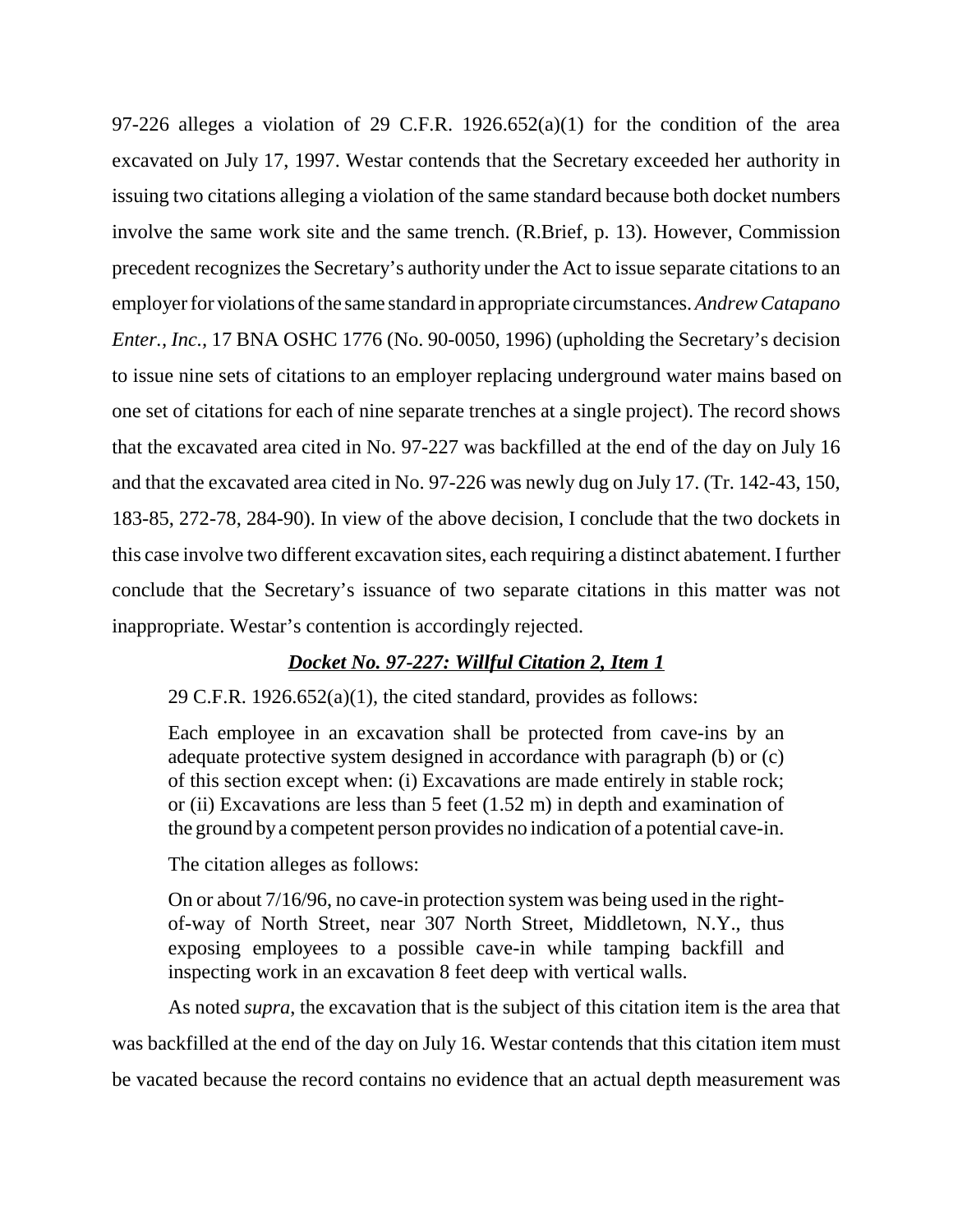made of the excavation that day. However, I find that the Secretary has proven by a preponderance of the evidence that the trench in which the employees were working was approximately 8 feet in depth. Specifically, I find that the testimony of Gary Chumard, the CPA engineer who supervised the preparation of the plan for the project, provides an accurate indication of the depths at which the sewer line and manholes were to be installed. Under this plan, the invert in the location of the first proposed manhole was 8 feet deep, which required an excavation in excess of that depth. (Tr. 103-23; Ex. C-5). During his interview with CO Coffey on July 18, 1996, Mr. Reagan acknowledged that he was following this plan and that the manhole depth on July 16 had an invert of 8 feet. (Ex. C-10).

The approximate depth of the excavation was corroborated by Brent DeWitt and William Evans, two individuals who were employed by Westar at that time and who arrived at the site around 4:00 p.m. on July 16. Mr. DeWitt testified that upon his arrival, he observed Edward Reilly leveling the surface in the trench in preparation for setting the manhole. Mr. DeWitt recalled that an 8-foot ladder was in the trench, that the ladder exceeded the top of the surface by about a foot, and that the sides of the excavation were vertical. (Tr. 284-89). Mr. Evans testified he observed Edward Reilly, Brent DeWitt and another employee in the trench after the manhole had been lowered into it. He also testified that he saw an 8-foot ladder in the trench, that the walls of the trench were vertical, and that he determined this by the way the ladder was situated, that is, by the fact it was not sloped at all. (Tr. 272-83).

The evidence of record also establishes that the trench was not protected as required. It is undisputed the soil in the trench was not stable rock, and Dr. Alan Peck, the Secretary's soil expert, testified without rebuttal that an excavation directly above an existing sewer line would be in previously disturbed soil, which could be no better than Type B soil.<sup>33</sup> (Tr. 198, 202-03, 225). The standard requires that excavations in Type B soil be sloped at a maximum angle of 45 degrees or protected by other means such as shoring. The record shows that the

 $33$ Soil Types A, B and C are defined in Appendix A of the standard, with Type A being the most stable soil type.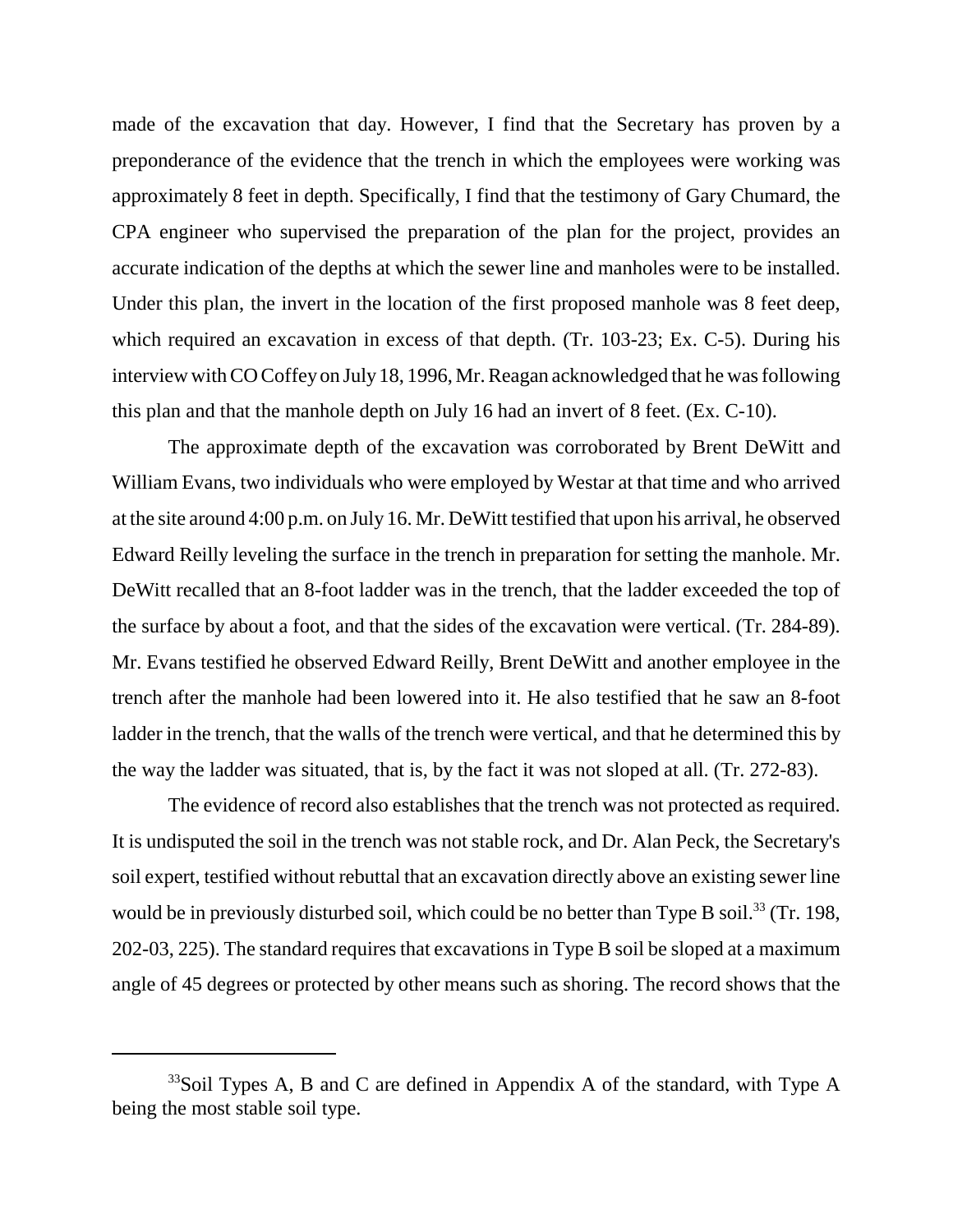walls of the excavation were vertical and that no protection such as shoring was installed along the sides of the trench. (Tr. 92, 147, 182, 188, 277, 288).

In view of the foregoing, the Secretary has demonstrated the applicability of the cited standard and noncompliance with its terms. She has also demonstrated employee exposure to the violative condition, in that employees were working in the unprotected excavation and it was reasonably predictable they would be in the zone of danger. (Tr. 280-83, 287-88). Finally, the Secretary has demonstrated that Westar had actual knowledge of the violative condition. Mr. Reagan, the company president, was at the excavation site on July 16. (Tr. 276, 285-86). Moreover, during his interview with CO Coffey, Mr. Reagan acknowledged that he had been in the excavation; he also acknowledged that he had always considered an excavation of 5 to 6 feet as one which required shoring or sloping. (Ex. C-10). Based on the record, Westar was in violation of the cited standard on July 16, 1996.

#### *Docket No. 97-226: Willful Citation 2, Item 1*

This citation item also alleges a violation of 29 C.F.R. 1926.652(a)(1), as follows:

On or about 7/17/96, an employee was working laying sewer pipe in a trench that was 3.5 feet wide X 116 feet long X 7.5 feet deep which had vertical walls and no cave-in protective system had been provided.

This citation item relates to the area of the trench where the accident occurred on July 17. Although Westar contends otherwise, I find that the most reliable information in regard to the depth of this area of the trench is contained in Exhibits C-2 and C-3, the statements of Chad and James Loiodice; according to their statements, which they gave MPD within hours of the cave-in, the excavation was approximately 8 feet deep.<sup>34</sup> In crediting these statements, I note that they were made independently, that they corroborate each another, and that they appear very forthright. I also note that the statements describe the events leading up to the accident in great detail and that the descriptions are unchallenged in the record. Finally, I find

 $34$ I find that these statements are more persuasive and outweigh the evidence that Westar contends would lead to a different conclusion, *i.e.*, that the plans called for the pipe to rise 1.55 feet in 70 feet and that the 10-foot-long trench box put into the trench after the accident was the same distance outside of the trench as it was inside. (R.Brief, pp. 29-30).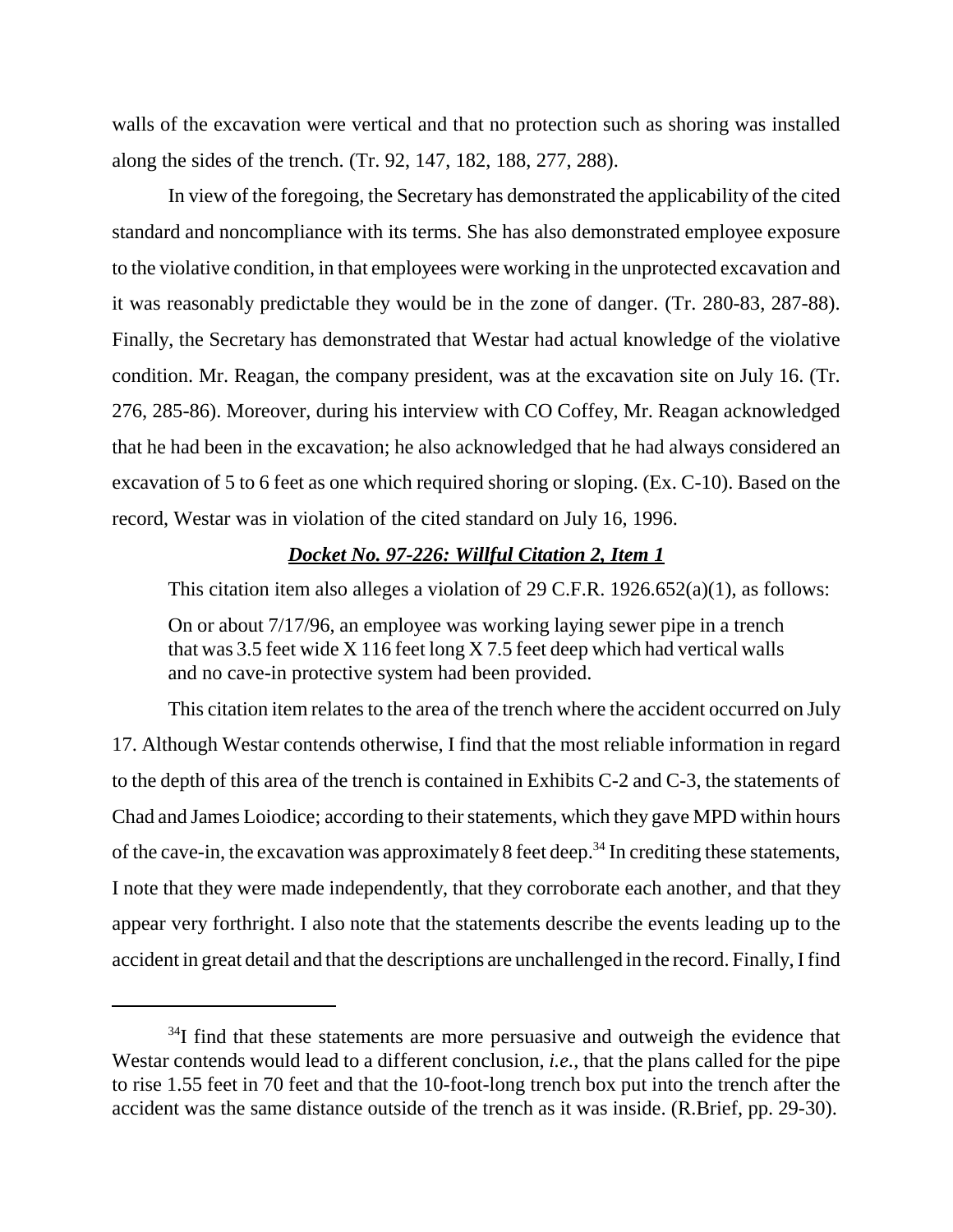the statements to be trustworthy because both employees were present at the site that day. In particular, Chad Loiodice was operating the backhoe, and James Loiodice was standing at the top of the trench and looking down at what Mr. Reilly and Mr. Grenzhauser were doing. (Tr.159-60, 193-94). I am aware that neither brother was able to testify about the depth of the trench at the time of the trial.<sup>35</sup> However, this does not alter my opinion about the validity of their statements, especially since they are supported by circumstantial evidence such as the measurements made to the top of Mr. Reilly's boots after the accident and Mr. Reagan's concession that he was following CPA's plan for the project. (Tr. 33, 383; Ex. C-10).

As in the preceding item, the Secretary has met her burden of showing a violation of the standard. As noted *supra*, the soil in the trench was not stable rock, and the testimony of Dr. Alan Peck establishes that the previously-disturbed soil in that area could be no better than Type B. Dr. Peck also examined the soil samples taken from the trench walls after the accident. His analysis indicated that the soil was Type C, and he testified that the samples were representative, with a reasonable degree of scientific certainty, of the soil inside the excavation before it was flooded with water. (Tr. 202-03, 212-19, 227-29; Ex. C-6). The standard requires the walls of trenches with Type C soil to be protected by sloping at an angle of 34 degrees or by other means such as shoring. However, the record shows that the sides of the approximately 8-foot-deep trench were vertical and that no other protective means was in use. Moreover, at the time of the cave-in, Mr. Reilly and Mr. Grenzhauser were assembling pipe in the excavation. Finally, Westar had actual knowledge of the trench's condition, in that Mr. Reagan and RayCountryman, Westar's foreman, had both been present at the site that day prior to the accident. (Tr. 39, 147-50, 158, 180, 188-89, 385; Ex. C-10). In view of the record, Westar was in violation of the standard on July 17, 1996.

### *The Willful Classification*

<sup>&</sup>lt;sup>35</sup>I observed the respective demeanors of these individuals on the witness stand, and I conclude that their lack of memory and candor as they testified was due to factors such as the passage of time and bias-related influences.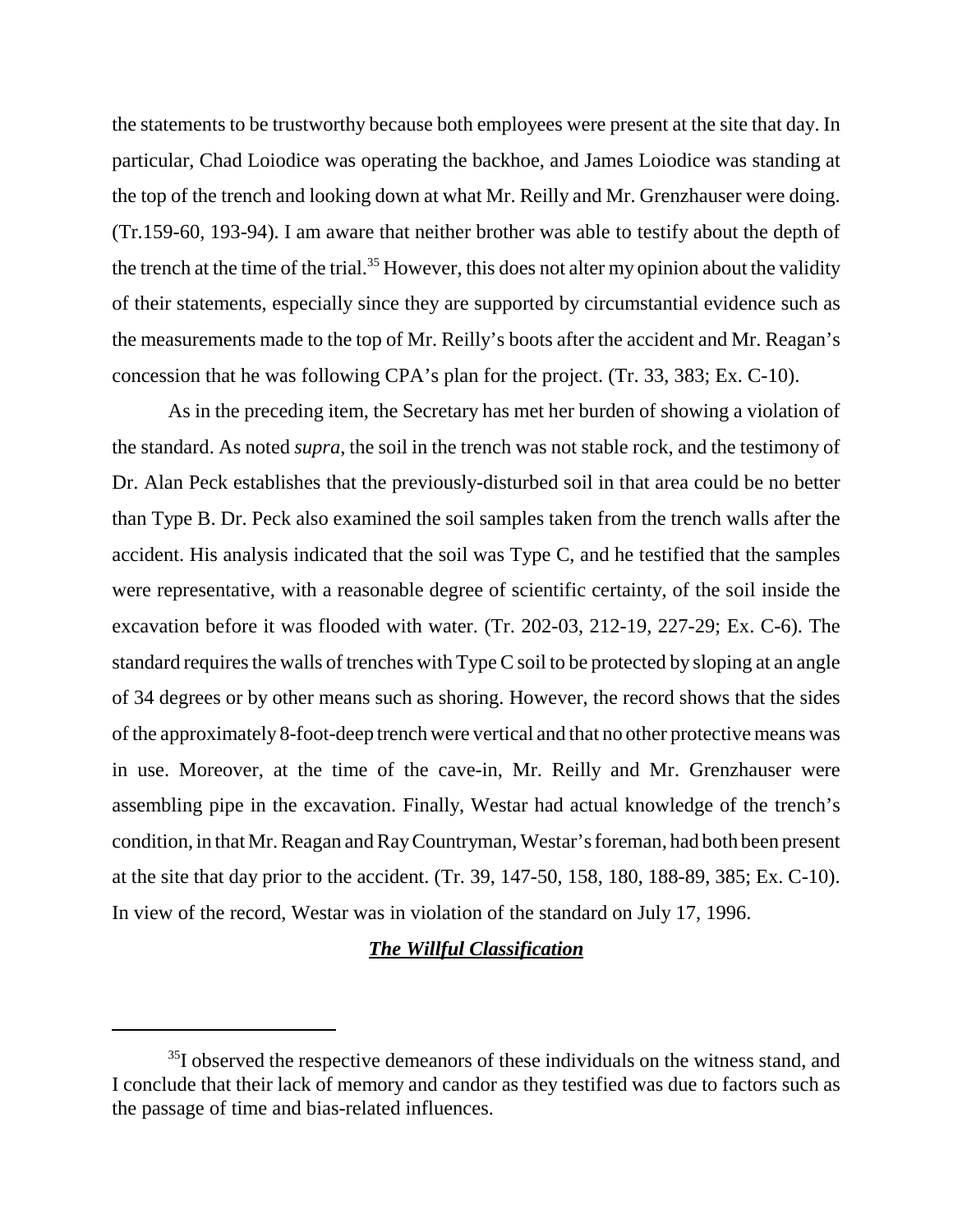A violation is willful if committed with intentional disregard for the requirements of the Act or with plain indifference to employee safety. *Williams Enter., Inc.*, 13 BNA OSHC 1249, 1256 (No. 85-355, 1987). Thus, the focus of a willful classification is the employer's state of mind at the time of the violation. *Brock v. Morello Bros. Constr.*, 809 F.2d 161, 164 (1st Cir. 1987); *Monfort of Colorado, Inc.*, 14 BNA OSHC 2055, 2062, (No. 87-1220, 1991). The Secretary must show the employer had a "heightened awareness" of the illegality of the conduct at issue. *Pentecost Contracting Corp.*,17 BNA OSHC 1953, 1955 (No. 92-3788, 1997); *Williams Enter., Inc.*, 13 BNA OSHC at 1256-57. An employer who knows an employee is exposed to a hazard and fails to correct or eliminate the hazard commits a willful violation if the employer knows of the legal duty to act, in that the failure to act in the face of a known duty demonstrates the knowing disregard that characterizes willfulness. *See Sal Masonry Contractors, Inc.*, 15 BNA OSHC 1609, 1613 (No. 87-2007, 1992); *A. Schonbek & Co.*, 9 BNA OSHC 1189, 1191 (No. 76-3980, 1980), *aff'd*, 646 F.2d 799, 800 (2d Cir. 1981); *Tampa Shipyards, Inc.*, 15 BNA OSHC 1533, 1541 (No. 86-360, 1992). The Secretary can also establish willfulness by showing that the employer had a state of mind such that, if informed of the duty to act, it would not have cared. *Morello*, 809 F.2d at 164.

The Secretary contends that the foregoing violations were willful because Respondent demonstrated a careless disregard of and plain indifference to employee safety. In this regard, she relies upon evidence indicating Mr. Reagan attended a seminar on excavation safety in February 1994 and his admission to CO Coffey that he knew cave-in protection was needed in trenches more than 5 feet deep. (Tr. 234-65; Ex. C-7, C-10). She also relies upon the responses of Mr. Reagan when CO Coffey asked why there was no protection in the trench; specifically, Mr. Reagan stated "I don't have a reason for that" and "I didn't see it as a lifethreatening situation." (Ex. C-10). Finally, the Secretary relies on an alleged statement of Mr. Reagan that the excavation safety seminar was "just a bunch of bullshit." (Tr. 260).

My review of C-10, Mr. Reagan's statement, indicates he was not knowledgeable in the OSHA excavations standard, that he did not fail to act in the face of a known duty, and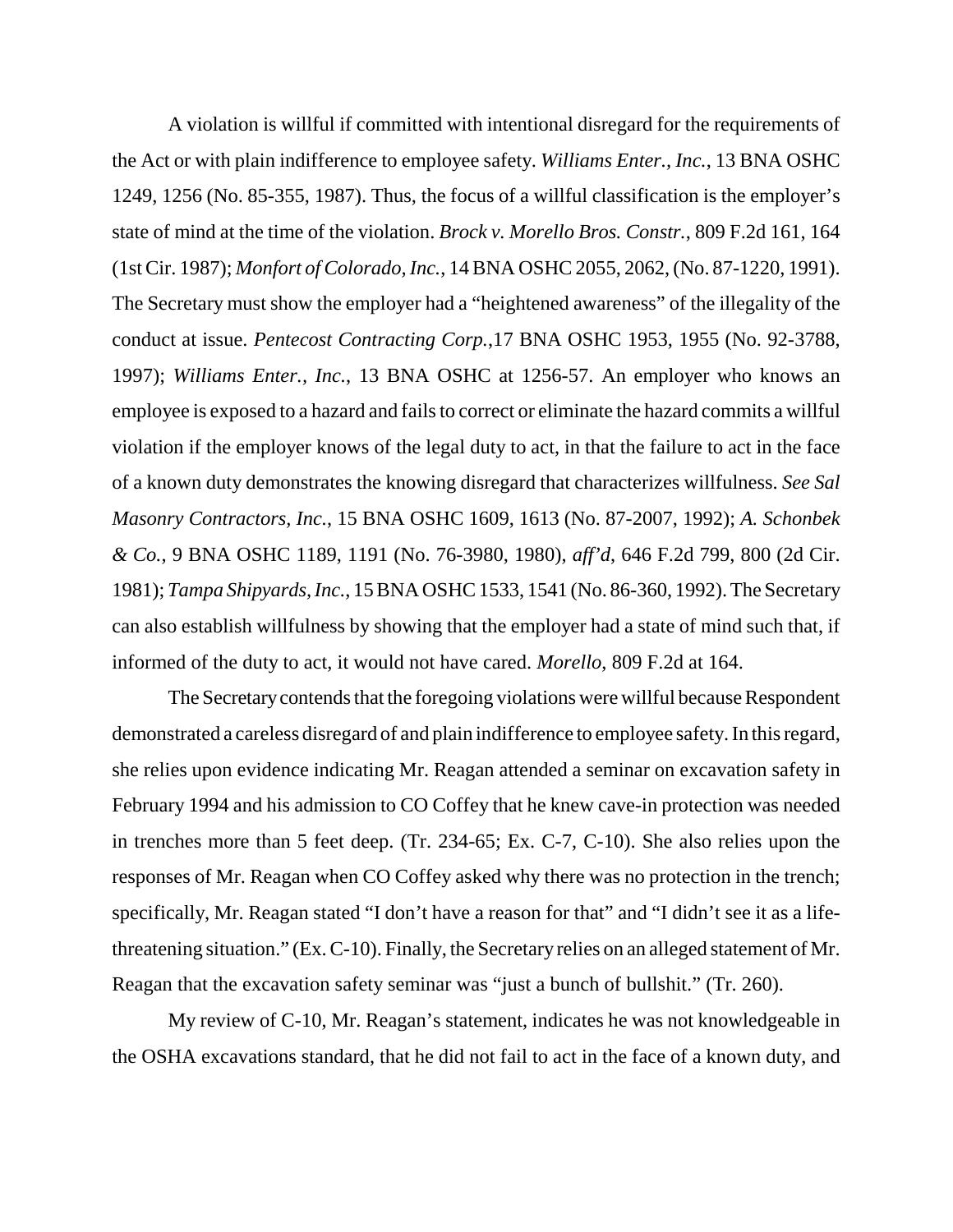that he did not have a heightened awareness the cited conduct was illegal.<sup>36</sup> His statement

Coffey: Have you heard about any excavation rule or standard that OSHA has something to do with?

Reagan: Reading about other accidents and whatnot ? I mean yeah. I don't really know any of them to quote you a rule or a chapter or verse. Ok.

Coffey: Sure at about what depth did you think that you should have sort of shoring or sloping or some sort of protective system.

Reagan: Um, we always considered 5 to 6 feet. \*\*\*

Coffey: So then we started ... Started at ... What I am getting at is you knew the excavation was 8 feet or 7 feet or 6 feet, why didn't, why didn't you have some sort of protective system in place?

Reagan: I guess we just didn't feel the safety, uh, we had a wide ditch and, we were, you know, everything was tight and it went in and out quick, we were working around a lot of utilities and we just didn't. \*\*\*

Coffey: I guess I'm a little bit curious is that we had an excavation there that is the same excavation that I looked at today and there is many feet of vertical walls that are maybe 3 feet wide, or maybe 2.5 to 3 feet and the sides are vertical for 6 to 7 feet, you know. I believe you stated earlier that you needed, you needed something at 5 or 6 feet and I guess what I was after is what was going through your mind is, you know, at 7 and 8 feet why weren't you providing some sort of protection ? For your employees?

Reagan: I don't have a, I mean, I don't have a reason for that. \*\*\*

Coffey: Or seeing the OSHA manual or whatever? Have you ever attended any seminars or schools or anything that have to do with safety and health, have you seen any videos or anything like that?

Reagan: I attended the utility company seminar for underground markings, and \*\*\*

Coffey: UFPA people. \*\*\*

Reagan: Yeah, they came down here.

Coffey: But they talked about trenching and excavation?

Reagan: They were more talking about markings.

(continued...)

 $36$  Ex. C-10 provides in pertinent part as follows:

Coffey: How long have you been familiar with OSHA?

Reagan: Um, I'm not real familiar with it even now. It's a big mystery I guess, or a big gray area exactly.

Coffey: Have you read articles in the newspaper about OSHA?

Reagan: You always see them whenever there's something happens, you never really hear anything when everything is going smooth. I mean. \*\*\*

Coffey: Have your ever read or are you knowledgeable of the excavation standard that went into effect in 1990. A new excavation standard, have your heard anything about that? Reagan: Not really.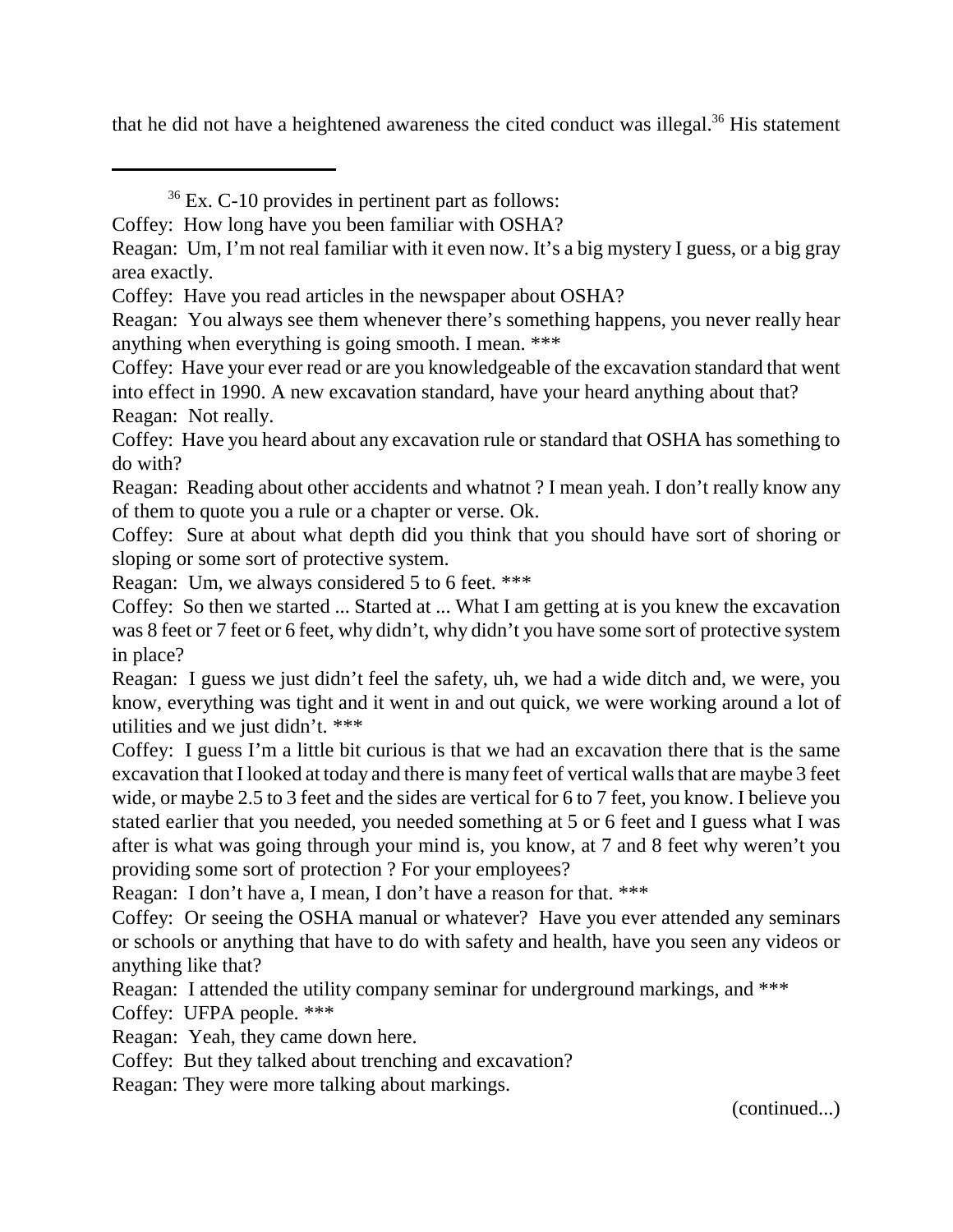reveals no evidence that Mr. Reagan or anyone who worked for him was aware of what the excavations standard required. It also reveals he had never had an OSHA inspection before, and although he stated he believed he had the OSHA standards on site he was never able to locate them. I conclude that Mr. Reagan's interview with CO Coffey indicates his ignorance of the Act and the excavations standard. I also conclude that the Secretary, despite the abovenoted testimony of several witnesses, has not shown by a preponderance of the evidence that Mr. Reagan actually attended the excavation safety seminar held in February 1994. Even if he did, the 20-minute presentation at the seminar, by Thomas Shield of the New York State Department of Labor, on which the Secretary especially relies, does not persuade me of Mr. Reagan's knowledge of OSHA's excavations standard. In fact, Exhibit C-8, a video of the presentation, does not discuss the 5-foot depth that triggers the standard's requirements, and Mr. Shield's own testimony indicates that his presentation made no reference to that depth. (Tr. 254-55). Equally unpersuasive is the Secretary's argument that Mr. Reagan's alleged statement about the seminar supports a finding of an attitude towards employee safety that

<sup>36(...</sup>continued)

Coffey: Markings. And making sure that the underground utilities were identified before you  $\text{dig?}$ \*\*\*

Reagan: Right. That was. \*\*\*

Coffey: So, I guess what I'm looking at, and if this is not a fair statement I want you to tell me, you are the owner of a company or president of a company and you are looking at a trench that has your people working in it that has vertical sides - 8 to 7 to 6 feet deep and you didn't do anything at all, nothing registered as to, that we need protection, that this is a lifethreatening situation.

Reagan: I didn't see it as a life-threatening situation at the time.

Coffey: You didn't even see it as a hazardous situation ?

Reagan: No, if I did I would have done something. I was there working, myself, the day before.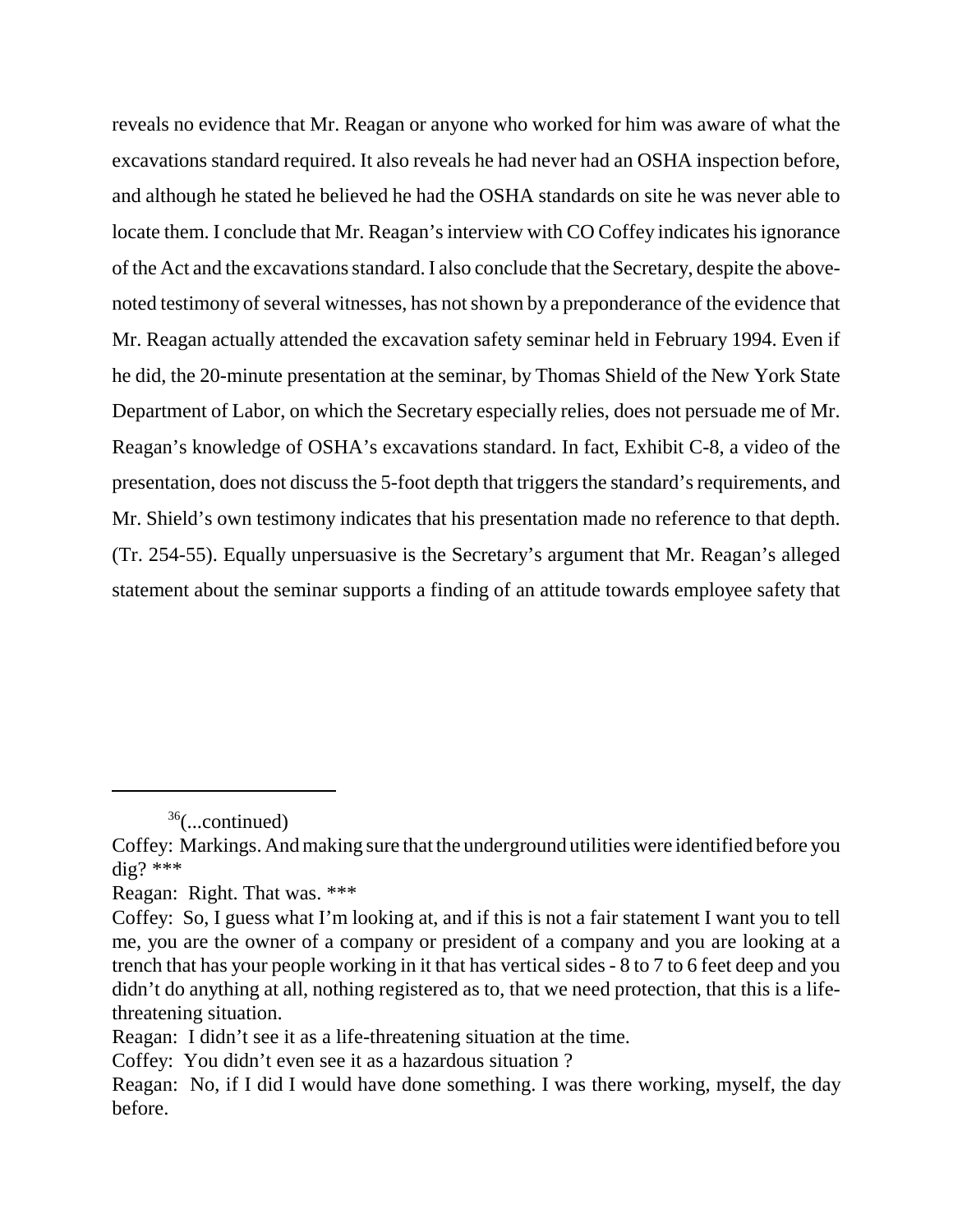would rise to willful under the Act. Based on the record, the Secretary has not demonstrated that the violations at issue were willful.<sup>37</sup> The violations are therefore affirmed as serious.<sup>38</sup>

### *Penalty Assessment*

The Commission, as the final arbiter of penalties, must give due consideration to the gravity of the violation and the employer's size, history and good faith. *J. A. Jones Constr. Co.*, 15 BNA OSHC 2201, 2213-14 (No. 87-2059, 1993). These factors are not necessarily accorded equal weight, and gravity is generally the most important factor. *Trinity Indus., Inc.,*  15 BNA OSHC 1481, 1483 (No. 88-2691, 1992). The gravity of a violation depends upon such matters as the number of employees exposed, duration of exposure, precautions taken against injury, and the likelihood that an injury would result. *J. A. Jones, supra.* I assess the severity of the violations in this case as high and the probability as greater, particularly in view of the fact that the unprotected trench at the site resulted in employee fatalities. I conclude that an adjustment for history is warranted; however, no credit for size or good faith is due in light of the high gravity of the violations and in order to achieve a deterrent effect.<sup>39</sup> A penalty of \$6,300.00 each is assessed for these citation items.

### *Docket No. 97-226: Serious Citation 1, Item 2*

29 C.F.R. 1926.651(j)(2), the cited standard, provides as follows:

Employees shall be protected from excavated or other materials or equipment that could pose a hazard by falling or rolling into excavations. Protection shall be provided by placing and keeping such materials or equipment at least 2 feet (.61 m) from the edge of excavations, or by the use of retaining devices that

39Westar is a small company, with eight to ten employees.

<sup>37</sup>*See Branham Sign Co.,* 18 BNA OSHC 2132 (No. 98-752, 2000).

<sup>&</sup>lt;sup>38</sup>A violation is "serious" if there is "a substantial probability that death or serious physical harm could result." It is clear that a cave-in in an 8-foot-deep trench could cause, and did cause in this case, death or serious physical harm. *See DiGioia Bros. Excavating, Inc*., 17 BNA OSHC 1181, 1183 (No. 92-3024, 1995). *See also Calang Corp*., 14 BNA OSHC 1789, 1794 (No. 85-319, 1990).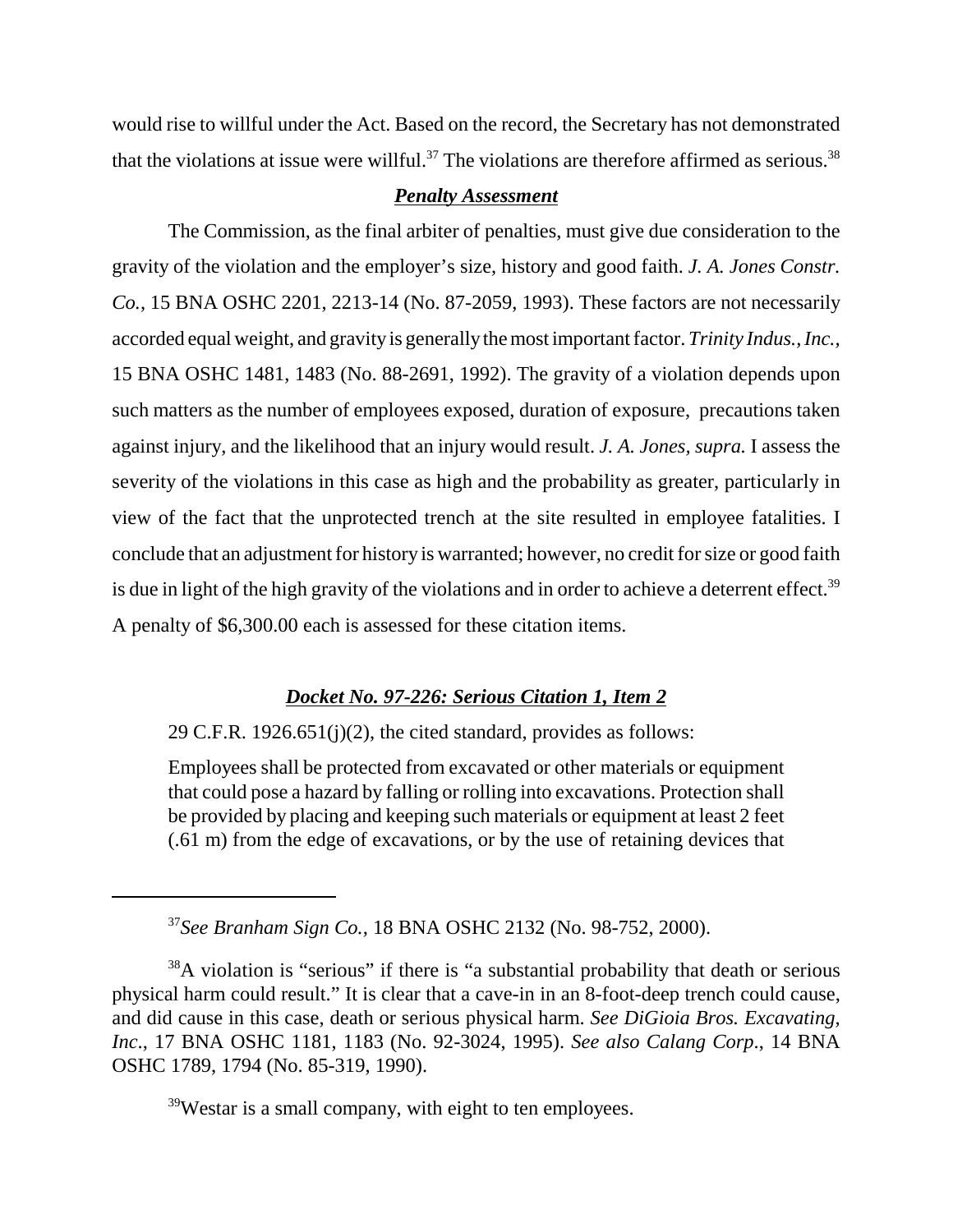are sufficient to prevent materials or equipment from falling or rolling into excavations, or by a combination of both if necessary.

The citation alleges as follows:

At the jobsite on or about 7/17/96, employees were working installing sewer piping in a trench which had near vertical sides, was approximately 116 feet long, 7.5 feet deep and 3.5 feet wide. The spoil from the excavation process was placed at the edge of the trench along the south wall.

The preamble to the standard states that its intent is to protect employees from materials, equipment and spoil piles that might fall into excavations. The preamble notes that "[o]bviously, materials such as excavated soil ... can superimpose loads on the walls of an excavation ... [that] can be the cause of cave-ins." The preamble further notes that "employers who encounter site conditions that do not permit a 2-foot set-back must use retaining devices to prevent materials or equipment from falling into the excavation." 54 Fed Reg. 45894, 45925 (1989).

The record establishes that the soil being removed from the trench was being placed along the length of the trench. (Tr. 187). Lieutenant Joseph Valentia testified that when he arrived at the site at 2:15 p.m., he could see only the northern edge of the trench; he said water was running out of that edge as the south side of the trench had soil piled on the edge. (Tr. 96). Detective Wagner testified that when he arrived at 3:05 p.m., rescue efforts were ongoing; he saw an area where it appeared that soil had fallen from the sides back into the trench, and he saw rocks and soil fall into the trench while he was there. Detective Wagner took photos of his observations. (Tr. 17-18, 25, 42-45, 50-53; Ex. R-A-D). CO Coffey also took photos of the spoil pile along the trench's south side, and he testified that there was a "pretty large area" where the trench had caved in. (Tr. 315-16, 321, 388-89; Ex. C-9-A-B).

The foregoing testimony and photographic evidence clearly establishes that the spoil pile on the south side of the excavation was not 2 feet from the edge as required, and it is undisputed that no retaining devices were in use. The foregoing also establishes that the employees who were working in the excavation that day were exposed to the hazard of being struck by rocks or soil falling or rolling from the spoil pile into the trench. Mr. Reagan and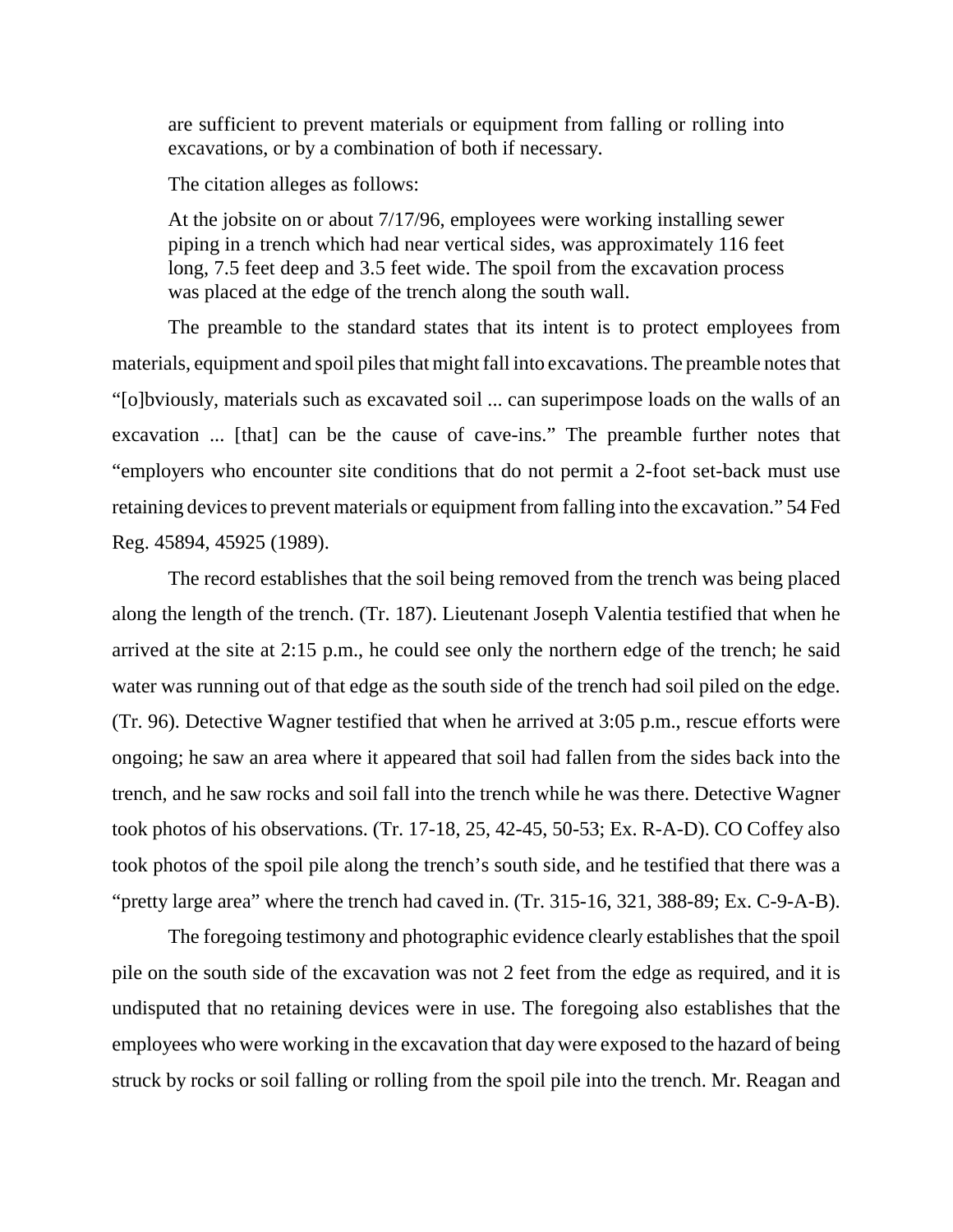Mr. Countryman, Westar's foreman, were at the site that day, and the condition was in plain view; thus the Secretary has met her burden of showing that Westar had either actual or constructive knowledge of the condition. *Dover Elevator Co.*, 16 BNA OSHC 1281, 1286 (No. 91-0862, 1993); *Dun-Par Eng'd Form Co.*, 12 BNA OSHC 1962 (No. 82-928, 1986).

Based on the record, this citation item is affirmed. I find that it is properly classified as a serious violation, since rocks and soil falling into an excavation could result in injuries ranging from multiple fractures to death. In regard to an appropriate penalty, I find the severity of the violation to be high because of the nature of the injuries that could occur but the probability to be lesser since it was not as likely that injuries would occur. An adjustment for history is warranted, but no credit for size or good faith is due because of the high gravity of the violation. I conclude that a penalty of \$2,250.00 for this item is appropriate.

### *Docket Nos. 97-226 and 97-227: Serious Citations 1, Items 3*

29 C.F.R. 1926.651 $(k)(1)$ , the cited standard, provides as follows:

Daily inspections of excavations, the adjacent areas, and protective systems were not made by a competent person for evidence of a situation that could have resulted in possible cave-ins, indications of failure of protective systems, hazardous atmospheres, or other hazardous conditions.

The citations in Docket Nos. 97-226 and 97-227 allege, respectively, as follows:

At the jobsite on 7/17/96 an employee was allowed to work in a trench 3.5 feet wide X 116 feet long X 7.5 feet deep which had not been inspected by a competent person.

At the jobsite on or about 7/16/96, an employee was allowed to work in an 8 feet X 13 feet X 8 feet deep excavation which had not been inspected by a competent person.

29 C.F.R. 1926.650(b) defines a "competent person" as:

[O]ne who is capable of identifying existing and predictable hazards in the surroundings, or working conditions which are unsanitary, hazardous, or dangerous to employees, and who has authorization to take prompt corrective measures to eliminate them.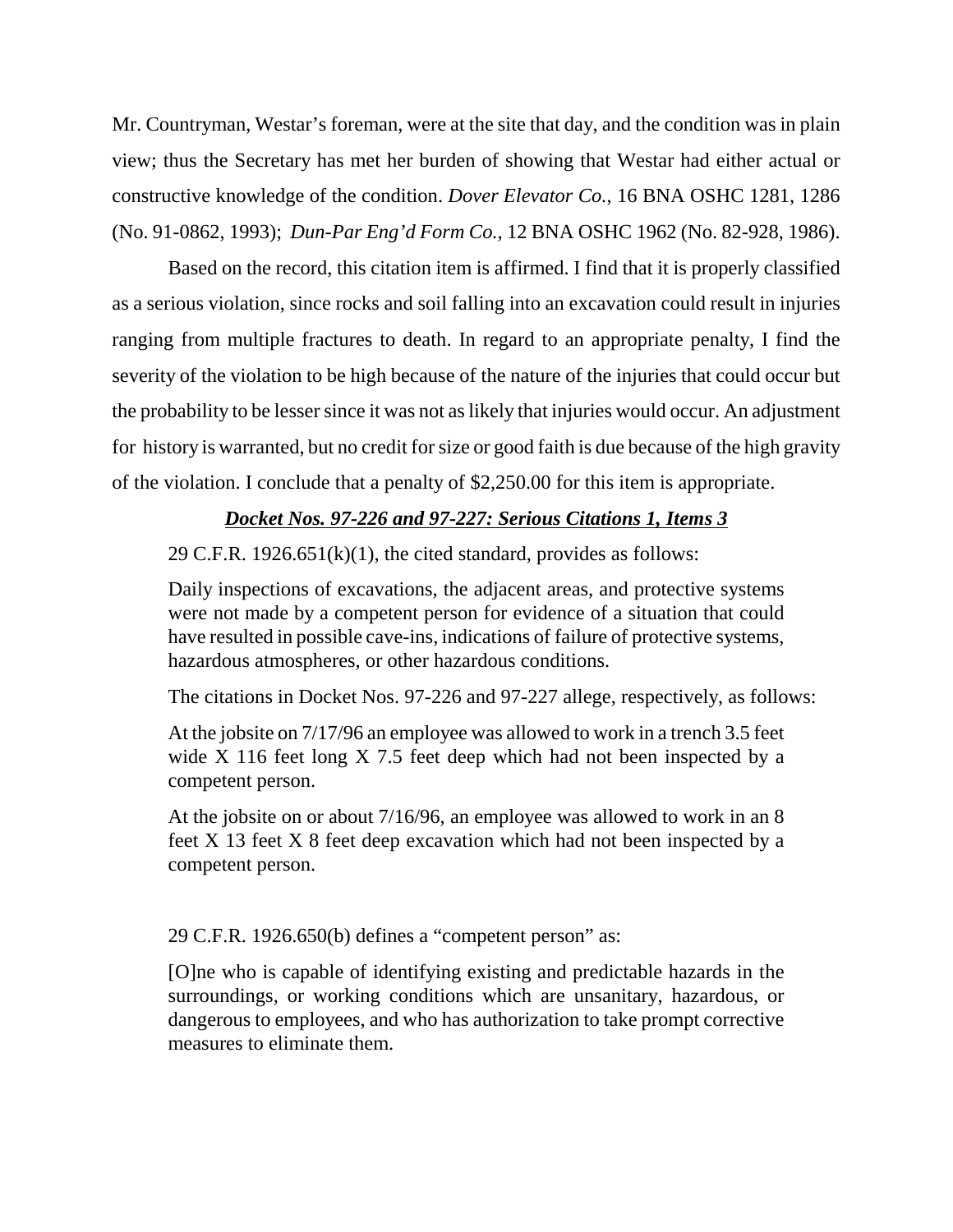The preamble to OSHA's excavations standard sets out the qualifications of a "competent person" as follows:

In order to be a "competent person" for the purposes of this standard one must have had specific training in, and be knowledgeable about, soils analysis, the use of protective systems, and the requirements of this standard.

The record establishes that there was no competent person to perform inspections of the subject excavations on either July 16 or July 17, 1996. Mr. Reagan acknowledged that neither he nor his foreman, Mr. Countryman, had the training or knowledge necessary to be a competent person, and there is no evidence in the record that Westar hired anyone else to perform this function. (Tr. 392; Ex. C-10). The record also establishes that Westar's employees were in the cited excavations, that the conditions were in plain view and that Westar, had it exercised reasonable diligence, could have known of these conditions.

On the basis of the record, these citations items are affirmed, and they are properly classified as serious. The conditions presented cave-in hazards that could have caused serious injuries or fatalities. The severity of the conditions was high due to the nature of the possible injuries, and the probability was greater in view of the cave-in that did in fact occur on July 17. As in the foregoing items, an adjustment for history is warranted, but no credit for size or good faith is appropriate. A penalty of \$6,300.00 each is assessed for these two items.

### *Docket No. 97- 227: Serious Citation 1, Items 1 and 2*

Item 1 alleges a violation of 29 C.F.R. 1926.21(b)(2), which provides that:

The employer shall instruct each employee in the recognition and avoidance of unsafe conditions and the regulations applicable to his work environment to control or eliminate any hazards or other exposure to illness or injury.

Item 1 alleges a violation of 29 C.F.R. 1926.21(b)(2), as follows:

At the jobsite on or about 7/16/96 employee(s) did not receive instruction in the recognition of hazards associated with flagging vehicular traffic.

The Commission recently addressed this standard in *O'Brien Concrete Pumping, Inc.,*  18 BNA OSHC 2059, 2061 (No. 98-0471, 2000), and stated the following: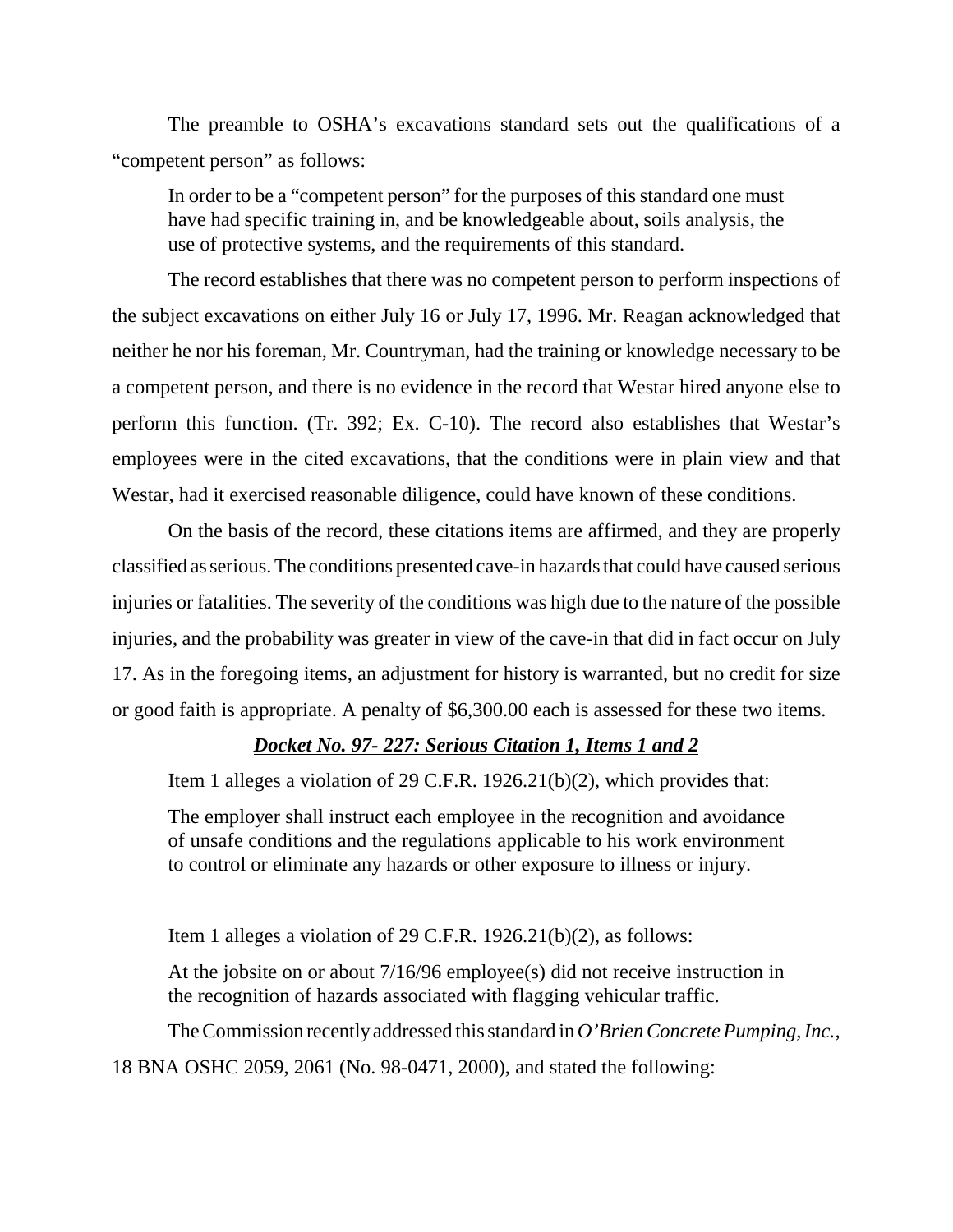To prove a violation of § 1926.21(b)(2), the Secretary must show that the cited employer failed to instruct employees on "(1) how to recognize and avoid the unsafe conditions which they may encounter on the job and (2) the regulations applicable to those hazardous conditions." *Superior Custom Cabinet Co.*, 18 BNA OSHC 1019, 1020 (No. 94-200, 1997); *Concrete Constr. Co.,* 15 BNA OSHC 1614, 1619 (No. 89-2019, 1992).

The record establishes that Frank Malloy, an employee of Westar at the time, flagged traffic on July 16 at the intersection of North Street and Low Avenue to divert vehicles from North Street due to the construction work taking place. The record also establishes that Westar did not instruct him in how to recognize and avoid unsafe conditions or about the regulations applicable to flagging vehicular traffic. (Tr. 286-87, 291-95, 372). Applicable OSHA standards require that signaling directions by flagmen conform to the Manual on Uniform Traffic Control Devices for Streets and Highways, ANSI Standard D6.1-1971, and that flagmen be provided with and wear warning vests while flagging. *See* 29 C.F.R. 1926.201(a)(2)-(4). In doing this work, Mr. Malloy was exposed to the hazard of being struck by traffic. Westar had knowledge of the condition, as Mr. Reagan assigned Mr. Malloy the job and drove by him two to three times while he was flagging traffic. (Tr. 293-94).

Item 2 alleges a violation of 29 C.F.R. 1926.201(a)(4), which provides that:

Flagmen shall be provided with and shall wear a red or orange warning garment while flagging. Warning garments worn at night shall be of reflectorized material.

Item 2 alleges a violation of 29 C.F.R. 1926.201(a)(4), as follows:

At the jobsite on or about 7/16/96 at the intersection of North Street & Low Avenue, an employee who was flagging traffic was not provided with an orange warning garment.

The record shows Frank Malloy was not provided a red or orange warning garment on July 16 and that he wore only a dark blue T-shirt and blue jeans. As noted above, Mr. Reagan assigned Mr. Malloy the job and drove by him two to three times that day. (Tr. 294).

The record establishes the alleged violations, and the violations were appropriately classified as serious. The failure to instruct Mr. Malloy and the further failure to provide him with a warning garment exposed him to the hazard of being struck by vehicular traffic, which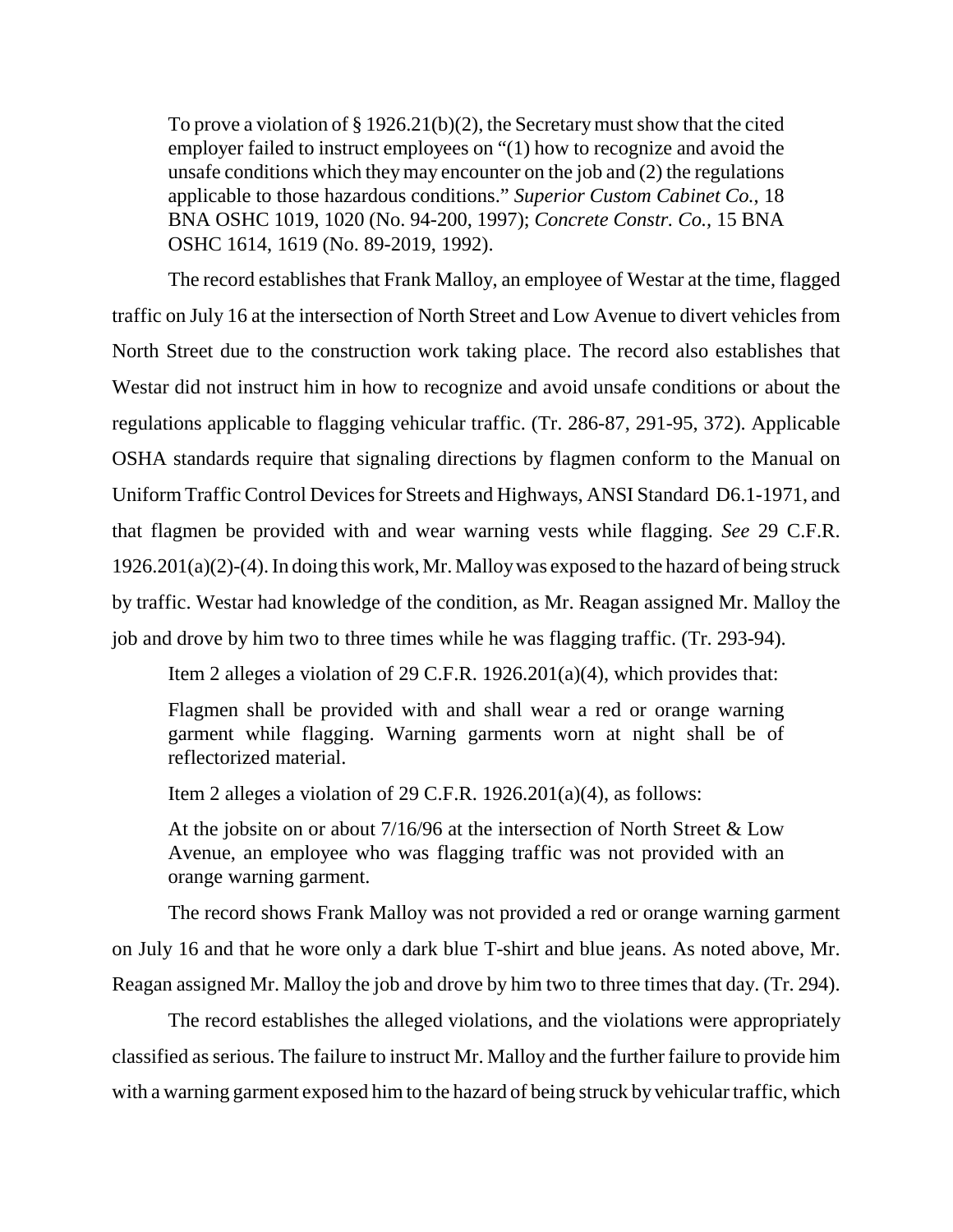could have caused serious bodily injury or death. I assess the severity of these items as high, due to the nature of the possible injuries, and the probability as lesser as the traffic in the subject location was traveling relatively slowly and was not coming from behind him. An adjustment for history is warranted, but no credit for size or good faith is due because of the high gravity of the violations. A penalty of \$2,250.00 each is assessed for these items.

### *Findings of Fact and Conclusions of Law*

The foregoing decision constitutes my findings of fact and conclusions of law in accordance with Federal Rule of Civil Procedure 52(a).

### *ORDER*

Based upon the foregoing, it is hereby ORDERED that:

#### *Docket No. 97- 226*

1. Item 1 of Citation 1, alleging a serious violation of 29 C.F.R. 1926.100(a), is VACATED.

2. Item 2 of Citation 1, alleging a serious violation of 29 C.F.R. 1926.651(j)(2), is AFFIRMED, and a penalty of \$2,250.00 is assessed.

2. Item 3 of Citation 1, alleging a serious violation of 29 C.F.R.  $1926.651(k)(1)$ , is AFFIRMED, and a penalty of \$6,300.00 is assessed.

4. Item 1 of Citation 2, alleging a willful violation of 29 C.F.R. 1926.652(a)(1), is AFFIRMED as a serious violation, and a penalty of \$6,300.00 is assessed.

5. Items 1 and 2 of Citation 3, alleging "other" violations of 29 C.F.R. 1910.1200(e)(1) and 29 C.F.R. 1910.1200(h), are VACATED.

#### *Docket No. 97-227*

1. Item 1 of Citation 1, alleging a serious violation of 29 C.F.R. 1926.21(b)(2), is AFFIRMED, and a penalty of \$2,250.00 is assessed.

2. Item 2 of Citation 1, alleging a serious violation of 29 C.F.R. 1926.201(a)(4), is AFFIRMED, and a penalty of \$2,250.00 is assessed.